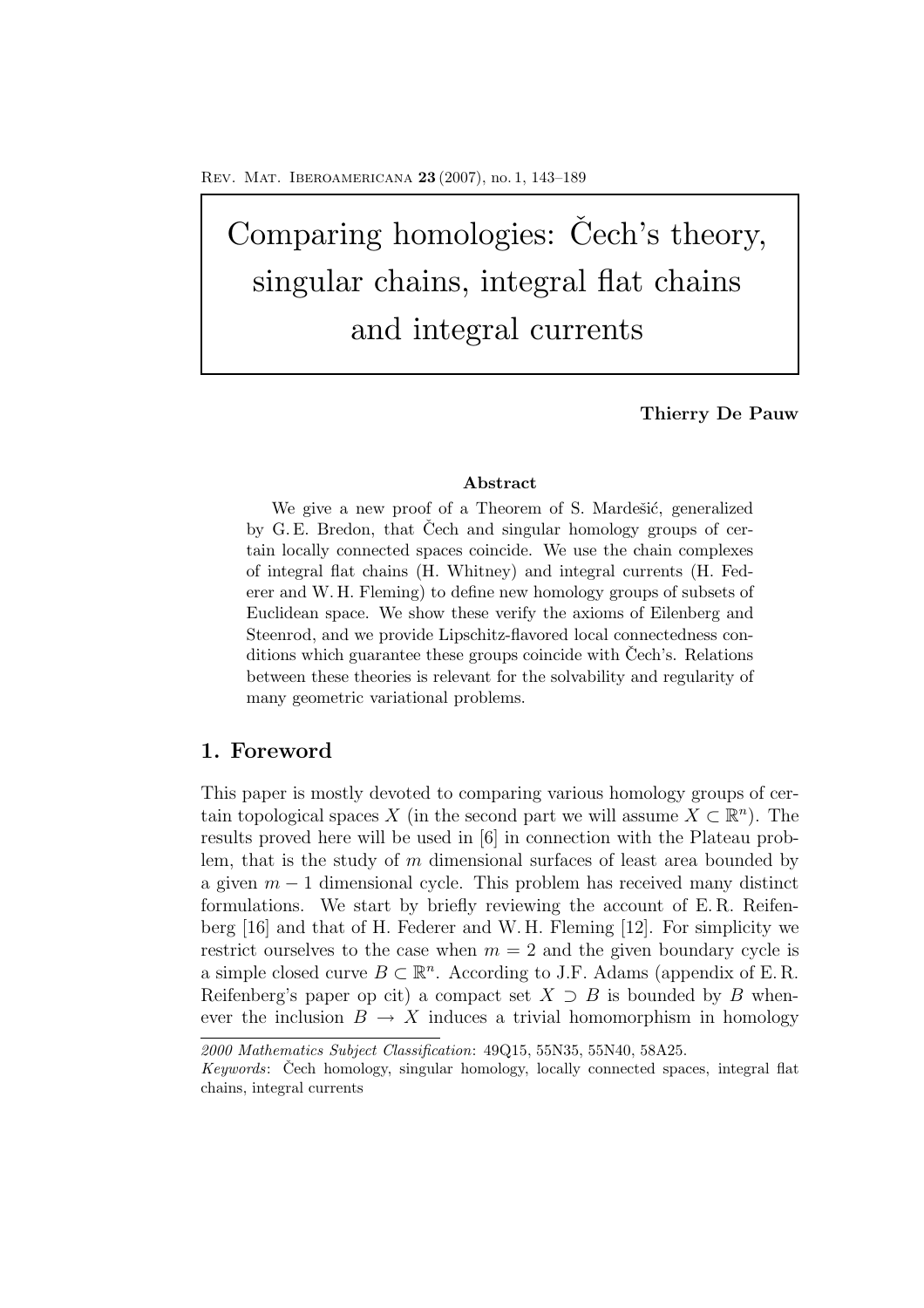$H_1(B; G) \to H_1(X; G)$ . For the purpose of proving the existence of a least area set X (here area is understood as the 2 dimensional Hausdorff measure of  $X$ ), the homology theory used in the definition needs to enjoy some stability property in the limit of a minimizing sequence. Cech's homology  $H_1(\cdot; G)$  with respect to a compact group G of coefficients is appropriate in this setting. On the other hand H. Federer and W. H. Fleming assume that both  $B$  and  $X$  are sufficiently regular to be viewed as currents in the sense of G. de Rham. In that context there is a boundary operator defined as the dual of exterior differentiation and one asks for  $B = \partial X$ . Now if X is an area minimizing surface in one of these settings, one would like to know if it is a proper competitor in the other. This amounts to comparing the Cech homology group  $H_1(X;G)$  with the homology group of X obtained from the chain complex of (rectifiable) currents supported in  $X$ . For general dimension m the classical Eilenberg-Steenrod Theorem does not apply to this question, for instance because one doesn't even know whether X is triangulable. This paper is about finding local regularity conditions on a set  $X$  (as opposed to combinatorial conditions) which allow for comparing various homology groups of X. We refer to [10] for a Definition of the singular homology  $H_q(X;\mathbb{Z})$  and the Čech homology  $\check{H}_q(X;\mathbb{Z})$  groups, as well as for a Definition of the simplicial homology group  $H(K;\mathbb{Z})$  of a simplicial complex  $K$ . For notational simplicity we restrict ourselves in  $\mathbb{Z}$ .

We start with the case when X is a compact  $C^{\infty}$  manifold without boundary. As a motivational discussion we briefly recall Weil's proof of a Theorem of de Rham (see [19]). The de Rham cohomology group  $H_{DR}^q(X)$  is obtained from the cochain complex

$$
\cdots \xrightarrow{d} \Omega^{q-1}(X) \xrightarrow{d} \Omega^q(X) \xrightarrow{d} \Omega^{q+1}(X) \xrightarrow{d} \cdots
$$

where  $\Omega^{q}(X)$  denotes the real vectorspace of smooth differential forms of degree q on X, and d is the exterior derivative. From the smoothness of X we first infer the existence of a good open cover  $\mathcal{U} = (U_i)_{i=0,\dots,P}$ . By good we mean that for each  $p = 0, \ldots, P$  and each  $0 \leq i_0 < \ldots < i_p \leq P$ , the set  $U_{i_0} \cap \ldots \cap U_{i_p}$ , if nonempty, is diffeomorphic to a Euclidean space (it suffices to use a finite cover by normal neighborhoods with respect to some Riemannian metric, see e.g. [4, Theorem 5.1]). Next we associate with the open cover  $\mathcal U$  a simplicial complex ([10, Chapter II])  $N(\mathcal U)$  called its nerve: to each  $U_i$  corresponds a vertex of  $N(\mathfrak{U})$ ; there is a 1-simplex in  $N(\mathfrak{U})$  with vertices  $U_{i_1}$  and  $U_{i_2}$  if and only if  $U_{i_1} \cap U_{i_2} \neq \emptyset$ ; there is a 2-simplex in  $N(\mathfrak{U})$ with vertices  $U_{i_1}, U_{i_2}$  and  $U_{i_3}$  if and only if  $U_{i_1} \cap U_{i_2} \cap U_{i_3} \neq \emptyset$ ; and so on. We are now in a position to state a version of the Theorem of de Rham: the simplicial cohomology group  $H^q(N(\mathfrak{U}); \mathbb{R})$  is isomorphic to  $H^q_{DR}(X)$ . In order to sketch a proof we consider the augmented double complex de-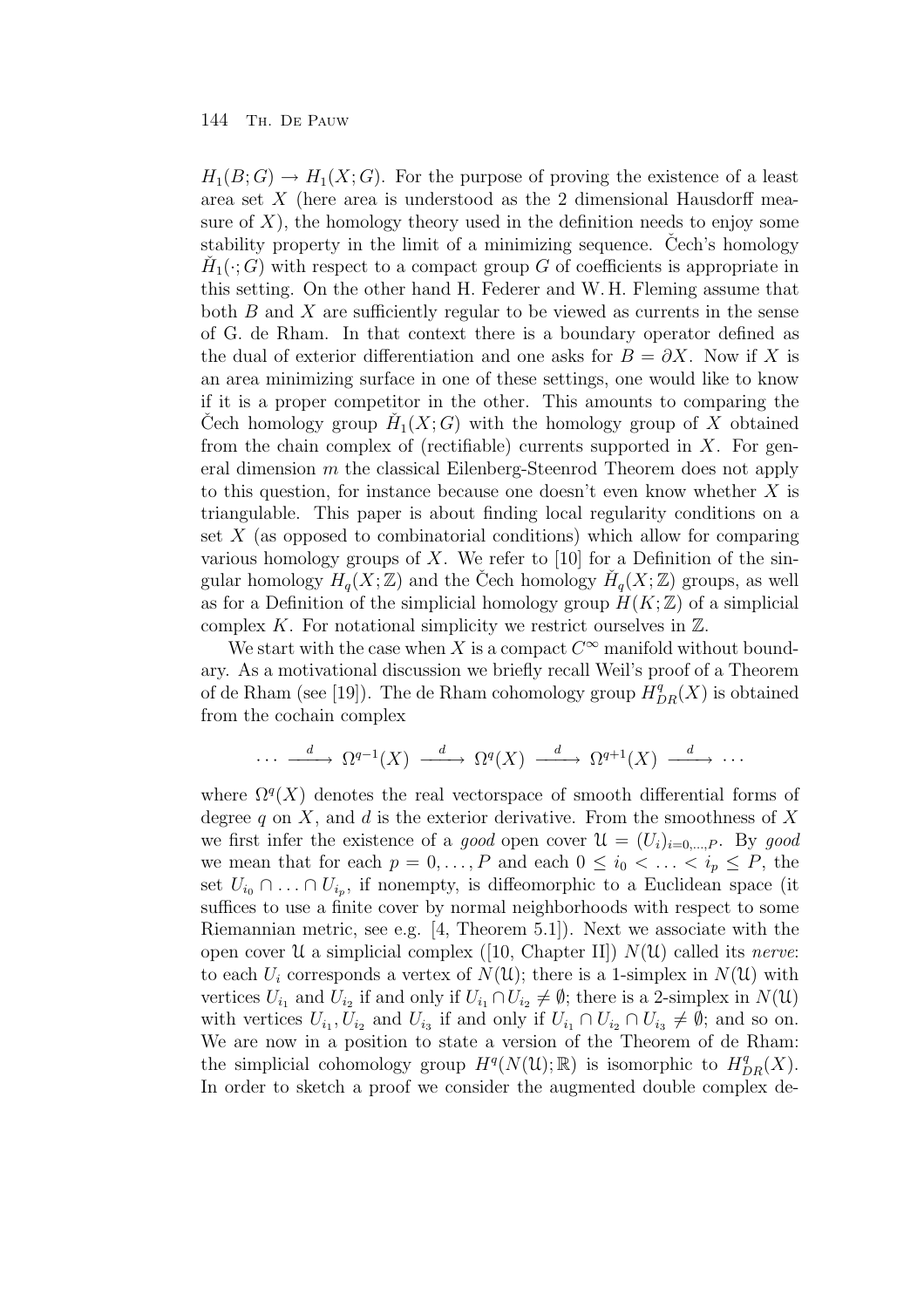

Figure 1: The Čech – de Rham complex.

picted on Figure 1, called the Čech–de Rham complex. The rows of this double complex are exact (the horizontal arrows are "restrictions of differential forms to open subsets" and exactness is checked by using partitions of unity, see [4, Proposition 8.5]). The columns are also exact according to our assumption that  $\mathfrak U$  is a good cover (recall that the converse of Poincaré's Lemma holds in  $U_{i_0} \cap \ldots \cap U_{i_p}$ , i.e. the reduced cohomology groups  $H^*_{DR}(\mathbb{R}^\nu)$ are trivial). Now some diagram chasing (see e.g. Proposition 2.1 for a dual version) shows that  $H^*(N(\mathfrak{U}); \mathbb{R}) \cong H^*_{DR}(X)$ .

Our main interest will be in homology rather than cohomology, which amounts to dualizing the diagram in Figure 1. Suppose that for each open set  $U \subset X$  we are given "homology groups"  $\mathfrak{H}_q(U)$  (say with coefficients in  $\mathbb Z$  in the sense of [10, Chapter I  $\S6$ ]) which are associated with some chain complex, and denote by  $\mathfrak{C}_q(U)$  the corresponding groups of "q-chains". Given an open cover  $\mathcal{U} = (U_i)_i$  of X (together with a total order on the index set) we consider the double complex associated with  $\mathcal{U}$  and  $\mathfrak{C}_*$ , depicted on Figure 2. As before, in order to conclude that  $H_*(N(\mathfrak{U}); \mathbb{Z}) \cong \mathfrak{H}_*(X)$  it suffices to show that:

- (A) The rows of the double complex in Figure 2 are exact;
- (B) The columns of the double complex in Figure 2 are exact.

Suppose for instance that  $\mathfrak{C}_q(U)$  are the groups of *singular q-chains* in U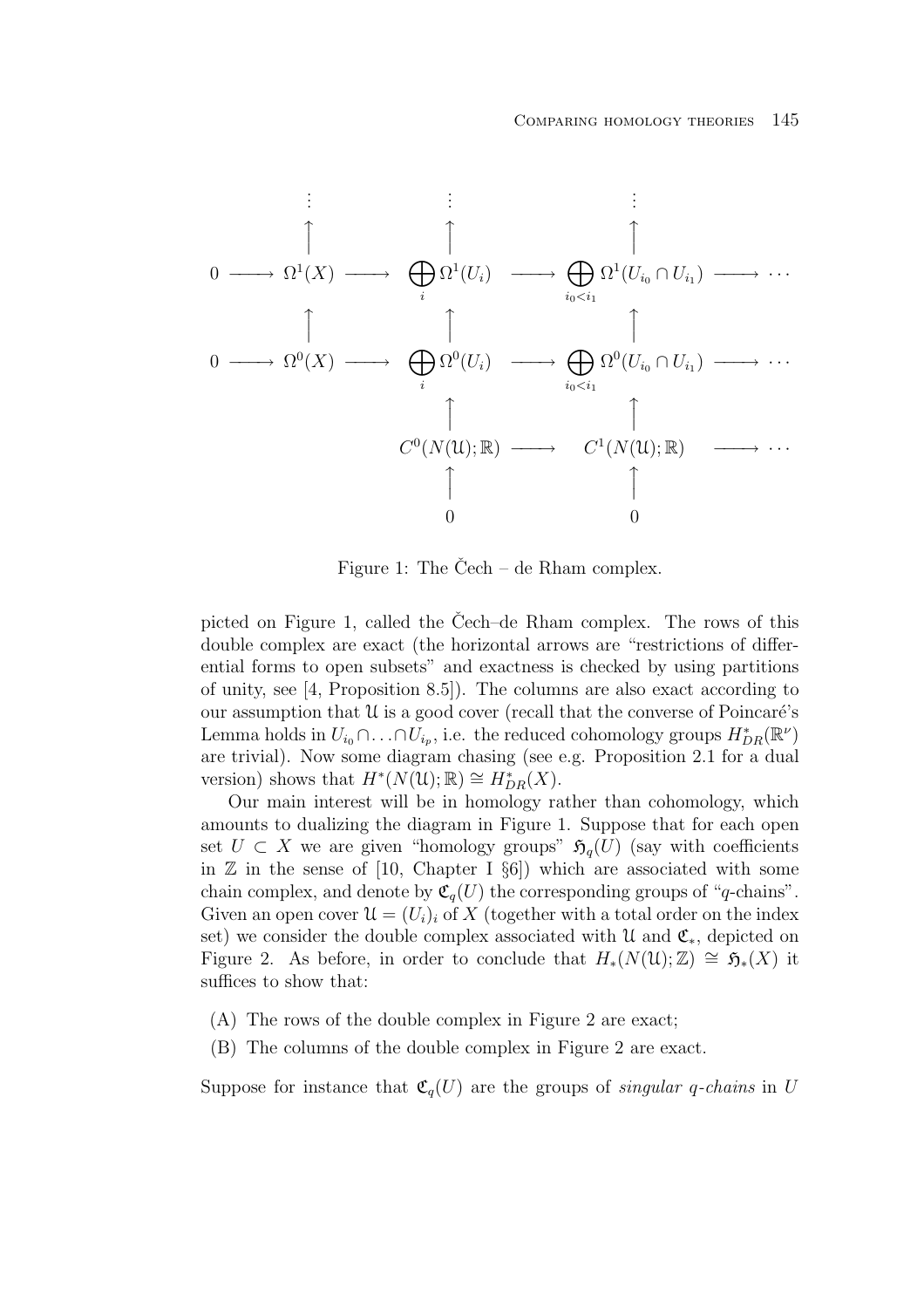

Figure 2: The double complex associated with  $\mathfrak{U}$  and  $\mathfrak{C}_{*}$ .

with coefficients in  $\mathbb{Z}$ . Exactness of the rows fails, but not for a good reason, and using barycentric subdivision one can define new groups of "chains" which yield the same homology groups and for which rows become exact (see Remark 2.11). We now specialize the notion of a good cover. We say that U is good relative to the homology theory  $\mathfrak H$  (abbreviated as U is  $\mathfrak H$ -good) if either  $U_{i_0} \cap \ldots \cap U_{i_p} = \emptyset$  or  $\mathfrak{H}_*(U_{i_0} \cap \ldots \cap U_{i_p}) \cong \{0\}$  (reduced homology). In case when  $\mathfrak H$  is singular homology and X is a smooth compact submanifold of  $\mathbb{R}^n$ , a good cover of X is clearly  $\mathfrak{H}\text{-good}$  as well, therefore the argument sketched above yields  $\mathfrak{H}_*(X;\mathbb{Z}) \cong H_*(N(\mathfrak{U});\mathbb{Z})$ . If X is merely  $C^1$  one can refer to H. Whitney's Theorem that  $X$  is homeomorphic to a smooth manifold and repeat the argument. If  $X$  is a topological manifold however, it need not be homeomorphic to a smooth manifold and the existence of an  $\mathfrak{H}\text{-good}$ cover becomes problematic. Nevertheless for each  $x \in X$  and each neighborhood  $V \subset X$  of x there exists an open set U such that  $x \in U \subset V$  and  $\mathfrak{H}_{*}(U;\mathbb{Z}) \cong \{0\}$  (reduced homology): one can choose U to be homeomorphic to some Euclidean space. We will refer to this property by saying that  $X$  is infinitesimally  $\mathfrak{H}$ -acyclic and we now investigate its consequences pertaining to the comparison of homology groups. Assume as before that the homology theory  $\mathfrak H$  is obtained from some chain complex  $\mathfrak C$  and let  $\mathfrak U$  be a cover of X. We suppose that the rows of the double complex on Figure 2 are exact (see Remark 2.11 for singular homology and Corollary 3.10 for homology groups computed from integral flat chains or integral currents) — this property is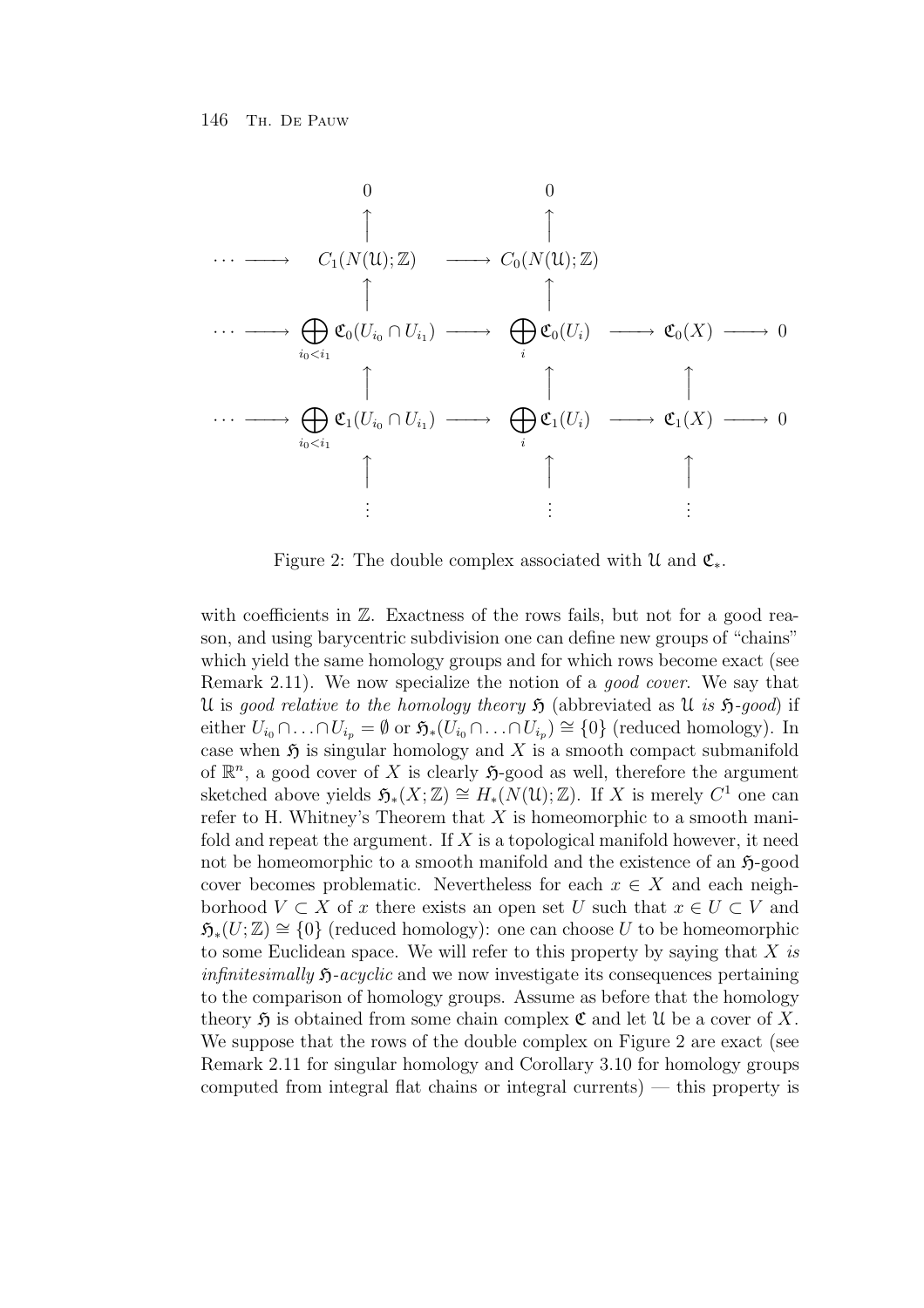usually referred to by saying that  $\mathfrak C$  is a *cosheaf*. The columns of the double complex, however, need not be exact and therefore we are unable to infer that  $\mathfrak{H}_*(X;\mathbb{Z}) \cong H_*(N(\mathfrak{U});\mathbb{Z})$ . Nevertheless referring to the infinitesimal  $\mathfrak{H}$ -acyclicity of X one can show (in case X is paracompact) that the cover U may be refined to a cover W with the following property. For each  $W \in W$ there exists  $u(W) \in \mathcal{U}$  such that  $W \subset u(W)$  and if  $W_0, \ldots, W_p \in \mathcal{W}$  either  $W_0 \cap \ldots \cap W_p = \emptyset$  or  $\mathfrak{H}(W_0 \cap \ldots \cap W_p) \to \mathfrak{H}(u(W_0) \cap \ldots \cap u(W_p))$  is trivial (see [5, Theorem 4.4] and also Proposition 2.8). The columns of the double complex associated with the cover  $W$  are not exact either, yet a (columnwise) cycle "at the level" of  $W$  becomes a (column-wise) boundary when pushed forward "to the level" of U. Playing some diagram chasing built on this observation now shows that the reduced homology groups  $\mathfrak{H}_{*}(X;\mathbb{Z})$  are isomorphic to the inverse limits

$$
\lim_{\substack{\leftarrow \\ u \in \text{Cov}(X)}} H_*(N(\mathfrak{U}); \mathbb{Z})
$$

with respect to all open covers of X. These are precisely the Čech homology groups  $H_*(X;\mathbb{Z})$ ; in particular  $H_*(X;\mathbb{Z}) \cong H_*(X;\mathbb{Z})$  (the latter is singular homology). This result was obtained by S. Mardešić (see [13]). G.E. Bredon generalized it to homology with coefficients in a cosheaf (see [5]). The proof we present in this paper is different and perhaps more elementary than Bredon's (in that we avoid the use of spectral sequences) and more general than Mardešić's (in that we aren't restricted to integral coefficients). We hope the able reader will accept our apologies for providing too many details.

We close this paper with an introduction to *integral currents* and *inte*qral flat chains<sup>1</sup>. We show that homology groups corresponding to the chain complexes of integral currents (resp. integral flat chains) form a homology theory in the sense of Eilenberg and Steenrod (compare with [11, 4.4.1] for a weaker statement). The following ensues from the general comparison Theorem presented above: if  $X \subset \mathbb{R}^n$  is a Lipschitzian manifold then the Čech homology groups (with integral coefficients) of  $X$  and the homology groups of X relative to integral currents (resp. integral flat chains) coincide (note that Lipschitzian manifolds need not be triangulable, see e.g. [18]). The condition that X be Lipschitzian can be weakened to various other "infinitesimal acyclicity" conditions. That these conditions must differ according to whether we deal with integral currents or integral flat chains is illustrated by various examples in the last subsection.

We finish this introduction by briefly sketching the content of each part of the paper. Section 2 starts with the necessary definition of chain com-

<sup>1</sup>Flat chains (with real coefficients) were introduced by H. Whitney in [20] whereas integral currents first appeared in H. Federer and W.H. Fleming's paper [12].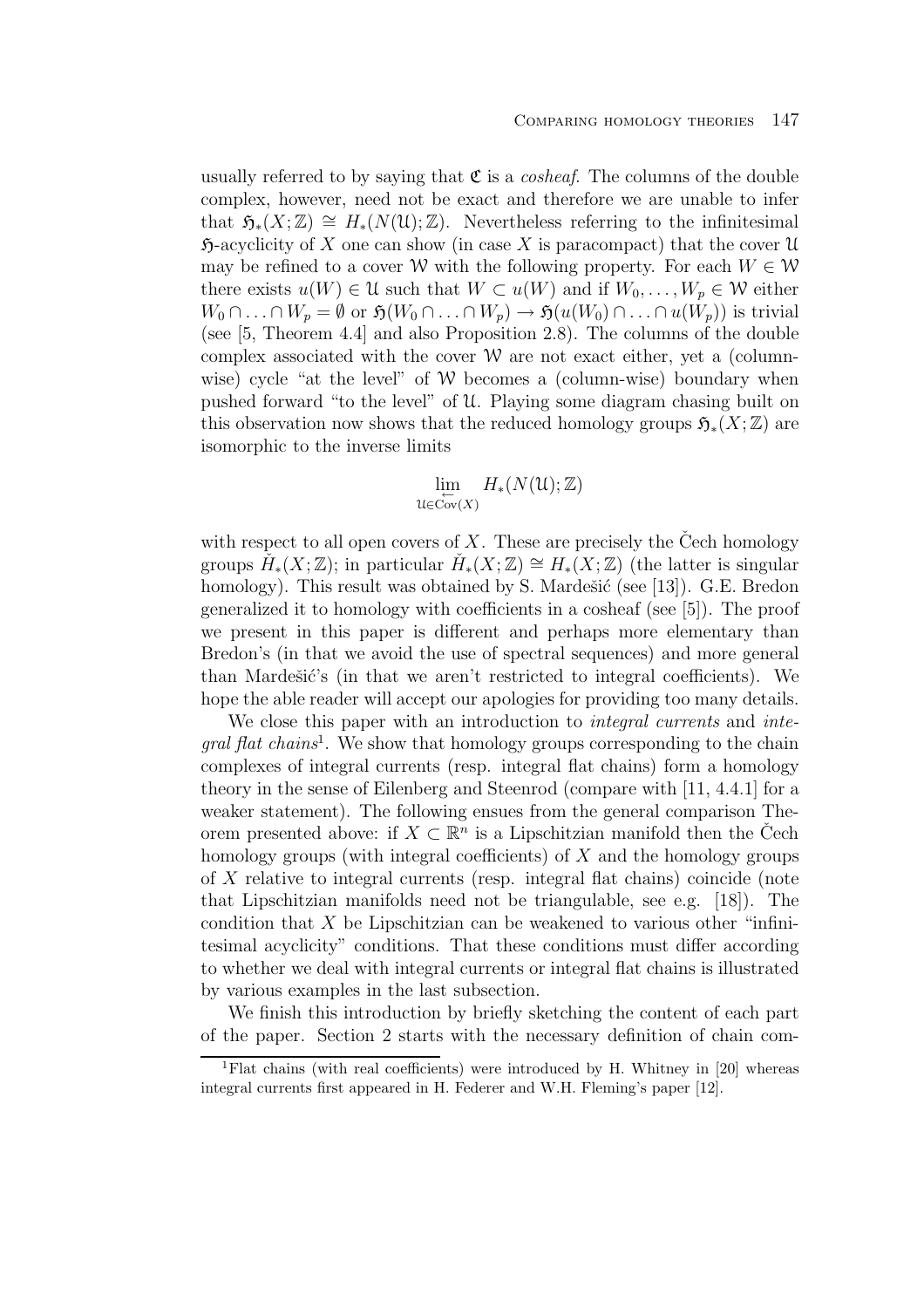plexes and double complexes. Proposition 2.1 is the (dualized) core of Weil's proof of de Rham's Theorem, whereas Theorems 2.3 and 2.4 constitute an improvement on this Proposition needed for our main result. Subsection 2.2 briefly surveys Cech homology and the concept of a cosheaf. The main result (comparing Cech and singular homology) is Theorem 2.15. Subsection  $3.1$ and 3.2 survey integral currents and integral flat chains respectively. Subsection 3.3 contains the Definition of homology groups of  $X \subset \mathbb{R}^n$  obtained from the chain complexes of integral currents and integral flat chains respectively. The slicing Lemma 3.5 is the main tool for showing these homology theories verify the Excision Axiom (Proposition 3.7) and act as a cosheaf on the category  $O(X)$  of open subsets of  $X \subset \mathbb{R}^n$  (Corollary 3.10). The main result for comparing these homology theories to Čech's is Theorem 3.14. Finally subsection 3.4 contains elementary examples showing the four homology theories considered here do not coincide in general. Appendix A contains vocabulary from category theory and Appendix B gathers some vocabulary from geometric measure theory.

It is the author's pleasure to express many thanks to his colleagues Y. Félix and P. Lambrechts for their help and patience.

# **2. A general comparison Theorem**

## **2.1. (Double) chain complexes**

In this paper all groups are abelian. A chain complex consists of an indexed family of groups  $A_q$ ,  $q = 0, 1, 2, \ldots$ , together with homomorphisms  $\Psi_q$ :  $A_q \to A_{q-1}, q = 1, 2, \ldots$ , verifying the additional requirement that im  $\Psi_{q+1} \subset$ ker  $\Psi_q$ ,  $q = 1, 2, \ldots$  We will usually refer to a chain complex using the notation  $(A_*; \Psi_*)$ , or simply  $A_*$  when the homomorphisms  $\Psi_*$  are clearly identified by the context. The homology groups of  $A_*$  are defined by

$$
H_q(A_*) = \frac{\ker \Psi_q}{\text{im } \Psi_{q+1}}, \quad q = 1, 2, ..., \quad \text{and} \quad H_0(A_*) = \frac{A_0}{\text{im } \Psi_1}.
$$

A morphism of chain complexes  $f: A_* \to A'_*$  consists of an indexed family of homomorphisms  $f_q: A_q \to A'_q$  such that  $f_q \circ \Psi_{q+1} = \Psi'_{q+1} \circ f_{q+1}$ ,  $q = 0, 1, 2, \ldots$  This condition implies that f induces homomorphisms in homology,  $H_q(f) : H_q(A_*) \to H_q(A_*')$ , well-defined by

$$
H_q(f)([a]) = [f_q(a)], \quad q = 0, 1, 2, \dots
$$

Whenever  $A_* \stackrel{f}{\rightarrow} A'_*$  $\stackrel{g}{\rightarrow}$  A'' are morphisms of chain complexes we define a morphism of chain complexes  $g \circ f : A_* \to A''_*$  by the formula  $(g \circ f)_q = g_q \circ f_q$ ,  $q = 0, 1, 2, \ldots$ , and we notice that  $H_q(g \circ f) = H_q(g) \circ H_q(f)$ .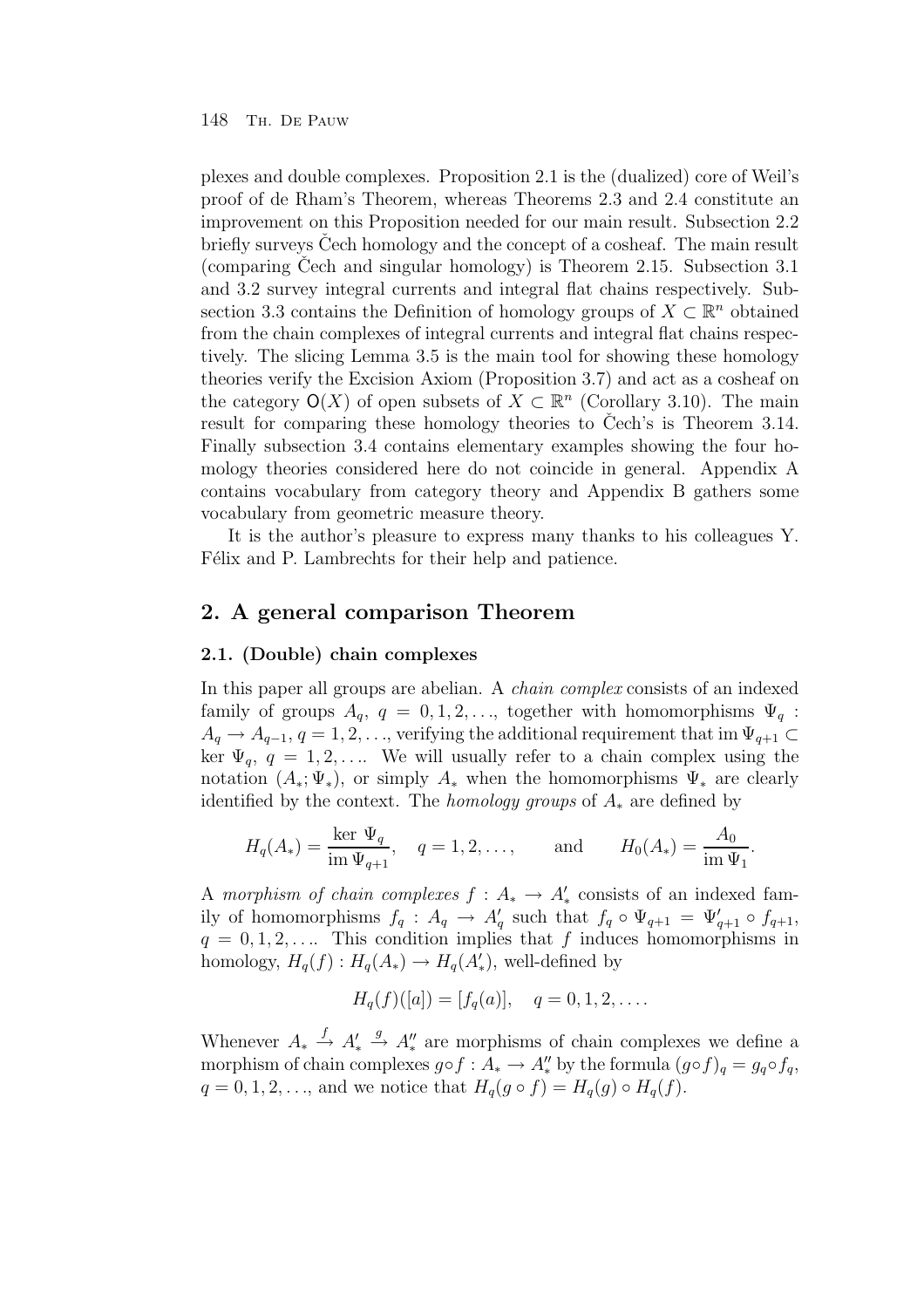A *double chain complex* consists of an indexed family of groups  $A_{p,q}$ together with homomorphisms

 $\Phi_{p+1,q}: A_{p+1,q} \to A_{p,q}$  and  $\Psi_{p,q+1}: A_{p,q+1} \to A_{p,q}$ ,  $p,q=0,1,2,\ldots$ 

verifying the following conditions:

- (A) for each  $q = 0, 1, 2, ..., (A_{*,q}; \Phi_{*,q})$  is a chain complex;
- (B) for each  $p = 0, 1, 2, \ldots, (A_{p,*}; \Psi_{p,*})$  is a chain complex;
- (C)  $\Psi_{p,q+1} \circ \Phi_{p+1,q+1} = \Phi_{p+1,q} \circ \Psi_{p+1,q+1}$  whenever  $p,q=0,1,2,...$

We will refer to such a double chain complex using the notation  $(A_{*,*}; \Phi_{*,*};$  $\Psi_{*,*}$ , or simply  $A_{*,*}$  when the homomorphisms  $\Phi_{*,*}$  and  $\Psi_{*,*}$  can be clearly identified by the context. With a double chain complex  $(A_{*,*}; \Phi_{*,*}; \Psi_{*,*})$  we associate a chain complex  $(\mathcal{A}_*, \Delta_*)$ , called the *total complex* of  $A_{*,*}$ , defined as follows. We set

$$
\mathcal{A}_m = \bigoplus_{\substack{p,q=0,\dots,m\\p+q=m}} A_{p,q} , \ m = 0, 1, 2, \dots
$$

and for  $a \in \mathcal{A}_m$ ,  $m \geq 1$ , we define

$$
\Delta_m(a) = \sum_{\substack{p \geq 1, q \geq 0 \\ p+q = m}} (z_{p-1,q} \circ \Phi_{p,q} \circ y_{p,q})(a) + \sum_{\substack{p \geq 0, q \geq 1 \\ p+q = m}} (-1)^p (z_{p,q-1} \circ \Psi_{p,q} \circ y_{p,q})(a)
$$

where  $z_{p,q}: A_{p,q} \to \mathcal{A}_m$  and  $y_{p,q}: \mathcal{A}_m \to A_{p,q}$  are the obvious inclusions and projections respectively. One trivially checks that  $\Delta_{m+1} \circ \Delta_m = 0$ . The homology groups of the chain complex  $(A_*, \Delta_*)$  will be denoted by  $H_m(A_{*,*}),$  $m = 0, 1, 2, \ldots$ 

A morphism of double chain complexes

 $f: (A_{*,*}; \Phi_{*,*}; \Psi_{*,*}) \rightarrow (A'_{*,*}; \Phi'_{*,*}; \Psi'_{*,*})$ 

consists of an indexed family of homomorphisms  $f_{p,q}: A_{p,q} \to A'_{p,q}, p,q =$  $0, 1, 2, \ldots$ , such that:

- (A) for every  $q = 0, 1, 2, \ldots, f_{*,q} : A_{*,q} \to A'_{*,q}$  is a morphism of chain complexes;
- (B) for every  $p = 0, 1, 2, \ldots, f_{p,*} : A_{p,*} \to A'_{p,*}$  is a morphism of chain complexes.

One readily checks that f induces a morphism of chain complexes  $\overline{f}$  :  $(\mathcal{A}_*; \Delta_*) \rightarrow (\mathcal{A}'_*; \Delta'_*)$  defined as follows:

$$
\overline{f}_m(a) = \sum_{\substack{p \ge 0, q \ge 0 \\ p+q=m}} (z'_{p,q} \circ f_{p,q} \circ y_{p,q})(a) , a \in \mathcal{A}_m.
$$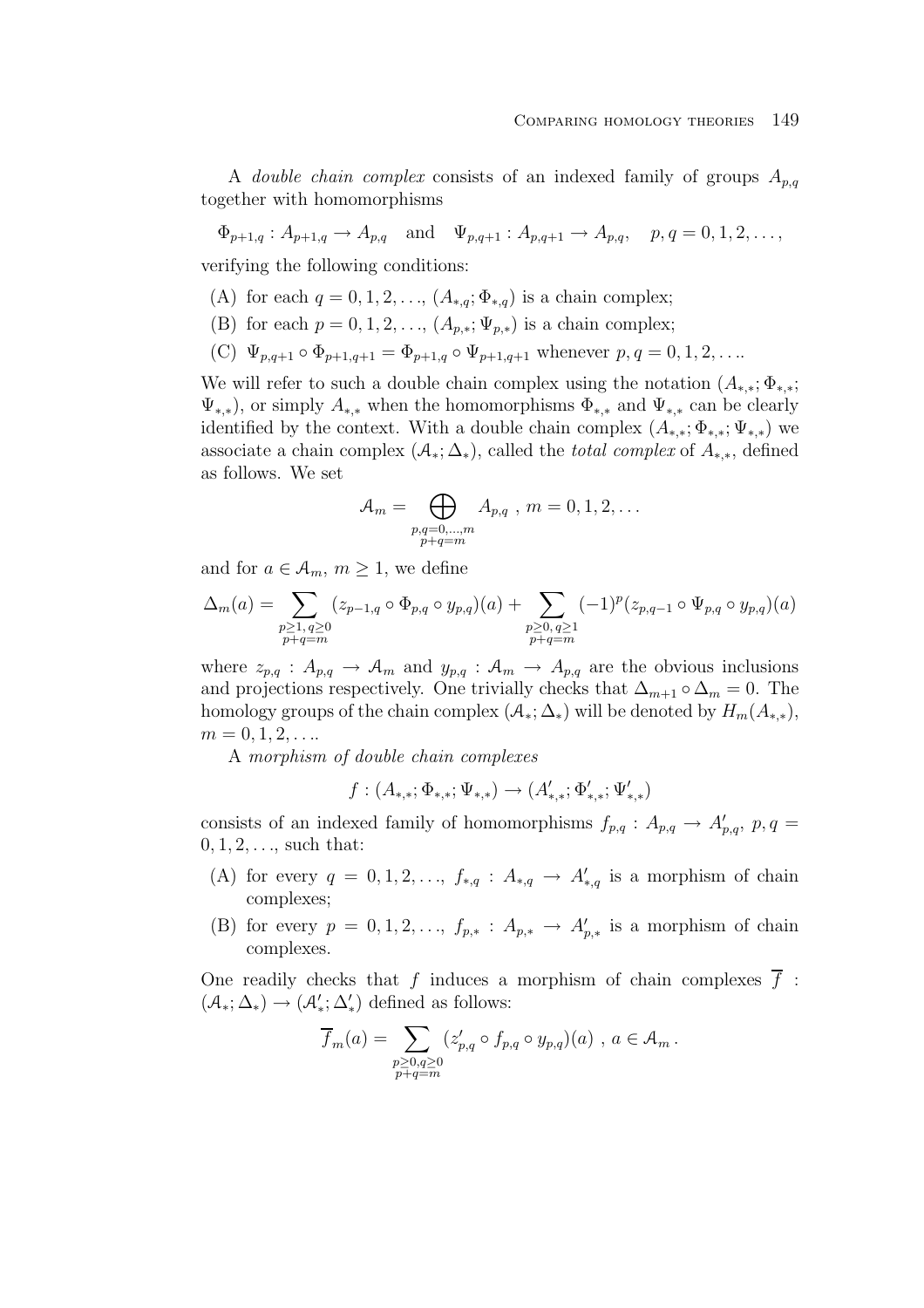An *augmented double chain complex* consists of the following data: a double chain complex  $(A_{*,*};\Phi_{*,*};\Psi_{*,*})$ , an ordered pair of chain complexes  $(L_*,\Psi_*)$ and  $(M_*,\Phi_*)$  together with families of homomorphisms  $\Phi_{0,q}: A_{0,q} \to L_q$ ,  $q = 0, 1, 2, \ldots$ , and  $\Psi_{p,0} : A_{p,0} \to M_p$ ,  $p = 0, 1, 2, \ldots$ , verifying the following conditions:

- (A) im  $\Phi_{1,q} \subset \text{ker } \Phi_{0,q}$  and im  $\Psi_{p,1} \subset \text{ker } \Psi_{p,0}$  for every  $p, q = 0, 1, 2, \ldots;$
- (B)  $\Psi_{q+1} \circ \Phi_{0,q+1} = \Phi_{0,q} \circ \Psi_{0,q+1}$  for every  $q = 0, 1, 2, ...;$
- (C)  $\Phi_{p+1} \circ \Psi_{p+1,0} = \Psi_{p,0} \circ \Phi_{p+1,0}$  for every  $p = 0, 1, 2, \ldots$

One readily checks that, for each  $m = 0, 1, 2, \ldots, \Phi_{0,m} \circ y_{0,m} : \mathcal{A}_m \to L_m$  and  $\Psi_{m,0} \circ y_{m,0} : A_m \to M_m$  induce homomorphisms in homology:

 $\alpha_m : H_m(A_{*,*}) \to H_m(L_*)$ ,

$$
\beta_{m}: H_{m}(A_{*,}) \to H_{m}(M_{*}).
$$
\n
$$
0 \qquad 0 \qquad 0
$$
\n
$$
\uparrow \qquad \uparrow
$$
\n
$$
\cdots \xrightarrow{\Phi_{3}} M_{2} \xrightarrow{\Phi_{2}} M_{1} \xrightarrow{\Phi_{1}} M_{0}
$$
\n
$$
\Psi_{2,0} \qquad \Psi_{1,0} \qquad \Psi_{0,0} \qquad \uparrow
$$
\n
$$
\cdots \xrightarrow{\Phi_{3,0}} A_{2,0} \xrightarrow{\Phi_{2,0}} A_{1,0} \xrightarrow{\Phi_{1,0}} A_{0,0} \xrightarrow{\Phi_{0,0}} L_{0} \longrightarrow 0
$$
\n
$$
\Psi_{2,1} \qquad \Psi_{1,1} \qquad \Psi_{0,1} \qquad \Psi_{0,1} \qquad \Psi_{1} \qquad \uparrow
$$
\n
$$
\cdots \xrightarrow{\Phi_{3,1}} A_{2,1} \xrightarrow{\Phi_{2,1}} A_{1,1} \xrightarrow{\Phi_{1,1}} A_{0,1} \xrightarrow{\Phi_{0,1}} L_{1} \longrightarrow 0
$$
\n
$$
\Psi_{2,2} \qquad \Psi_{1,2} \qquad \Psi_{1,2} \qquad \Psi_{0,2} \qquad \Psi_{2} \qquad \uparrow
$$
\n
$$
\cdots \xrightarrow{\Phi_{3,2}} A_{2,2} \xrightarrow{\Phi_{2,2}} A_{1,2} \xrightarrow{\Phi_{1,2}} A_{0,2} \xrightarrow{\Phi_{0,2}} L_{2} \longrightarrow 0
$$
\n
$$
\Psi_{2,3} \qquad \Psi_{1,3} \qquad \Psi_{0,3} \qquad \Psi_{3} \qquad \vdots \qquad \vdots \qquad \vdots
$$

The following Proposition and its proof are classical.

**Proposition 2.1.** Let  $A_{**}$  be a double chain complex augmented by the two chain complexes  $L_*$  and  $M_*$  as pictured on the diagram above, and let  $m \geq 0$ . Assume that for each  $q = 0, \ldots, m + 1$  the corresponding line is exact:

 $A_{m+1-q,q} \xrightarrow{\Phi_{m+1-q,q}} \cdots \xrightarrow{\Phi_{2,q}} A_{1,q} \xrightarrow{\Phi_{1,q}} A_{0,q} \xrightarrow{\Phi_{0,q}} L_q \longrightarrow 0 \,.$ 

Then  $\alpha_m : H_m(A_{**}) \to H_m(L_*)$  is an isomorphism.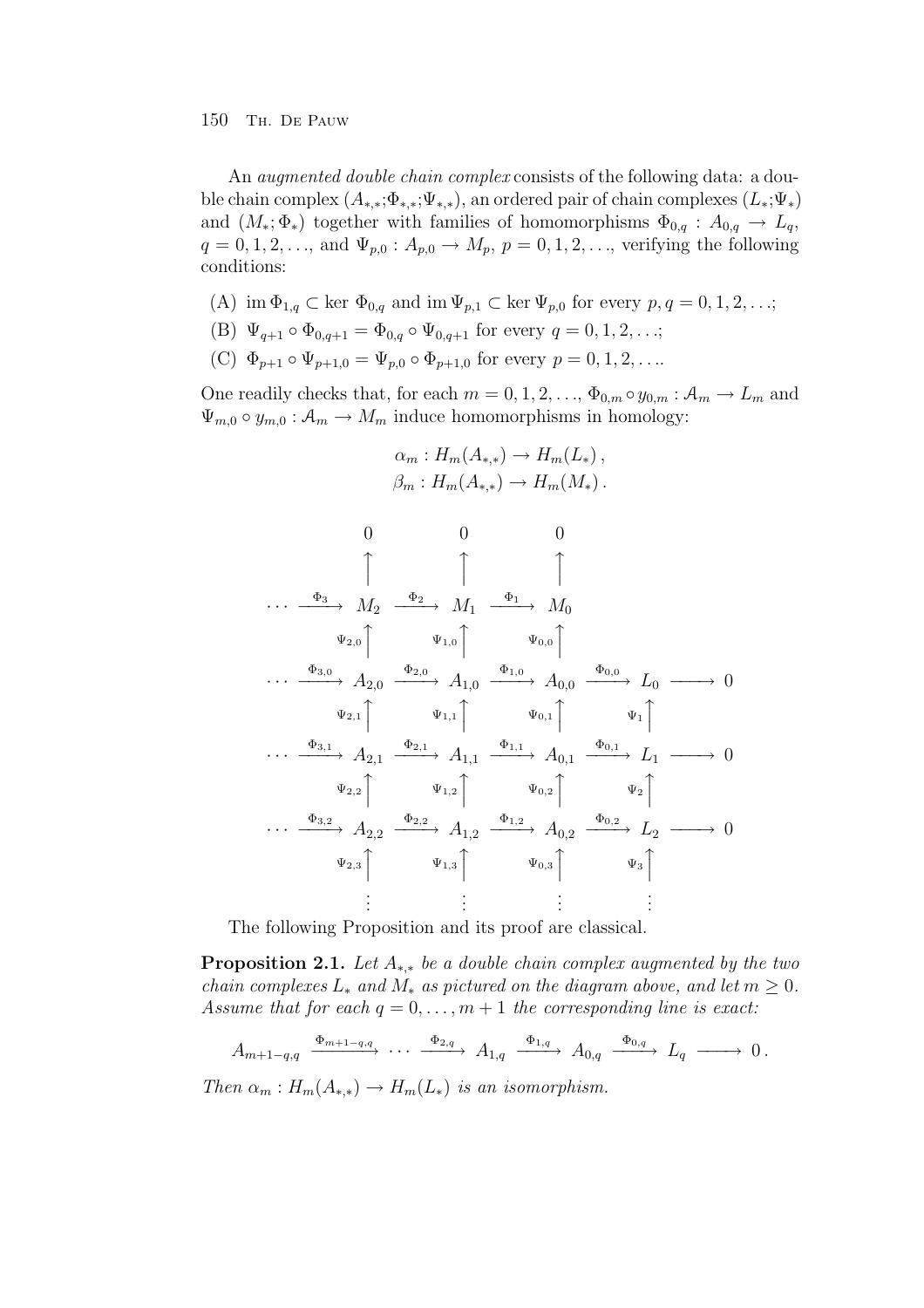**Proof.** We start by showing that  $\alpha_m$  is surjective. Let  $b \in L_m$  and assume that  $\Psi_m(b) = 0$  in case  $m \geq 1$ . Since the m<sup>th</sup> line is exact at  $L_m$  there exists  $a_{0,m} \in A_{0,m}$  such that  $\Phi_{0,m}(a_{0,m}) = b$ . If  $m = 0$  this shows that  $\alpha_0$ is onto; otherwise we will define inductively a sequence  $a_{k,m-k} \in A_{k,m-k}$ ,  $k = 1, \ldots, m$ , such that

(2.1) 
$$
(-1)^{k} \Phi_{k,m-k}(a_{k,m-k}) + \Psi_{k-1,m-k+1}(a_{k-1,m-k+1}) = 0.
$$

For  $k = 1$  we notice that

$$
\Phi_{0,m-1}(\Psi_{0,m}(a_{0,m})) = \Psi_m(\Phi_{0,m}(a_{0,m})) = \Psi_m(b) = 0.
$$

Since the  $(m-1)^{th}$  line is exact at  $A_{0,m-1}$  there exists  $a_{1,m-1} \in A_{1,m-1}$  such that  $\Phi_{1,m-1}(a_{1,m-1})=\Psi_{0,m}(a_{0,m})$  so that  $(2.1)$  is verified for  $k = 1$ . Assume now it is verified for  $k - 1$  and observe that

$$
\Phi_{k-1,m-k}(\Psi_{k-1,m-k+1}(a_{k-1,m-k+1}))
$$
\n
$$
= \Psi_{k-2,m-k+1}(\Phi_{k-1,m-k+1}(a_{k-1,m-k+1}))
$$
\n
$$
= (-1)^{k} \Psi_{k-2,m-k+1}(\Psi_{k-2,m-k+2}(a_{k-2,m-k+2}))
$$
\n
$$
= 0.
$$

Since the  $(m-k)^{th}$  line is exact at  $A_{k-1,m-k}$  there exists  $a_{k,m-k} \in A_{k,m-k}$ such that  $(2.1)$  is verified. Letting

$$
a = \sum_{k=0}^{m} z_{k,m-k} (a_{k,m-k})
$$

we infer from (2.1) that  $\Delta_m(a) = 0$ . On the other hand the choice of  $a_{0,m}$ ensures that  $\alpha_m([a]) = [b]$ , showing that  $\alpha_m$  is onto.

We now turn to checking that  $\alpha_m$  is injective. Let  $a \in \mathcal{A}_m$  be such that  $\Phi_{0,m}(a_{0,m})=\Psi_{m+1}(b)$  for some  $b \in L_{m+1}$ , where we have set  $a_{k,m-k}$  $y_{k,m-k}(a), k = 0, \ldots, m$ . Since the  $(m+1)^{th}$  line is exact at  $L_{m+1}$  there exists  $c_{0,m+1} \in A_{0,m+1}$  such that  $\Phi_{0,m+1}(c_{0,m+1}) = b$ . We will define inductively a sequence  $c_{k,m+1-k} \in A_{k,m+1-k}, k = 1, ..., m+1$ , such that

$$
(2.2) \quad \Phi_{k,m+1-k}(c_{k,m+1-k}) + (-1)^{k-1} \Psi_{k-1,m+2-k}(c_{k-1,m+2-k}) = a_{k-1,m+1-k}.
$$

For  $k = 1$  we observe that

$$
\Phi_{0,m}(\Psi_{0,m+1}(c_{0,m+1})-a_{0,m})=\Psi_{m+1}(\Phi_{0,m+1}(c_{0,m+1}))-\Psi_{m+1}(b)=0.
$$

Since the  $m^{th}$  line is exact at  $A_{0,m}$  there exists  $c_{1,m} \in A_{1,m}$  so that  $\Phi_{1,m}(c_{1,m})=$  $-\Psi_{0,m+1}(c_{0,m+1}) + a_{0,m}$ , whence (2.2) is verified for  $k = 1$ .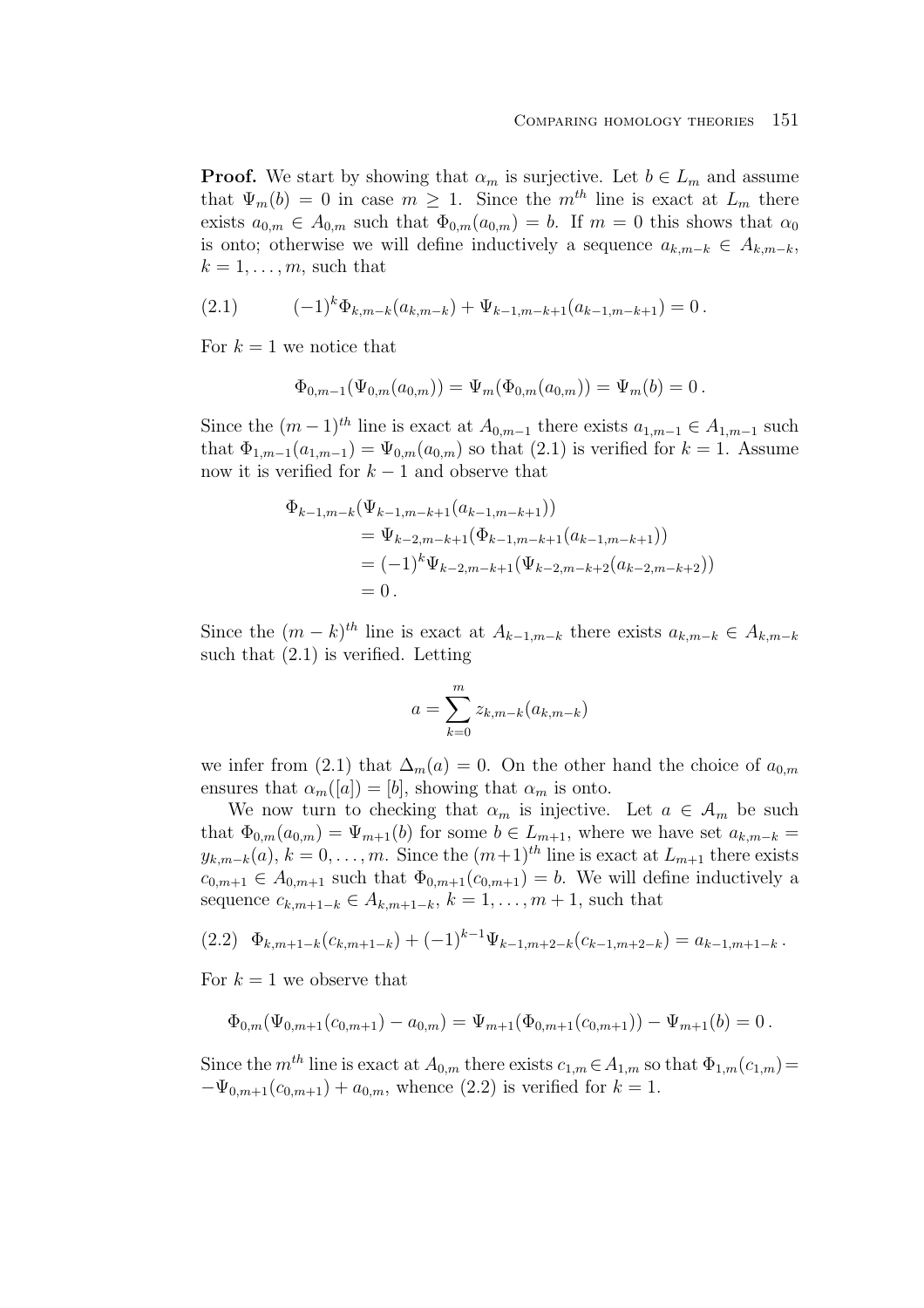We now assume  $m \geq 1$ ,  $\Delta_m(a) = 0$  and  $(2.2)$  is verified for  $k - 1$ . We notice that

$$
\Phi_{k-1,m+1-k}((-1)^{k-1}\Psi_{k-1,m+2-k}(c_{k-1,m+2-k}) - a_{k-1,m+1-k})
$$
\n
$$
= (-1)^{k-1}\Psi_{k-2,m+2-k}(\Phi_{k-1,m+2-k}(c_{k-1,m+2-k}))
$$
\n
$$
- \Phi_{k-1,m+1-k}(a_{k-1,m+1-k})
$$
\n
$$
= (-1)^{k-1}\Psi_{k-2,m+2-k}(a_{k-2,m+2-k} - (-1)^{k-2}\Psi_{k-2,m+3-k}(c_{k-2,m+3-k}))
$$
\n
$$
- \Phi_{k-1,m+1-k}(a_{k-1,m+1-k})
$$
\n
$$
= -y_{k-2,m+1-k}(\Delta_m(a))
$$
\n
$$
= 0.
$$

Since the  $(m + 1 - k)^{th}$  line is exact at  $A_{k-1,m+1-k}$  there exists  $c_{k,m+1-k}$  $A_{k,m+1-k}$  such that  $(2.2)$  is verified for k. Letting

$$
c = \sum_{k=0}^{m+1} z_{k,m+1-k} (c_{k,m+1-k})
$$

we infer from (2.2) that  $\Delta_{m+1}(c) = a$ , showing that  $\alpha_m$  is one-to-one.

Let  $(A^i_{*,*}; \Phi^i_{*,*}; \Psi^i_{*,*})$  be double chain complexes augmented by chain complexes  $(L^i_*, \Psi^i_*)$  and  $(M^i_*, \Phi^i_*), i = 0, 1$ . A morphism of augmented double chain complexes  $f : (A^1_{*,*}; L^1_{*}; M^1_{*}) \to (A^0_{*,*}; L^0_{*}; M^0_{*})$  consists of the following data: indexed families of homomorphisms  $f_{p,q}$ :  $A_{p,q}^1 \rightarrow A_{p,q}^0$  $p, q = 0, 1, 2, \ldots, f_{-1,q}: L_q^1 \to L_q^0, q = 0, 1, 2, \ldots, \text{ and } f_{p,-1}: \hat{M}_p^1 \to \hat{M}_p^0,$  $p = 0, 1, 2, \ldots$ , verifying the following conditions:

- (A) the restriction  $f: A^1_{*,*} \to A^0_{*,*}$  is a morphism of double chain complexes;
- (B)  $f_{-1,*}: L^1_* \to L^0_*$  and  $f_{*,-1}: M^1_* \to M^0_*$  are morphisms of chain complexes;
- (C)  $f_{-1,q} \circ \Phi_{0,q}^1 = \Phi_{0,q}^0 \circ f_{0,q}$  for every  $q = 0, 1, 2, ...;$
- (D)  $f_{p,-1} \circ \Psi_{p,0}^1 = \Psi_{p,0}^0 \circ f_{p,0}$  for every  $p = 0, 1, 2, \ldots$

We will often consider the case when the chain complexes  $L^1_*$  and  $L^0_*$  coincide — it will then be implicitely assumed that  $f_{-1,*}$  is the identity.

For further reference we state explicitely the following rather obvious result.

**Lemma 2.2.** Let  $(A^i_{*,*}; L^i_{*}; M^i_{*}), i = 0, 1$ , be augmented double chain complexes, and let  $f: (A^1_{*,*}; L^1_{*}; M^1_{*}) \to (A^0_{*,*}; L^0_{*}; M^0_{*})$  be a morphism of augmented double chain complexes. Then  $H_m(f_{-1,*}) \circ \alpha_m^1 = \alpha_m^0 \circ H_m(\overline{f})$  and  $H_m(f_{*,-1}) \circ \beta_m^1 = \beta_m^0 \circ H_m(\overline{f})$  for each  $m = 0, 1, 2, \ldots$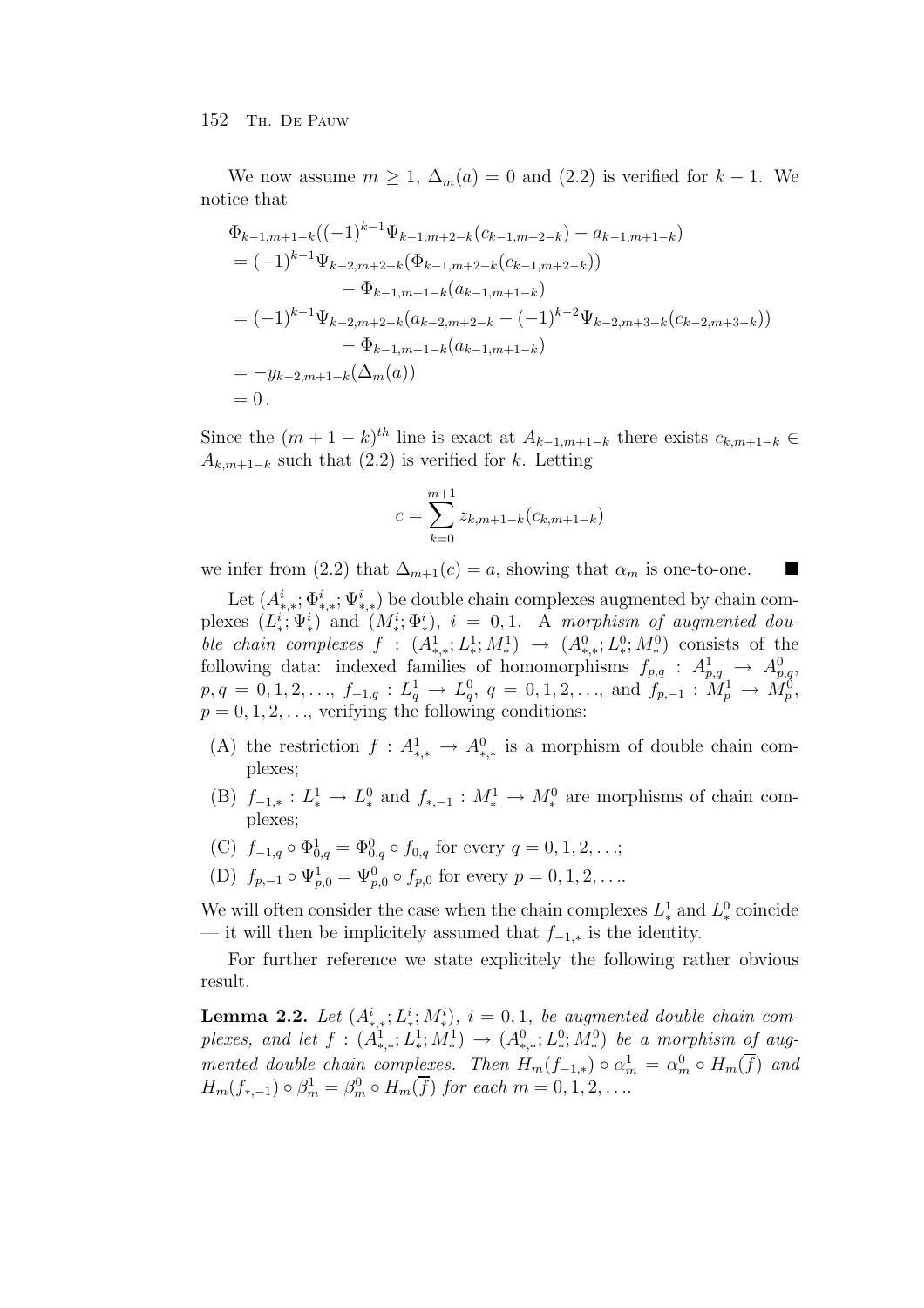We are now ready for the main technical statement of this section. Hypothesis (5) below should be understood as a way around the lack of vertical exactness of the augmented double chain complex  $(A^0_{*,*}; L^0_{*}; M^0_{*}).$ 

**Theorem 2.3.** Assume that:

- (1)  $m \geq 1$  is an integer:
- (2)  $((A^j_{*,*}; \Phi^j_{*,*}; \Psi^j_{*,*}); (L_*; \Psi_*); (M_*^j; \Phi_*^j)), j = 0, \ldots, m+1$ , are augmented double chain complexes (notice that  $(L_*,\Psi_*)$  doesn't depend upon j);
- (3) for every  $j = 0, \ldots, m + 1$  and every  $q = 0, \ldots, m + 1$ , the following sequence is exact:

$$
A_{m+1-q,q}^{j} \xrightarrow{\Phi_{m+1-q,q}^{j}} \cdots \xrightarrow{\Phi_{2,q}^{j}} A_{1,q}^{j} \xrightarrow{\Phi_{1,q}^{j}} A_{0,q}^{j} \xrightarrow{\Phi_{0,q}^{j}} L_{q} \longrightarrow 0;
$$

- (4) for the pairs  $(j, p) = (m + 1, m + 1)$  and  $(j, p) = (m, m)$  the homomorphism  $\Psi_{p,0}^j$  is surjective;
- (5)  $\chi^j$  :  $(A^j_{*,*}; L_*; M^j_*) \rightarrow (A^{j-1}_{*,*}; L_*; M^{j-1}_*), j = 1, \ldots, m+1$ , are morphisms of augmented double chain complexes such that for every  $p =$  $0, \ldots, m+1$  and every  $q = 0, \ldots, m+1-p$  the following holds:

$$
\chi_{p,q}^j(\text{ker }\Psi_{p,q}^j) \subset \text{im }\Psi_{p,q+1}^{j-1}.
$$

Then the following conclusions hold:

- (6) for every  $[b^m] \in H_m(M^m_*)$  there exists  $[a^0] \in H_m(A^0_{*,*})$  such that  $\beta_m^0([a^0]) = H_m(\chi^1_{*,-1} \circ \cdots \circ \chi^m_{*,-1})([b^m])$ ;
- (7)  $\beta_m^{m+1} : H_m(A_{**}^{m+1}) \to H_m(M_*^{m+1})$  is injective.

**Proof.** We start by proving conclusion (6). Let  $b^m \in M_m^m$  be such that  $\Phi_m^m(b^m) = 0$ . According to hypothesis (4) there exists  $a_{m,0}^m \in A_{m,0}^m$  such that  $\Psi_{m,0}^m(a_{m,0}^m) = b^m$ . We will define inductively a sequence  $a_{m-k,k}^{m-k} \in A_{m-k,k}^{m-k}$ ,  $k = 1, \ldots, m$ , such that

$$
(2.3) \qquad (-1)^{m-k} \Psi_{m-k,k}^{m-k}(a_{m-k,k}^{m-k}) + \Phi_{m-k+1,k-1}^{m-k}(a_{m-k+1,k-1}^{m-k}) = 0
$$

where we have set

$$
a_{m-k+1,k-1}^{m-k}=\chi_{m-k+1,k-1}^{m-k+1}\big(a_{m-k+1,k-1}^{m-k+1}\big)\,.
$$

For  $k = 1$  we observe that

$$
\Psi_{m-1,0}^m(\Phi_{m,0}^m(a_{m,0}^m))=\Phi_m^m(\Psi_{m,0}^m(a_{m,0}^m))=0\,.
$$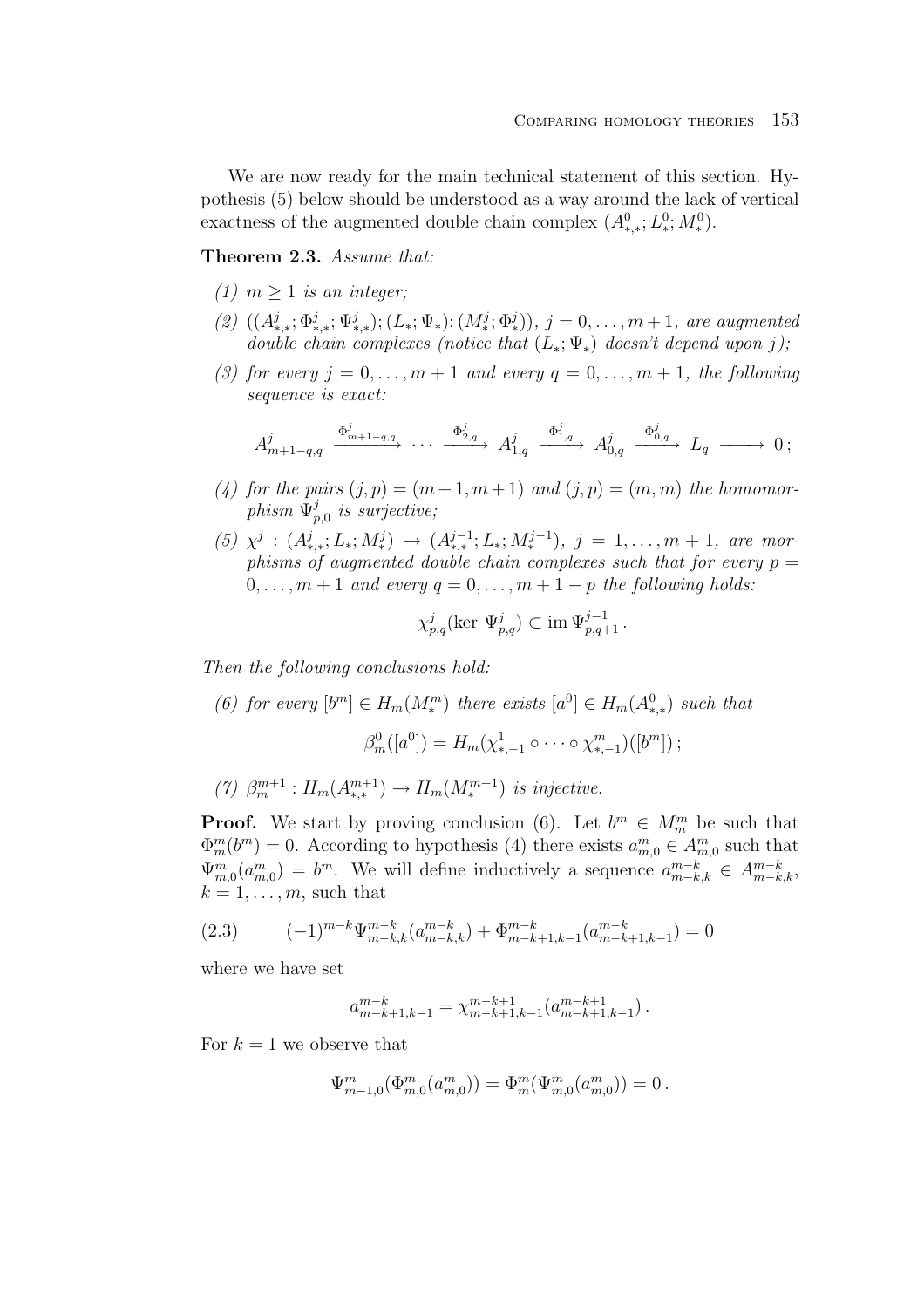From hypothesis (5) we infer that

$$
\operatorname{im} \Psi_{m-1,1}^{m-1} \ni \chi_{m-1,0}^m(\Phi_{m,0}^m(a_{m,0}^m)) = \Phi_{m,0}^{m-1}(a_{m,0}^{m-1}),
$$

whence there exists  $a_{m-1,1}^{m-1} \in A_{m-1,1}^{m-1}$  such that  $(2.3)$  is verified for  $k = 1$ . We now assume that  $(2.3)$  is verified for  $k-1$  and we check that

$$
\Psi_{m-k,k-1}^{m-k+1}(\Phi_{m-k+1,k-1}^{m-k+1}(a_{m-k+1,k-1}^{m-k+1})) = \Phi_{m-k+1,k-2}^{m-k+1}(\Psi_{m-k+1,k-1}^{m-k+1}(a_{m-k+1,k-1}^{m-k+1}))
$$
  
=  $(-1)^{m-k}\Phi_{m-k+1,k-2}^{m-k+1}(\Phi_{m-k+2,k-2}^{m-k+1}(a_{m-k+2,k-2}^{m-k+1}))$   
= 0.

According to hypothesis (5) again, we infer that

$$
\begin{aligned} \text{im}\,\Psi_{m-k,k}^{m-k} &\ni \chi_{m-k,k-1}^{m-k+1}(\Phi_{m-k+1,k-1}^{m-k+1}(a_{m-k+1,k-1}^{m-k+1})) \\ &= \Phi_{m-k+1,k-1}^{m-k}(a_{m-k+1,k-1}^{m-k}) \,. \end{aligned}
$$

Therefore (2.3) is verified for some  $a_{m-k,k}^{m-k} \in A_{m-k,k}^{m-k}$ . Next we define for each  $k=0,\ldots,m$ :

$$
a_{m-k,k}^0 = (\chi_{m-k,k}^1 \circ \cdots \circ \chi_{m-k,k}^{m-k})(a_{m-k,k}^{m-k}),
$$

and we let

$$
a^0 = \sum_{k=0}^m z_{m-k,k}^0 (a_{m-k,k}^0).
$$

It is now transparent that  $\Psi_{m,0}^0(a_{m,0}^0) = (\chi_{m,-1}^1 \circ \cdots \circ \chi_{m,-1}^m)(b^m)$  and that (2.3) implies  $\Delta_m^0(a^0) = 0$ . This proves (6).

We now turn to showing that  $\beta_m^{m+1}$  is injective. Let  $a \in \text{ker }\Delta_m^{m+1}$  be such that  $\Psi_{m,0}^{m+1}(a_{m,0}^{m+1}) = \Phi_{m+1}^{m+1}(b^{m+1})$  for some  $b \in M_{m+1}^{m+1}$ , where we have put  $a_{m-k,k}^{m+1} = y_{m-k,k}^{m+1}(a), k = 0, \ldots, m.$  According to hypothesis (4) there exists  $c_{m+1,0}^{m+1} \in A_{m+1,0}^{m+1}$  such that  $\Psi_{m+1,0}^{m+1}(c_{m+1,0}^{m+1}) = b$ . We will define inductively a sequence  $c_{m+1-k,k}^{m+1-k} \in A_{m+1-k,k}^{m+1-k}, k = 1, \ldots, m+1$ , such that

$$
(2.4) \quad (-1)^{m+1-k} \Psi_{m+1-k,k}^{m+1-k} (c_{m+1-k,k}^{m+1-k}) + \Phi_{m+2-k,k-1}^{m+1-k} (c_{m+1-k,k-1}^{m+1-k})
$$
  
=  $a_{m+1-k,k-1}^{m+1-k}$ ,

where we have put

$$
c_{m+2-k,k-1}^{m+1-k} = \chi_{m+2-k,k-1}^{m+2-k}(c_{m+2-k,k-1}^{m+2-k})\,,
$$

and

$$
a_{m-k,k}^i = (\chi_{m-k,k}^{i+1} \circ \cdots \circ \chi_{m-k,k}^{m+1})(a_{m-k,k}^{m+1}), i = 0, \ldots, m.
$$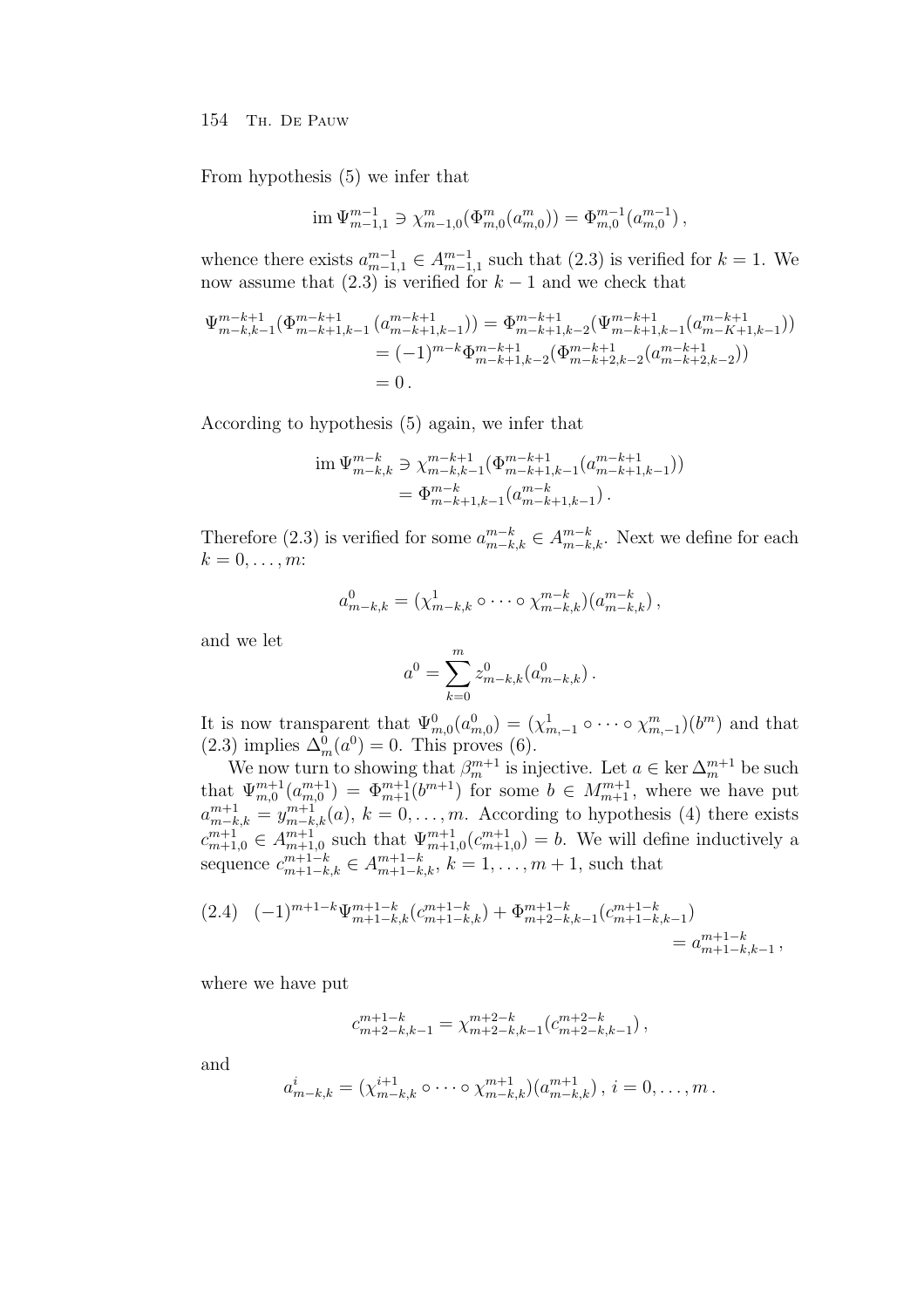For  $k = 1$  we observe that

$$
\Psi_{m,0}^{m+1}(\Phi_{m+1,0}^{m+1}(c_{m+1,0}^{m+1}) - a_{m,0}^{m+1}) = \Phi_{m+1}^{m+1}(\Psi_{m+1,0}^{m+1}(c_{m+1,0}^{m+1})) - \Psi_{m,0}^{m+1}(a_{m,0}^{m+1}) = 0.
$$

It follows from hypothesis (5) that

$$
\begin{aligned} \operatorname{im} \Psi_{m,1}^m &\ni \chi_{m,0}^{m+1}(\Phi_{m+1,0}^{m+1}(c_{m+1,0}^{m+1}) - a_{m,0}^{m+1}) \\ &= \Phi_{m+1,0}^m(c_{m+1,0}^m) - a_{m,0}^m \,, \end{aligned}
$$

which shows that  $(2.4)$  is verified when  $k = 1$ . We now assume that  $(2.4)$  is verified for  $k - 1$  and we check that:

$$
\Psi_{m+1-k,k-1}^{m+2-k}(\Phi_{m+2-k,k-1}^{m+2-k}(c_{m+2-k,k-1}^{m+2-k}) - a_{m+1-k,k-1}^{m+2-k})
$$
\n
$$
= \Phi_{m+2-k,k-2}^{m+2-k}(\Psi_{m+2-k,k-1}^{m+2-k}(c_{m+2-k,k-1}^{m+2-k})) - \Psi_{m+1-k,k-1}^{m+2-k}(a_{m+1-k,k-1}^{m+2-k})
$$
\n
$$
= (-1)^{m+2-k} \Phi_{m+2-k,k-2}^{m+2-k}(a_{m+2-k,k-2}^{m+2-k} - \Phi_{m+3-k,k-2}^{m+2-k}(c_{m+3-k,k-2}^{m+2-k}))
$$
\n
$$
- \Psi_{m+1-k,k-1}^{m+2-k}(a_{m+1-k,k-1}^{m+2-k})
$$
\n
$$
= -y_{m+1-k,k-1}^{m+2-k}(\Delta_m^{m+2-k}(a^{m+2-k}))
$$
\n
$$
= 0.
$$

Again according to hypothesis (5) it results that

$$
\begin{aligned} \operatorname{im} \Psi_{m+1-k,k}^{m+1-k} &\ni \chi_{m+1-k,k-1}^{m+2-k}(\Phi_{m+2-k,k-1}^{m+2-k}(c_{m+2-k,k-1}^{m+2-k}) - a_{m+2-k,k-1}^{m+2-k}) \\ &= \Phi_{m+2-k,k-1}^{m+1-k}(c_{m+2-k,k-1}^{m+1-k}) - a_{m+1-k,k-1}^{m+1-k} \,. \end{aligned}
$$

This shows that (2.4) is verified. On letting

$$
c_{m+1-k,k-}^0 = (\chi_{m+1-k,k}^1 \circ \cdots \circ \chi_{m+1-k,k}^{m+1-k})(c_{m+1-k,k}^{m+1-k}),
$$

 $k = 0, \ldots, m + 1$ , as well as

$$
c^{0} = \sum_{k=0}^{m+1} z_{m+1-k,k}^{0}(c_{m+1-k,k}^{0})
$$

$$
a^{0} = \sum_{k=0}^{m} z_{m-k,k}^{0}(a_{m-k,k}^{0})
$$

we infer from (2.4) that  $\Delta_{m+1}^0(c^0) = a^0$ . Setting  $\chi = \chi^1 \circ \cdots \circ \chi^{m+1}$  we see that

(2.5) 
$$
H_m(\overline{\chi})([a]) = [\overline{\chi}(a)] = 0.
$$

We observe that both  $\alpha_m^j: H_m(A_{*,*}^j) \to H_m(L_*), j = 0, m+1$ , are isomorphisms according to hypothesis (3) and Proposition 2.1. Lemma 2.2 in turn implies that  $H_m(\overline{\chi}) : H_m(A^{m+1}_{*,*}) \to H_m(A^0_{*,*})$  is an isomorphism as well, and equality (2.5) implies that  $[a] = 0$ , showing that  $\beta_m^{m+1}$  is injective.

For the Definition of inverse limit we refer to Appendix A.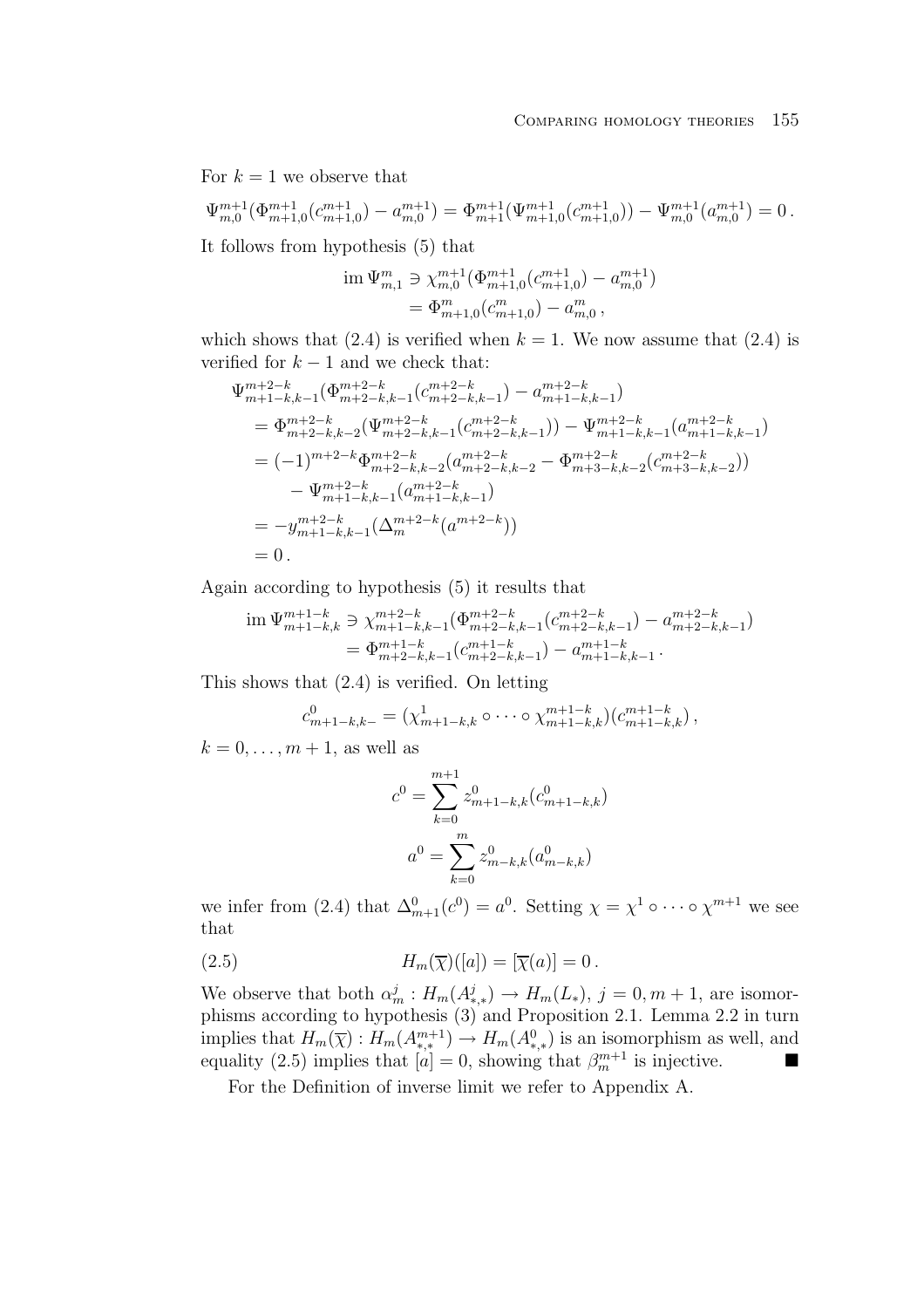## **Theorem 2.4.** Assume that:

- (1)  $(J, \preceq)$  is a (nonempty) directed set;
- (2)  $m > 1$  is an integer;
- (3)  $((A^j_{*,*}; \Phi^j_{*,*}; \Psi^j_{*,*}), (L_*; \Psi_*), (M_*^j; \Phi_*^j)), \, j \in J, \, \text{are augmented double}$ chain complexes (observe that  $(L_*,\Psi_*)$  doesn't depend upon j);
- (4) for every  $j \in J$  and every  $q = 0, \ldots, m + 1$ , the following sequence is exact:

$$
A_{m+1-q,q}^{j} \xrightarrow{\Phi_{m+1-q,q}^{j}} \cdots \xrightarrow{\Phi_{2,q}^{j}} A_{1,q}^{j} \xrightarrow{\Phi_{1,q}^{j}} A_{0,q}^{j} \xrightarrow{\Phi_{0,q}^{j}} L_{q} \longrightarrow 0;
$$

- (5) for every  $j \in J$  and  $p = 0, \ldots, m + 1$ , the morphism  $\Psi_{p,0}^j$  is surjective;
- (6) for every  $j_1, j_2 \in J$  such that  $j_1 \preceq j_2$  there is a collection  $\chi^{j_1, j_2}$  of morphisms of double chain complexes

$$
(A^{j_2}_{*,*};L_*;M^{j_2}_*)\to (A^{j_1}_{*,*};L_*;M^{j_1}_*)
$$

meeting the following requirements:

- (6.1) for every  $j \in J$  the identity belongs to  $\chi^{j,j}$ ;
- (6.2) for every  $j_1, j_2 \in J$  with  $j_1 \preceq j_2$  and every  $\chi^{j_1, j_2}, \tilde{\chi}^{j_1, j_2} \in \chi^{j_1, j_2}$ one has  $H_m(\chi_{*,-1}^{j_1,j_2}) = H_m(\tilde{\chi}_{*,-1}^{j_1,j_2});$
- (6.3) for every  $j_1, j_2, j_3 \in J$  with  $j_1 \preceq j_2 \preceq j_3$  and every  $\chi^{j_1, j_2} \in \chi^{j_1, j_2}$ ,  $\chi^{j_2,j_3} \in \chi^{j_2,j_3}$  one has  $\chi^{j_1,j_2} \circ \chi^{j_2,j_3} \in \chi^{j_1,j_3}$ ;
- (6.4) for every  $j_1 \in J$  there exists  $j_2 \in J$  with  $j_1 \preceq j_2$  and there exists  $\chi^{j_1,j_2} \in \mathbf{\chi}^{j_1,j_2}$  such that

$$
\chi^{j_1,j_2}(\text{ker }\Psi_{p,q}^{j_2}) \subset \text{im }\Psi_{p,q+1}^{j_1}
$$

whenever  $p, q = 0, 1, 2, ...$ 

Then there is an ismorphism

$$
\Gamma_m: H_m(L_*) \to \varprojlim_{j \in J} H_m(M_*^j),
$$

where the inverse limit is taken over the homomorphisms

$$
H_m(\chi_{*,-1}^{j_1,j_2}): H_m(M_*^{j_2}) \to H_m(M_*^{j_1}).
$$

Furthermore  $\Gamma_m$  is characterized by the following property: for every  $j \in J$ one has <sup>−</sup><sup>1</sup>

$$
p_j \circ \Gamma_m = \beta_m^j \circ (\alpha_m^j)^-
$$

where  $p_j: \lim_{\leftarrow} H_m(M_*^i) \to H_m(M_*^j)$  is the canonical projection. i∈J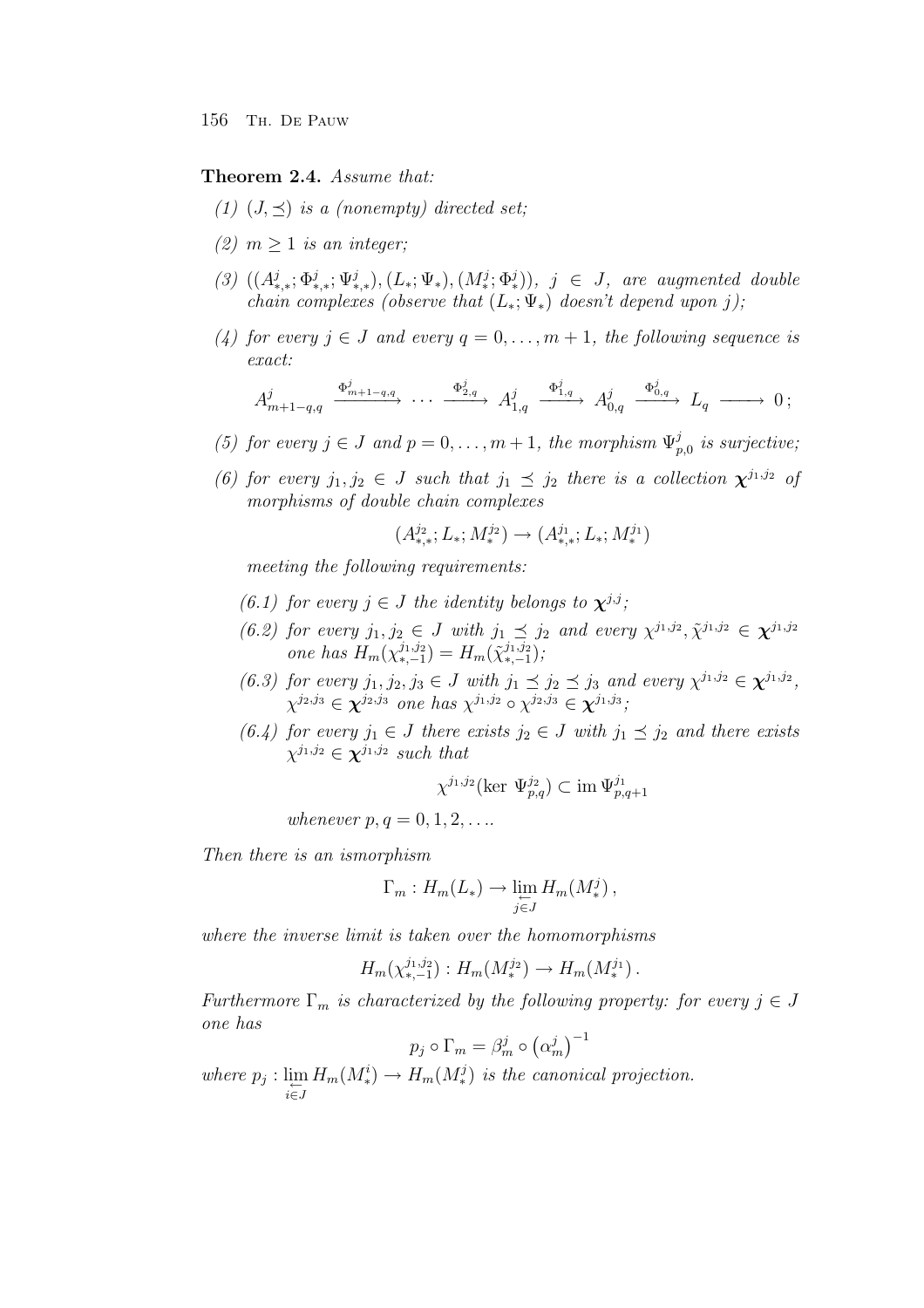**Proof.** Apply inductively hypothesis (6.4) to infer the existence of  $i_0 \leq i_1 \leq$  $\ldots \leq i_{m+1}$ , elements of J, and of morphisms  $\chi^{i_k, i_{k+1}} \in \chi^{i_k, i_{k+1}}, k = 0, \ldots, m$ , such that

$$
\chi^{i_k,i_{k+1}}(\text{ker}\ \Psi_{p,q}^{i_{k+1}}) \subset \text{im}\ \Psi_{p,q+1}^{i_k}\,,
$$

 $k = 0, \ldots, m, p, q = 0, 1, 2, \ldots$  Next we let  $\hat{J} = J \cap \{j : i_{m+1} \leq j\}$  and we will define an isomorphism

$$
\gamma_m: H_m(A_{*,*}^{i_{m+1}}) \to \lim_{\substack{\longleftarrow \\ j \in \hat{J}}} H_m(M_*^j).
$$

Recalling that  $(\alpha_m^{i_{m+1}})^{-1}$  :  $H_m(L_*) \to H_m(A_{*,*}^{i_{m+1}})$  is an isomorphism (as follows from Proposition 2.1) the existence of  $\Gamma_m$  will readily result from the fact that  $\hat{J}$  is cofinal in  $J$ .

Given  $[a] \in H_m(A^{i_{m+1}}_{*,*})$  we let

(2.6) 
$$
\gamma_m([a]) = \left( \left( \beta_m^j \circ H_m \left( \overline{\chi^{i_{m+1},j}} \right)^{-1} \right) ([a]) \right)_{j \in \hat{J}}
$$

(recall that  $H_m(\overline{\chi^{i_{m+1},j}})$  is an isomorphism according to Proposition 2.1 and Lemma 2.2). It is trivial to check that

$$
\gamma_m([a]) \in \lim_{\substack{\longleftarrow \\ j \in \hat{J}}} H_m(M_*^j),
$$

so that  $\gamma_m$  is a well defined homomorphism.

Assume that  $\gamma_m([a]) = 0$ . Then also  $\beta_m^{i_{m+1}}([a]) = 0$ , whence  $[a] = 0$ since  $\beta_m^{i_{m+1}}$  is injective according to Theorem 2.3(7). This shows that  $\gamma_m$  is onte-to-one.

We now turn to showing that  $\gamma_m$  is surjective. Let

$$
([b^j])_{j\in \hat{\jmath}}\in \lim_{\substack{\longleftarrow \\ j\in \hat{J}}}H_m(M^j_*)
$$

and fix some  $j_0 \in \hat{J}$ . Applying inductively hypothesis (6.4) we find  $j_1, \ldots, j_m$  $\in \hat{J}$  such that  $j_0 \preceq j_1 \preceq \ldots \preceq j_m$  and

$$
\chi^{j_k,j_{k+1}}(\text{ker }\Psi_{p,q}^{j_{k+1}}) \subset \text{im }\Psi_{p,q+1}^{j_k},
$$

 $k = 1, \ldots, m, p, q = 0, 1, 2, \ldots$  According to Theorem 2.3(6) there exists  $[a^{j_0}] \in H_m(A^{j_0}_{*,*})$  such that

$$
(2.7) \qquad \beta_m^{j_0}([a^{j_0}]) = H_m\left(\chi_{*,-1}^{j_0,j_1} \circ \cdots \circ \chi_{*,-1}^{j_{m-1},j_m}\right) ([b^{j_m}]) = [b^{j_0}].
$$

On letting  $[\hat{a}^{j_0}] = H_m\left(\overline{\chi^{i_{m+1},j_0}}\right) ([a^{j_0}]) \in H_m(A^{i_{m+1}}_{*,*})$  we see that (2.8)  $\beta_m^{i_{m+1}}([\hat{a}^{j_0}]) = [b^{i_{m+1}}]$ .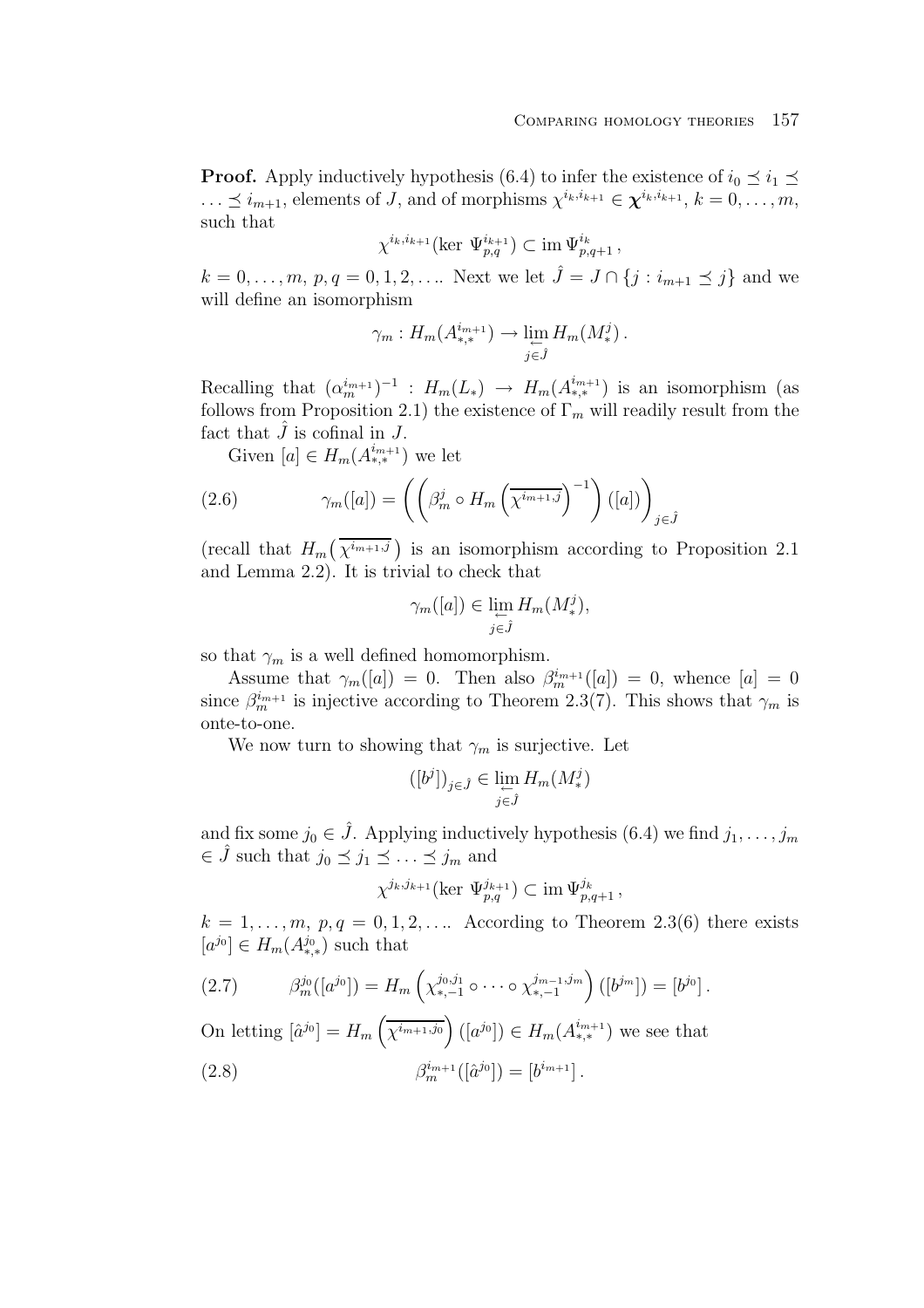It now follows from (2.8) and the injectivity of  $\beta_m^{i_{m+1}}$  that  $[\hat{a}^{j_0}] = [\hat{a}^{j'_0}]$ whenever  $j_0, j'_0 \in \hat{J}$ . Let  $[\hat{a}]$  denote the common value. Then it follows from the definition of  $[\hat{a}^j], j \in \tilde{J}$ , together with  $(2.7)$ , that

$$
\gamma_m([\hat{a}]) = ([b^j])_{j \in \hat{J}}.
$$

It remains to show that  $\Gamma_m$  is characterized by the relations  $p_j \circ \Gamma_m =$  $(\beta_m^j \circ (\alpha_m^j)^{-1}, j \in J$ . First notice that there is clearly only one homomorphism  $\Gamma_m$  verifying these equations. Next observe that the definition of  $\gamma_m$  implies that whenever  $i_{m+1} \preceq j$  one has

$$
p_j \circ \Gamma_m = \beta_m^j \circ H_m \left(\overline{\chi^{i_{m+1},j}}\right)^{-1} \circ \left(\alpha_m^{i_{m+1}}\right)^{-1}
$$

$$
= \beta_m^j \circ \left(\alpha_m^{i_{m+1}} \circ H_m \left(\overline{\chi^{i_{m+1},j}}\right)\right)^{-1}
$$

$$
= \beta_m^j \circ \left(H_m \left(\chi_{-1,*}^{i_{m+1},j}\right) \circ \alpha_m^j\right)^{-1}
$$

$$
= \beta_m^j \circ \left(\alpha_m^j\right)^{-1}
$$

because  $H_m\left(\chi_{-1,*}^{i_{m+1},j}\right)$ −1,∗  $= id_{H_m(L_*)}$ . Since the required equation holds for all  $j \in J$  with  $i_{m+1} \preceq j$ , it clearly holds for all  $j \in J$ .

**Theorem 2.5.** Let  $m \geq 1$  be an integer and let J and K be (nonempty) directed sets. Consider two families of augmented double chain complexes  $((A^j_{*,*}; \Phi^j_{*,*}; \Psi^j_{*,*}), (L_*, \Psi_*), (M_*^j, \Phi_*^j)), j \in J$ , and  $((\tilde{A}^k_{*,*}; \tilde{\Phi}^k_{*,*}; \tilde{\Psi}^k_{*,*}), (\tilde{L}_*, \tilde{\Psi}_*),$  $(\tilde{M}^k_*, \tilde{\Phi}^k)$ ,  $k \in K$ , verifying hypotheses (4), (5) and (6) of Theorem 2.4. Assume that  $\varphi: K \to J$  is an order preserving function, and assume that for each  $k \in K$  there is a morphism of augmented double chain complexes

$$
f^k:(A_{*,*}^{\varphi(k)};L_*;M_*^{\varphi(k)})\to(\tilde A_{*,*}^k;\tilde L_*;\tilde M_*^k)
$$

verifying the following commutativity condition:

$$
H_m\left(\overline{f^{k_1}}\right) \circ H_m\left(\overline{\chi^{\varphi(k_1),\varphi(k_2)}}\right) = H_m\left(\overline{\tilde{\chi}^{k_1,k_2}}\right) \circ H_m\left(\overline{f^{k_2}}\right)
$$

whenever  $k_1, k_2 \in K$  and  $k_1 \preceq k_2$ . We also assume that the homomorphism  $H_m(f_{-1,*}^k): H_m(L_*) \to H_m(\tilde{L}^*)$  doesn't depend upon its index  $k \in K$  and is simply denoted  $H_m(f_{-1,*})$  hereunder. Then the following diagram commutes:

$$
H_m(L_*) \xrightarrow{\Gamma_m} \lim_{j \in \hat{J}} H_m(M_*^j)
$$

$$
H_m(f_{-1,*}) \Big| \lim_{\leftarrow} H_m(f_{*,-1}^k) \Big|
$$

$$
H_m(\tilde{L}_*) \xrightarrow{\tilde{\Gamma}_m} \lim_{\leftarrow \atop k \in \hat{K}} H_m(\tilde{M}_*^k)
$$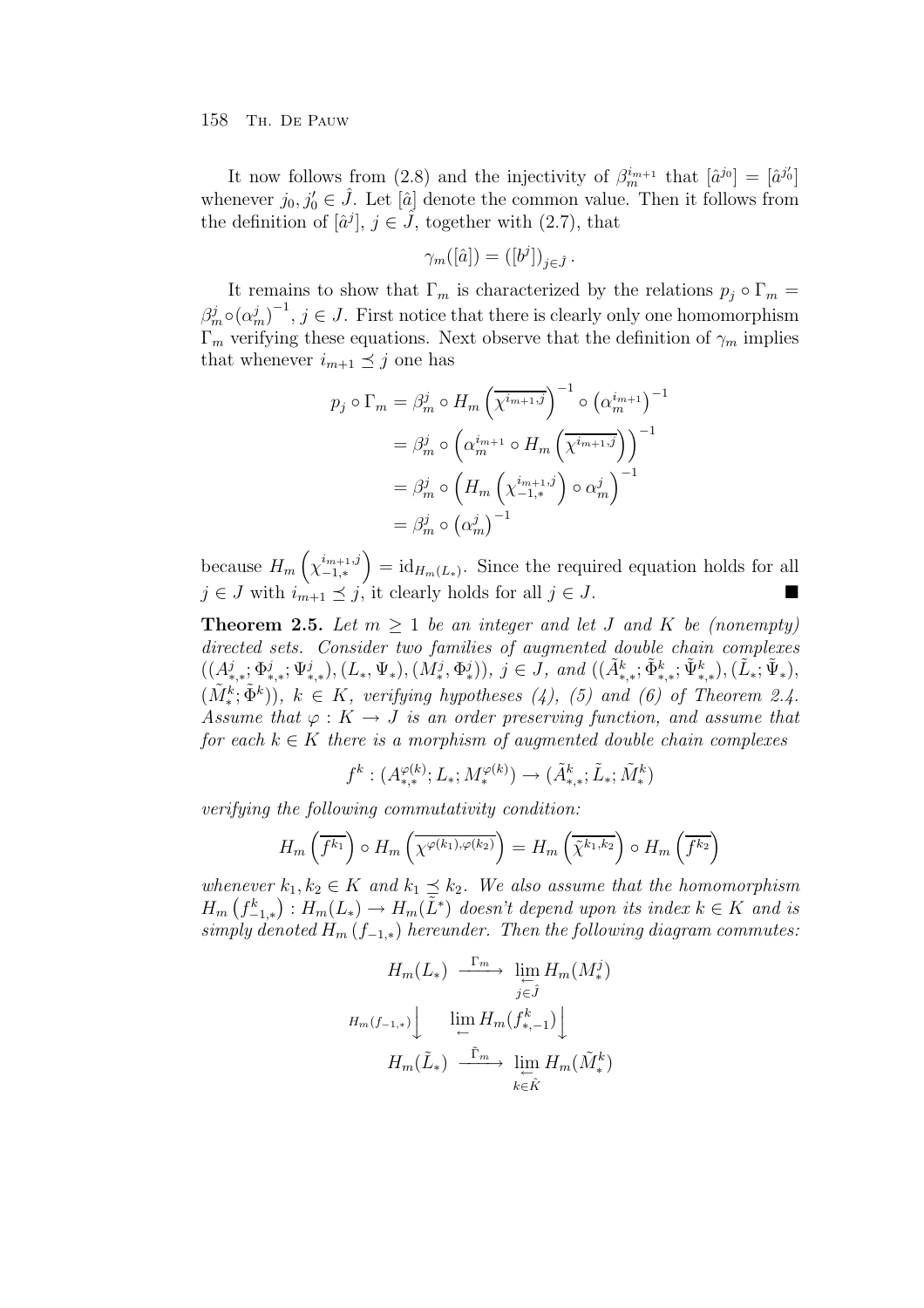**Proof.** We use the characterization of  $\Gamma_m$  and  $\Gamma_m$  given in Theorem 2.4 to infer that for each  $k \in K$ :

$$
\tilde{p}_k \circ \lim_{\leftarrow} H_m \left( f_{*,-1}^k \right) \circ \Gamma_m = H_m \left( f^k \right) \circ p_{\varphi(k)} \circ \Gamma_m = H_m \left( f^k \right) \circ \beta_m^{\varphi(k)} \circ \left( \alpha_m^{\varphi(k)} \right)^{-1}
$$

$$
= \tilde{\beta}_m^k \circ H_m \left( \overline{f^k} \right) \circ \left( \alpha_m^{\varphi(k)} \right)^{-1} = \tilde{\beta}_m^k \circ \left( \tilde{\alpha}_m^k \right)^{-1} \circ H_m \left( f_{-1,*} \right)
$$

$$
= \tilde{p}_k \circ \tilde{\Gamma}_m \circ H_m \left( f_{-1,*} \right) .
$$

This completes the proof.

## **2.2.** Cech versus singular homology

Our reference for simplicial, singular and Cech homology is  $[10]$ . We assume the reader is familiar with simplicial and singular theories, and we start by quickly reviewing Cech homology.

Let X be a topological space and let  $\mathcal{O}(X)$  denote the collection of open subsets of X. An open cover of X (subsequently abbreviated as cover) consists in a nonempty set U and a map  $a: U \to O(X)$  such that  $X =$  $\bigcup \{a(U): U \in \mathcal{U}\}\$ . A cover  $(\mathcal{V}, b)$  is a refinement of  $(\mathcal{U}, a)$  if for every  $V \in \mathcal{V}$ there exists  $U \in \mathcal{U}$  such that  $b(V) \subset a(U)$ : we will abbreviate this by the notation  $\mathcal{U} \preceq \mathcal{V}$ . In fact we will from now on identify a cover  $(\mathcal{U}, a)$  with its domain U, and the open sets  $a(U)$  with their index U. A cover of X differs from a subset  $\mathcal{O}' \subset \mathcal{O}(X)$  with  $X = \cup \mathcal{O}'$  merely in that the same open set  $U \subset X$  may appear several distinct times in a cover. Sometimes we will choose an other index set I for a cover  $\mathcal{U}$  and write  $\mathcal{U} = \{U_i : i \in I\}.$ The relation  $\preceq$  on the collection Cov(X) of covers of X makes it into a directed set. With each  $\mathcal{U} \in \text{Cov}(X)$  we associate its nerve, denoted  $N(\mathcal{U})$ , which is an (abstract) simplicial complex defined as follows: its vertices are the elements of U, and for each  $k = 1, 2, \ldots$ , a subset  $S \subset U$  with card  $S = k + 1$  belongs to the k skeleton of  $N(\mathcal{U})$  if and only if  $\cap S \neq \emptyset$ . Given an abelian group  $G$  (or an R-module), the simplicial homology groups of  $N(\mathcal{U})$  with coefficients in G will be denoted  $H_q(N(\mathcal{U}); G)$ ,  $q = 0, 1, 2, \ldots$ Now if  $\mathcal{U}, \mathcal{V} \in \text{Cov}(X)$  and  $\mathcal{U} \prec \mathcal{V}$  then there exists at least one map  $\iota : \mathcal{V} \to \mathcal{U}$  such that  $V \subset \iota(V)$  whenever  $V \in \mathcal{V}$ . Each such map is called a refinement projection and induces the same homomorphism in homology:

$$
\pi_q^{\mathfrak{U},\mathcal{V}}: H_q(N(\mathcal{V});G) \to H_q(N(\mathcal{U});G).
$$

Therefore these groups and homomorphisms form an inverse system in one of the categories Ab,  $\mathsf{Mod}_R$ , and we define the Čech homology groups of X as follows:

$$
\check{H}_q(X;G) = \lim_{\substack{\longleftarrow \\ \mathfrak{U} \in \text{Cov}(X)}} H_q(N(\mathfrak{U});G) .
$$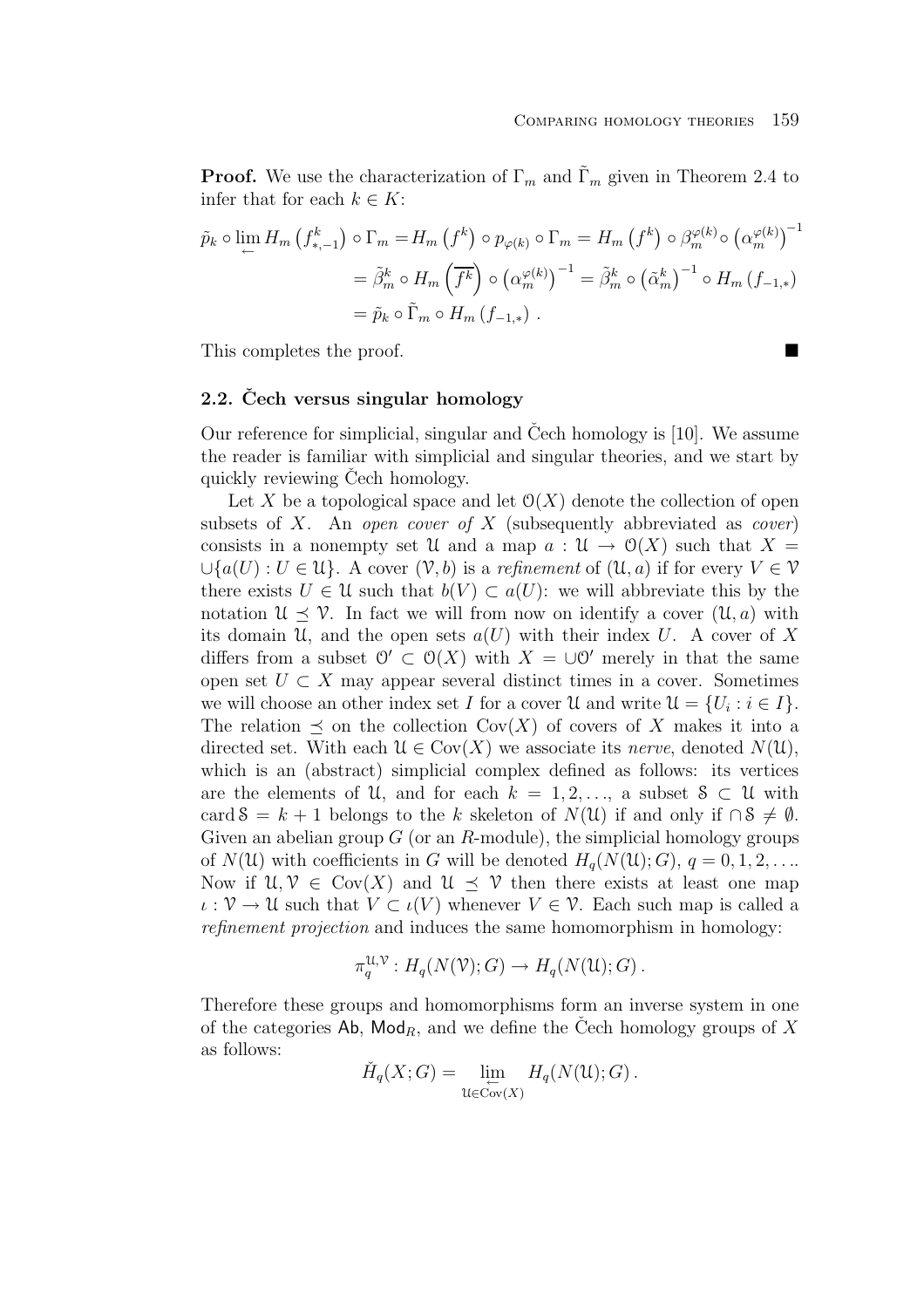Next, if X and Y are topological spaces and  $f: X \to Y$  is continuous then there is a morphism of inverse systems

$$
(H_q(N(\mathfrak{U});G), \pi_q)_{\mathfrak{U} \in \mathrm{Cov}(X)} \to (H_q(N(\mathfrak{V});G), \pi_q)_{\mathfrak{V} \in \mathrm{Cov}(Y)}
$$

defined as follows. We let  $\varphi : \text{Cov}(Y) \to \text{Cov}(X)$  be such that  $\varphi(\mathcal{V}) =$  ${f^{-1}(V) : V \in \mathcal{V}}, \mathcal{V} \in \text{Cov}(Y)$ . For each  $\mathcal{V} \in \text{Cov}(Y)$  we let

$$
H_q(f_{\mathcal{V}}): H_q(N(\varphi(\mathcal{V})); G) \to H_q(N(\mathcal{V}); G)
$$

be induced by the map  $f_{\mathcal{V}} : N(\varphi(\mathcal{V})) \to N(\mathcal{V})$  which to  $f^{-1}(V) \in \varphi(\mathcal{V})$ associates  $V \in \mathcal{V}$ . The limiting morphism is denoted

$$
\check{H}_q(f) : \check{H}_q(X;G) \to \check{H}_q(Y;G) .
$$

The relative Cech homology groups of a pair  $(X, A)$  are defined in analogous way: the inverse limit is now taken over the directed set  $Cov(X, A)$  of pairs  $(\mathcal{U}_X, \mathcal{U}_A)$  where  $\mathcal{U}_X$  (respectively  $\mathcal{U}_A$ ) is a of X (respectively of A) and  $\mathfrak{U}_A \subset \mathfrak{U}_X$ .

Remark 2.6. Let A denote the category of arbitrary pairs of topological spaces and their continuous maps. The functors  $H_q: A \to Ab$  and  $H_q: A \to$  $\mathsf{Mod}_R$  defined above (according to whether G is an object of Ab or  $\mathsf{Mod}_R$ ) verify the axioms of Eilenberg-Steenrod except for the Exactness Axiom. This can be traced to the fact that the inverse limit of an exact sequence of abelian groups or R modules doesn't need to be exact (see [10, pp 225-226]). However the Exactness Axiom is verified if we restrict ourselves to considering pairs  $(X, A)$  which are objects of the category  $\mathsf{Comp}_2$  and to considering coefficients groups  $G$  which are objects of the category  $Ab_c$ . In that case the directed subset  $Cov^{f}(X, A)$  consisting of finite covers is cofinal in  $Cov(X, A)$ ([10, Chapter IX, Lemma 3.4]). Clearly, if  $(\mathcal{U}_X, \mathcal{U}_A) \in \text{Cov}^f(X, A)$  then the simplicial homology groups  $H_q(N(\mathfrak{U}_X), N(\mathfrak{U}_A); G)$  belong to  $\mathsf{Ab}_c$  and this category has inverse limits, so that  $H_q$ : Comp<sub>2</sub>  $\rightarrow$  Ab<sub>c</sub>. The assertion now follows from the fact that the inverse limit of an exact sequence in  $Ab_c$ is still exact (see [10, Chapter VIII, Theorem 5.6]). The need for the Exactness Axiom in validating "cut and paste" arguments is the reason why E.R. Reifenberg considered only coefficient groups belonging to  $Ab<sub>c</sub>$  in his treatment of the Plateau problem in  $[16]$  — see [6] for further developments.

We now state the "continuity" property of Cech homology which is essential in proving the existence Theorems of [6], see [10, Chapter X, Theorem 3.1] for a proof.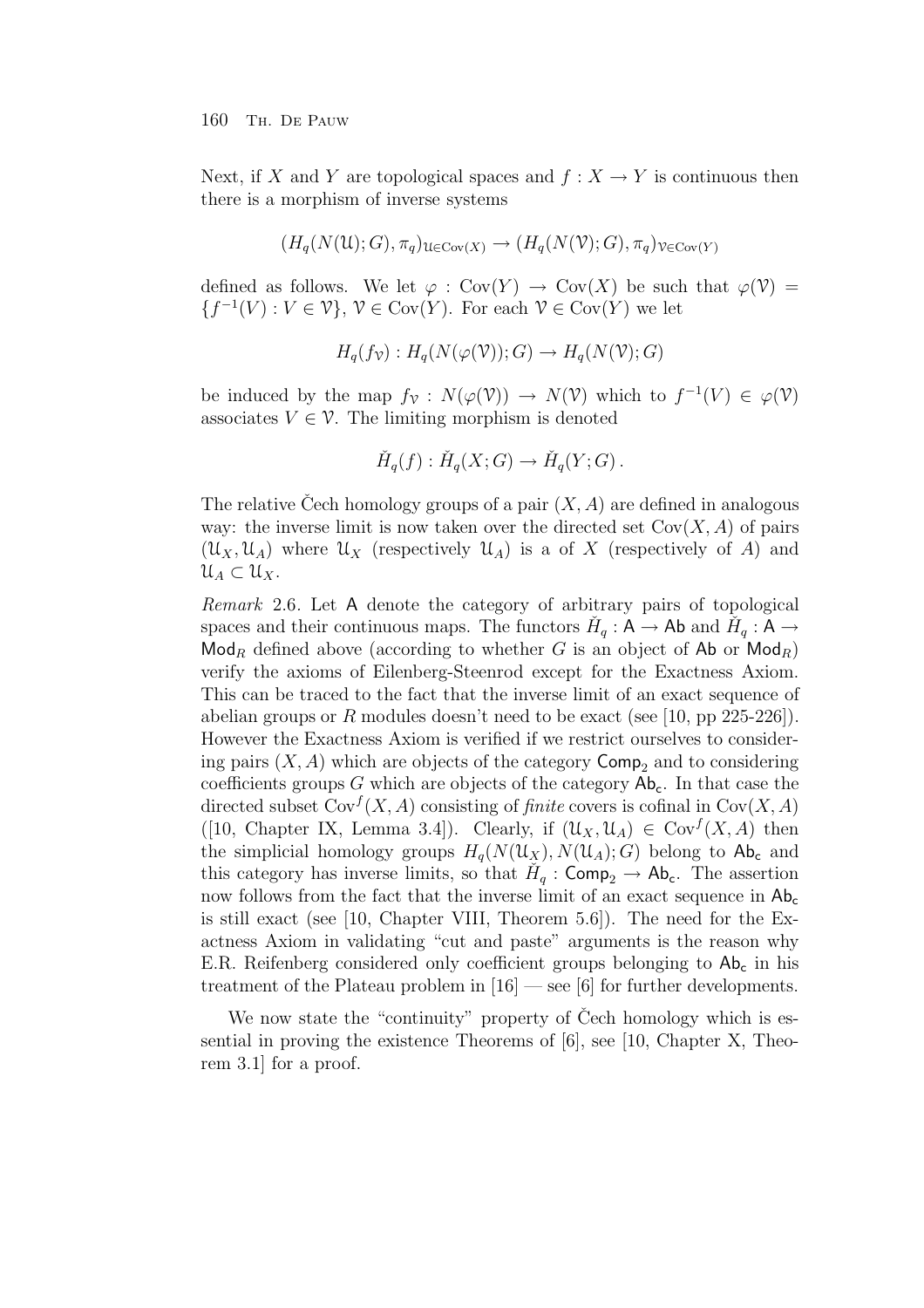**Theorem 2.7.** Let  $q = 0, 1, 2, \ldots$  and let G be an object of  $Ab_c$  or  $Mod_R$ . Then the functors

$$
\mathsf{Inv}(\mathsf{Comp}_2) \to \mathsf{Ab}_\mathsf{c}\,(\mathit{resp.}\ \mathsf{Mod}_R) : (\mathbf{X},\mathbf{A}) \mapsto \lim\limits_\leftarrow \check{H}_q(\mathbf{X},\mathbf{A};G)
$$

and

$$
\mathsf{Inv}(\mathsf{Comp}_2) \to \mathsf{Ab}_{\mathsf{c}}\,(\mathit{resp.}\ \mathsf{Mod}_R) : (\mathbf{X},\mathbf{A}) \mapsto \check{H}_q(\lim_{\leftarrow}(\mathbf{X},\mathbf{A});G)
$$

are naturally equivalent.

The remaining part of this section is devoted to comparing the singular homology groups  $H_q(X, A; G)$  and the Cech homology groups  $H_q(X, A; G)$ under certain "local connectedness" assumptions on the pair  $(X, A)$ . The following is taken from [5, Theorem 4.4].

## **Proposition 2.8.** Assume that

- $(1)$  X is a paracompact topological space;
- (2) C is one of the categories Ab,  $Ab_c$ , Mod<sub>R</sub> and H :  $O(X) \rightarrow C$  is a functor with the following property: for each  $x \in X$  and each open neighborhood U of x, there is an open neighborhood  $U' \subset U$  of x such that  $H(U') \to H(U)$  is trivial;
- $(3)$  U is a cover of X.

Then there exists a  $W \succeq U$  of X and a refinement projection  $u : W \to U$ such that if  $W_0, \ldots, W_p \in \mathcal{W}$  and  $W_0 \cap \ldots \cap W_p \neq \emptyset$  then the homomorphism

$$
H(W_0 \cap \ldots \cap W_p) \to H(u(W_0) \cap \ldots \cap u(W_p))
$$

is trivial.

**Proof.** Since X is paracompact there exists a locally finite  $\mathcal{U}_0 \succeq \mathcal{U}$  of X and, for each  $U \in \mathcal{U}_0$ , an open set  $o(U)$  such that  $C \text{los } o(U) \subset U$ , and also  $X = \bigcup \{o(U) : U \in \mathcal{U}_0\}.$  Whenever  $V \subset X$  is open and  $x \in X$  we let  $\mathcal{U}_0(V) = \mathcal{U}_0 \cap \{U : U \cap V \neq \emptyset\}$  and  $\mathcal{U}_0(x) = \mathcal{U}_0 \cap \{U : x \in U\}$ . Now fix  $U \in \mathcal{U}_0$  and  $x \in o(U)$ . Since  $\mathcal{U}_0$  is locally finite there exists an open neighborhood of x, say  $U(x)$ , such that card  $\mathcal{U}_0(U(x)) < \infty$ . Therefore  $U'(x) = U(x) \cap (\cap \mathcal{U}_0(x))$  is an open neighborhood of x. We also observe that

$$
F(x) = \bigcup \{ \text{Clos } o(U) : U \in \mathcal{U}_0(U(x)) \sim \mathcal{U}_0(x) \}
$$

is a closed set not containing x. Whence x has an open neighborhood  $U''(x) \subset U'(x)$  such that  $U''(x) \cap F(x) = \emptyset$ . Finally x admits an even smaller open neighborhood, denoted  $W(x, U) \subset U''(x)$  such that

$$
H(W(x, U)) \to H(U''(x))
$$

is trivial.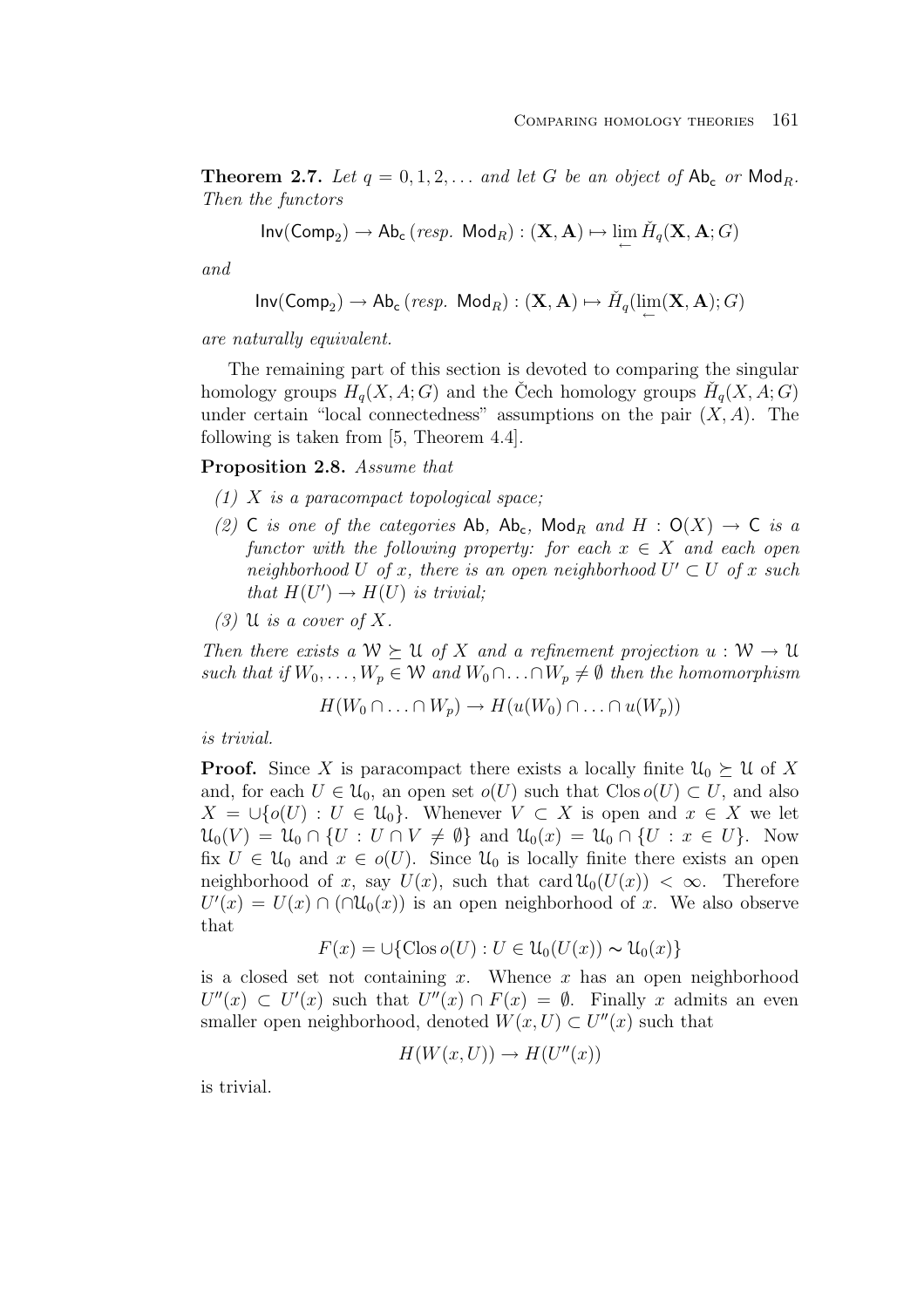We now claim that the following holds. For every  $U_0,\ldots,U_p \in \mathcal{U}_0$ , if  $W(x, U) \cap o(U_0) \cap \ldots \cap o(U_p) \neq \emptyset$  then  $W(x, U) \subset U_0 \cap \ldots \cap U_p$  and

$$
H(W(x, U)) \to H(U_0 \cap \ldots \cap U_p)
$$

is trivial. Indeed, for each  $i = 0, \ldots, p$  we must have  $U_i \in \mathcal{U}_0(x)$  by construction. Therefore  $W(x, U) \subset U''(x) \subset U'(x) \subset U_i$ . This proves the first assertion whereas the second follows from the factorization

$$
H(W(x, U)) \to H(U''(x)) \to H(U_0 \cap \ldots \cap U_p).
$$

We define  $W = \bigcup \{W(x, U) : U \in \mathcal{U}_0 \text{ and } x \in o(U)\}\$  which clearly covers X, and a refinement projection  $u : W \to U$  such that if  $W \in W$  then  $W = W(x, u(W))$  for some  $x \in X$ . If  $W_i = W(x_i, U_i) \in W$ ,  $U_i = u(W_i)$ ,  $i = 0, \ldots, p$ , and  $W_0 \cap \ldots \cap W_p \neq \emptyset$  then the relation

$$
W(x_0, U_0) \cap \ldots \cap W(x_p, U_p) \subset o(U_0) \cap \ldots \cap o(U_p)
$$

implies that

$$
W(x_0, U_0) \subset o(U_0) \cap \ldots \cap o(U_p)
$$

and, in turn, according to the previous paragraph, that  $W(x_0, U_0) \subset U_0 \cap$  $\ldots \cap U_p$  and that

$$
H(W_0 \cap \ldots \cap W_p) \to H(W(x_0, U_0)) \to H(U_0 \cap \ldots \cap U_p)
$$

is trivial.

We now introduce some notations preliminary to the definition of a cosheaf. Let X be a topological space; let  $\mathsf C$  be one of the categories Ab, Ab<sub>c</sub> and Mod<sub>R</sub>; let  $F: O(X) \to C$  be a functor; whenever  $U \subset V \subset X$ are open let  $\varphi_{V,U}$  denote the unique morphism in  $O(X)$  from U to V; and let  $\mathcal{U} = \{U_i : i \in I\}$  be a countable family of open subsets X. Whenever  $i_0,\ldots,i_p\in I, p\geq 0$ , we abbreviate

$$
U_{i_0,\ldots,i_p}=\cap_{k=0}^p U_{i_k}.
$$

From now on we will always assume that some choice of an order  $\leq$  on I has been made. For each  $p \geq 1$  we define a homomorphism

$$
\Phi_{p,F}^{\mathcal{U}}: \bigoplus_{i_0 < \ldots < i_p} F(U_{i_0,\ldots,i_p}) \to \bigoplus_{i_0 < \ldots < i_{p-1}} F(U_{i_0,\ldots,i_{p-1}})
$$

as follows: given  $i_0 < \ldots < i_p$  and  $a \in F(U_{i_0,\ldots,i_p})$  we set

$$
\Phi_{p,F}^{\mathcal{U}}(a) = \sum_{k=0}^{p} (-1)^k F\left(\varphi_{U_{i_0,\ldots,\widehat{i_k},\ldots,i_p};U_{i_0,\ldots,i_p}}\right)(a) .
$$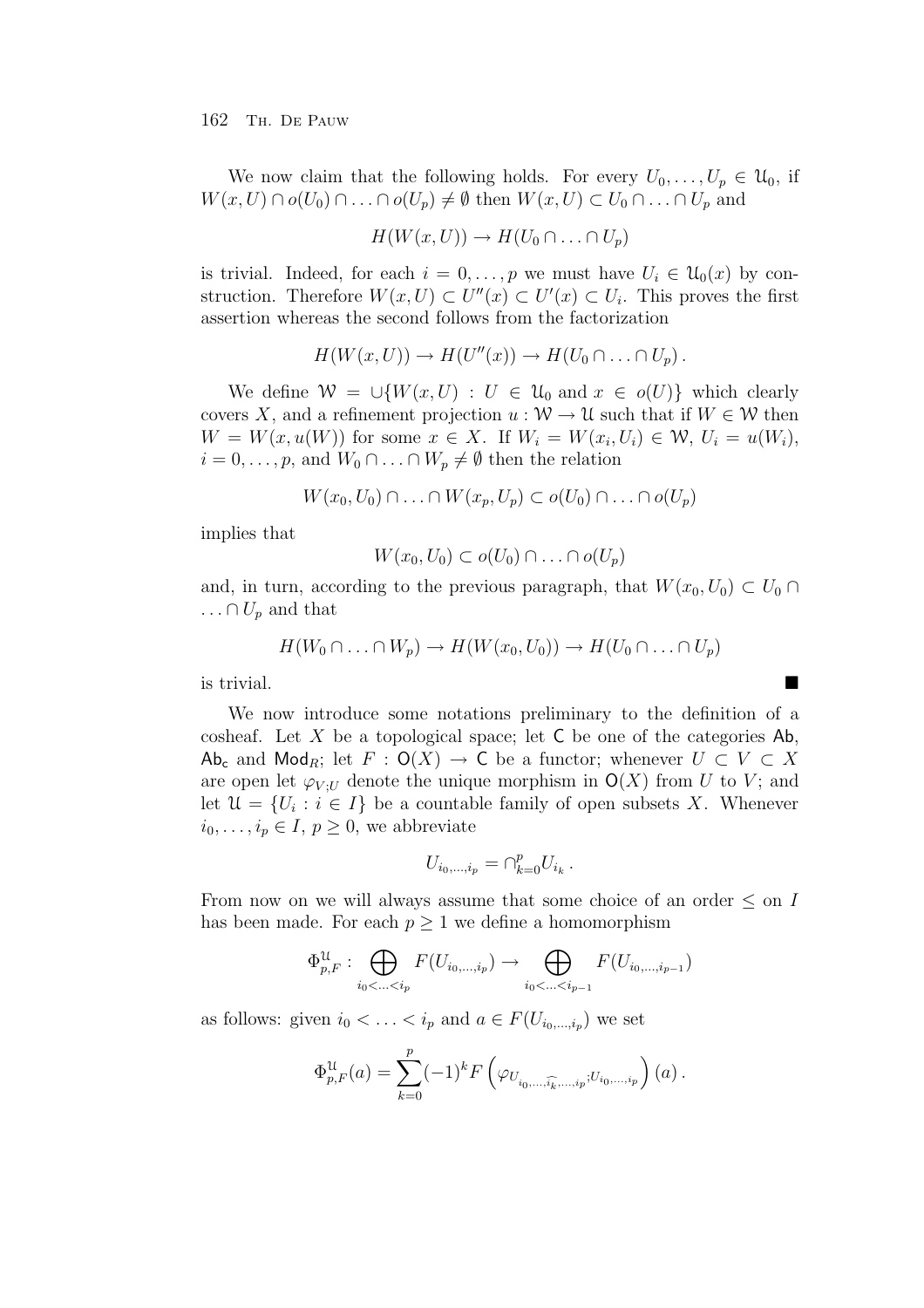Of course, if card  $\mathcal{U} = \nu$  then  $\Phi_{p,F}^{\mathcal{U}} = 0$  whenever  $p \geq \nu$ . We also define

$$
\Phi_{0,F}^{\mathcal{U}}: \bigoplus_{i\in I} F(U_i) \to F(\cup \mathcal{U})
$$

by

$$
\Phi_{0,F}^{\mathcal{U}}\left(\sum_{i} a_i\right) = \sum_{i} F\left(\varphi \cup \mathfrak{u}_{i}U_i\right)\left(a_i\right).
$$

One readily checks that  $\Phi_{p+1,F}^{\mathfrak{U}} \circ \Phi_{p,F}^{\mathfrak{U}} = 0, p \geq 0.$ 

**Definition 2.9.** A cosheaf on a topological space X is a functor  $F:O(X) \to \mathbb{C}$ (where C is one of the categories  $Ab$ ,  $Ab_c$  and  $Mod_R$ ) verifying the following condition. For every countable family  $\mathcal{U} = \{U_i : i \in I\}$  of open subsets of X, the following sequence is exact:

$$
(2.9) \quad \cdots \xrightarrow{\Phi_{p+1,F}^{\mathcal{U}}}\bigoplus_{i_0 < \ldots < i_p} F\left(U_{i_0,\ldots,i_p}\right) \xrightarrow{\Phi_{p,F}^{\mathcal{U}}} \cdots \xrightarrow{\Phi_{2,F}^{\mathcal{U}}} \bigoplus_{i_0 < i_1} F\left(U_{i_0,i_1}\right)
$$
\n
$$
\xrightarrow{\Phi_{1,F}^{\mathcal{U}}} \bigoplus_{i \in I} F\left(U_i\right) \xrightarrow{\Phi_{0,F}^{\mathcal{U}}} F\left(\bigcup \mathcal{U}\right) \longrightarrow 0
$$

**Proposition 2.10.** Let X be a topological space, let C be one of the categories Ab,  $Ab_c$  and  $Mod_R$ , and let  $F: O(X) \to C$  be a functor. Assume that

(1) for every pair of open sets  $U_0, U_1 \subset X$  the following sequence is exact:

$$
F(U_0 \cap U_1) \xrightarrow{\Phi_{1,F}^{\mathfrak{U}}} F(U_0) \oplus F(U_1) \xrightarrow{\Phi_{0,F}^{\mathfrak{U}}} F(U_0 \cup U_1) \longrightarrow 0,
$$

where  $\mathcal{U} = \{U_0, U_1\}$ ;

(2) for every countable family of open sets  $\mathfrak{U} = \{U_i : i \in I\}$  which is directed upwards by inclusion, the natural homomorphism

$$
\lim_{\substack{i \to I}} F(U_i) \longrightarrow F(\cup \mathcal{U})
$$

is an isomorphism.

Then F is a cosheaf.

**Proof.** Given a family of open sets  $\mathcal{U} = \{U_i : i \in I\}$  we need to check that the sequence (2.9) of Definition 2.9 is exact. Exactness at  $F(\cup \mathcal{U})$ follows from hypothesis (2) together with the exactness at  $F(\cup \mathcal{U}')$  of the sequence associated to  $\mathcal{U}'$  for every *finite* family  $\mathcal{U}'$ . Similarly, exactness at ⊕<sub>io</sub><...<i<sub>p</sub> $F(U_{i_0,\ldots,i_p})$  of the sequence associated to U follows from the exactness at the same node of the sequence associated to a finite family U .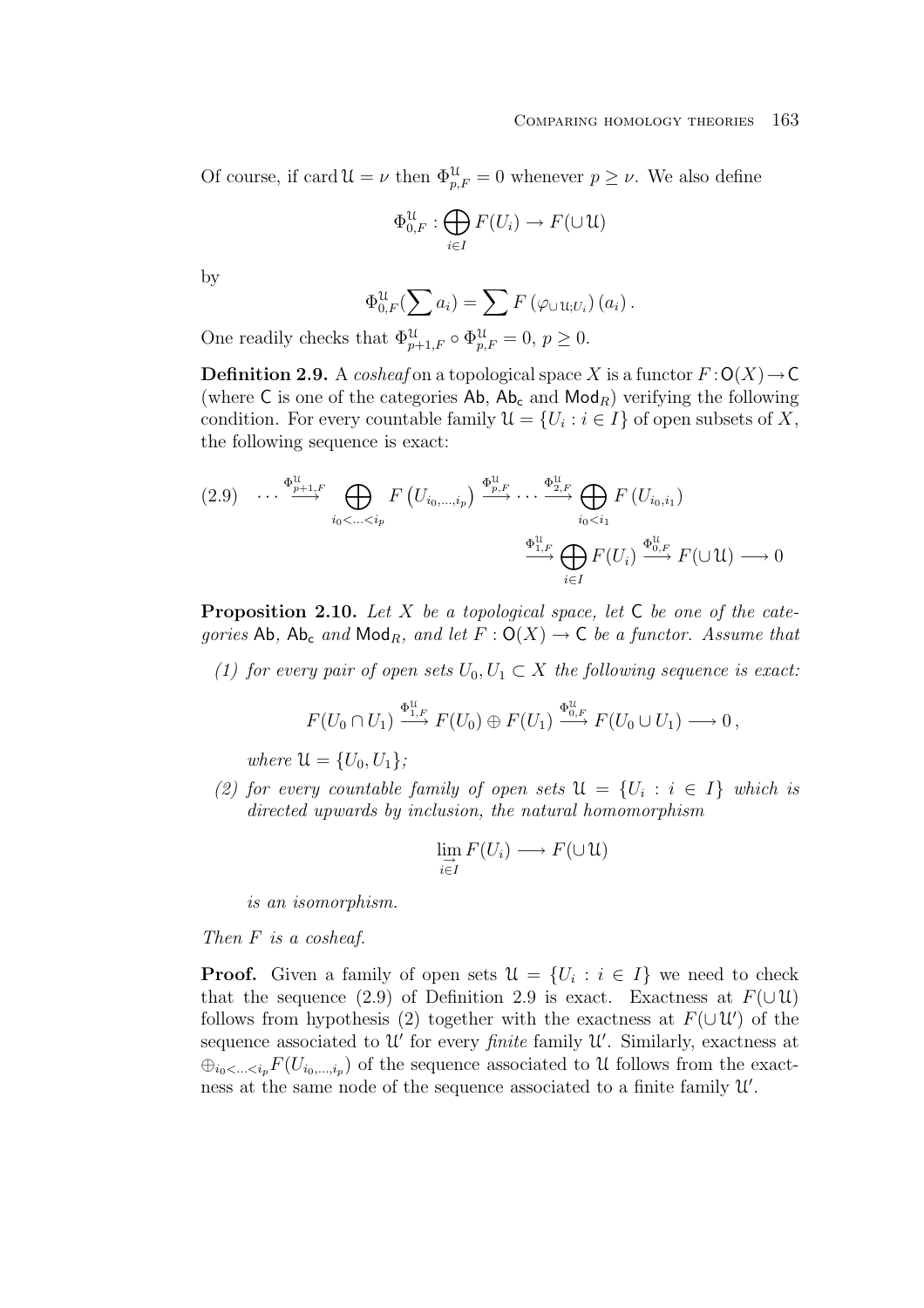Henceforth we will assume  $\mathcal{U} = \{U_0, \ldots, U_p\}$  is finite and we will prove that the sequence (2.9) is exact by induction on p; the case  $p = 1$  corresponds to hypothesis (1). Suppose the conclusion holds for  $p$  and let  $\mathcal{U} = \{U_0, \ldots, U_{p+1}\}\$ be a family of  $p+1$  open subsets of X. We put  $\mathcal{V} = \{U_0, \ldots, U_p\}, V = \cup \mathcal{V}, \mathcal{U}' = \{U_0 \cap U_{p+1}, \ldots, U_p \cap U_{p+1}\}, \mathcal{W} = \{V, U_{p+1}\},\$ and we consider the following diagram:

$$
\begin{array}{cccc}\n0 & 0 & 0 \\
& \uparrow & \uparrow & \uparrow \\
F(V \cap U_{p+1}) & \xrightarrow{\Phi_{1,F}^{W}} & F(V) \oplus F(U_{p+1}) & \xrightarrow{\Phi_{0,F}^{W}} & F(\cup \mathcal{U}) \longrightarrow 0 \\
& \uparrow \Phi_{0,F}^{u'} & \uparrow \Phi_{0,F}^{v} \oplus id_{F(U_{p+1})} & \xrightarrow{\Phi_{0,F}^{W}} & F(\cup \mathcal{U}) \longrightarrow 0 \\
& \bigoplus_{i=0}^{p} F(U_{i,p+1}) & \xrightarrow{\theta_{1}} & \bigoplus_{i=0}^{p+1} F(U_{i}) & \uparrow \Phi_{1,F}^{v} \\
& \bigoplus_{i=0}^{p} \Phi_{1,F}^{u'} & \uparrow \Phi_{1,F}^{v} & \uparrow \Phi_{1,F}^{v} \\
& \bigoplus_{0 \leq i_{0} < i_{1} \leq p} F(U_{i_{0},i_{1}}) & \uparrow \Phi_{2,F}^{v} & \uparrow \Phi_{2,F}^{v} \\
& \vdots & \vdots & \vdots & \vdots \\
& \bigoplus_{p,F}^{u'} & \bigoplus_{p,F}^{u'} & \bigoplus_{p,F}^{v} & \uparrow \Phi_{p,F}^{v} \\
& F(U_{0,...,p+1}) & \xrightarrow{\theta_{p+1}} & F(U_{0,...,p}) & \end{array}
$$

The first row is exact according to hypothesis  $(1)$  applied to the pair  $V$ ,  $U_{p+1}$ . The columns are exact by the induction hypothesis applied respectively to  $\mathcal{U}'$  (left column) and to  $\mathcal{V}$  (right column). The homomorphisms  $\theta_j$ ,  $j = 1, \ldots, p + 1$ , are defined in order to make the diagram commute: if  $a \in F(U_{i,p+1}), i = 0, \ldots, p$ , then  $\theta_1(a) = -F(\varphi_{U_i;U_{i,p+1}}) + F(\varphi_{U_{p+1};U_{i,p+1}});$ if  $j = 2,..., p + 1, 0 \le i_1 < ... < i_j \le p, a \in F(U_{i_1,...,i_j,i_{p+1}})$  then  $\theta_j(a) = -F(\varphi_{U_{i_1,\ldots,i_i};U_{i_1,\ldots,i_i,i_{n+1}}})$ . We want to show that the following sequence is exact:

$$
F(U_{0,\ldots,p+1}) \xrightarrow{\Phi_{p+1,F}^{\mathcal{U}} \cdots \xrightarrow{\Phi_{u_{2,F}}} \bigoplus_{0 \leq i_0 < i_1 \leq p} F(U_{i_0,i_1})
$$
\n
$$
\xrightarrow{\Phi_{1,F}^{\mathcal{U}}} \bigoplus_{i=0}^{p} F(U_i) \xrightarrow{\Phi_{0,F}^{\mathcal{U}}} F(\cup \mathcal{U}) \longrightarrow 0 \, .
$$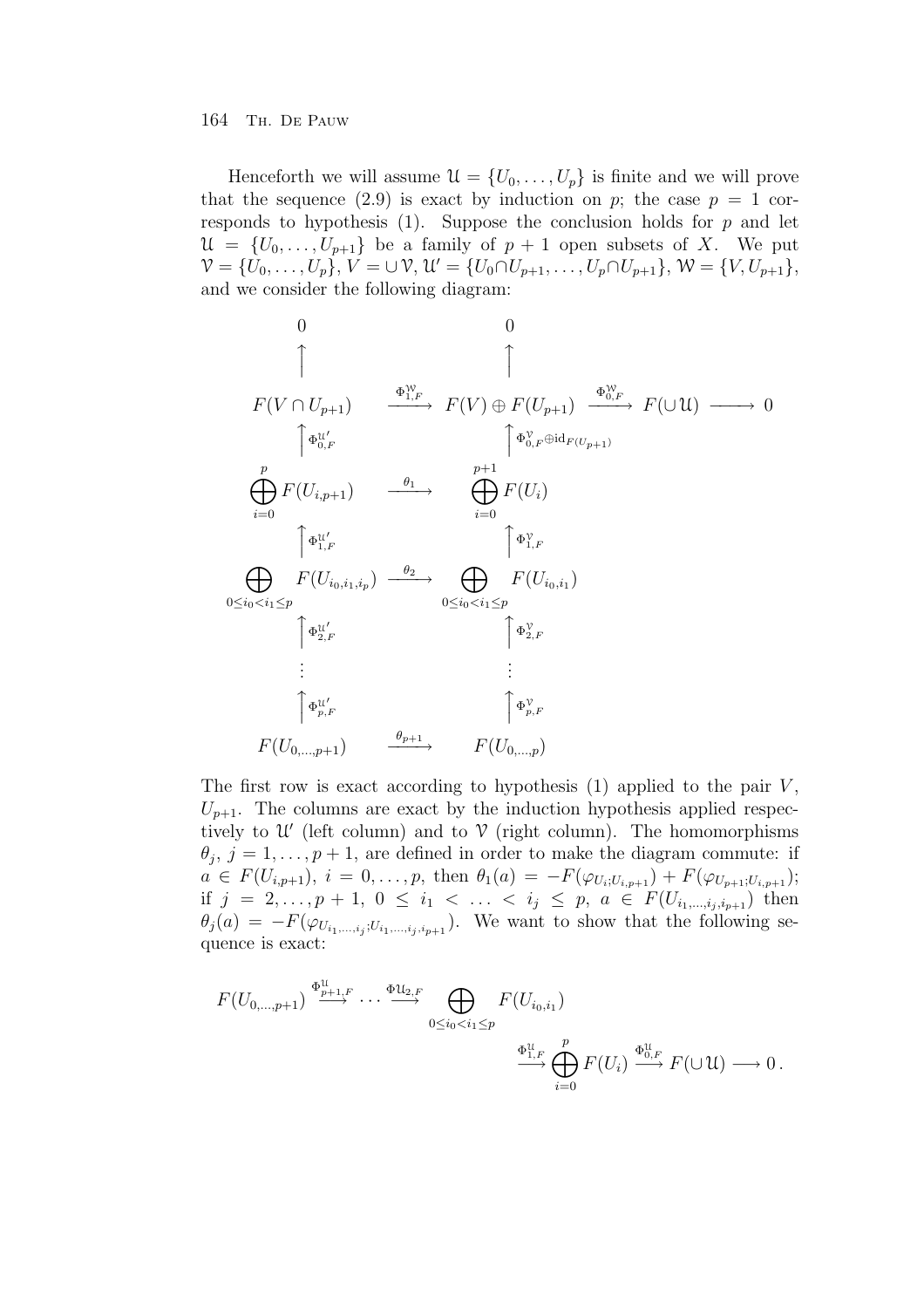We check that

$$
\Phi_{1,F}^{\mathcal{U}} = \Phi_{0,F}^{\{V, U_{p+1}\}} \circ (\Phi_{0,F}^{\mathcal{V}} \oplus id_{F(U_{p+1})})
$$
  

$$
\Phi_{2,F}^{\mathcal{U}} = \Phi_{1,F}^{\mathcal{V}} \oplus \theta_1
$$
  

$$
\Phi_{p+1,F}^{\mathcal{U}} = \Phi_{p,F}^{\mathcal{U}'} \oplus (-1)^{p+2} \theta_{p+1}
$$

and, for  $j = 2, ..., p + 1$ ,

$$
\Phi_{j,F}^{\mathcal{U}} \upharpoonright \bigoplus_{0 \le i_1 < \ldots < i_j \le p} F(U_{i_1,\ldots,i_j,p+1}) = \Phi_{j,F}^{\mathcal{U}} \oplus (-1)^{j+1} \theta_j
$$
\n
$$
\Phi_{j,F}^{\mathcal{U}} \upharpoonright \bigoplus_{0 \le i_0 < \ldots < i_j \le p} F(U_{i_0,\ldots,i_j}) = \Phi_{j,F}^{\mathcal{V}}.
$$

The proof is then completed by means of some diagram chasing which we leave to the reader.

Remark 2.11. Given a topological space  $X$  and an abelian group (resp. an  $R$ module) we let  $C_q(X;G)$ ,  $q = 0,1,2,...$ , be the group (resp. the R-module) of singular q-chains in X with coefficients in  $G$ , see [10, Chapter VII, 1-2]. We recall that the singular homology groups  $H_q(X; G)$  are the homology groups of the chain complex

$$
\cdots \xrightarrow{\partial_{q+1}} C_q(X;G) \xrightarrow{\partial_q} \cdots \xrightarrow{\partial_2} C_1(X;G) \xrightarrow{\partial_1} C_0(X;G).
$$

The functor  $C_q(\cdot; G) : \mathsf{O}(X) \to \mathsf{Ab}$  is not a cosheaf when  $q \neq 0$ . This drawback is overcome as follows. We let Sd :  $C_q(X;G) \to C_q(X;G)$  be the barycentric subdivision. This is a natural transformation of the functor  $C_q(\cdot; G)$  to itself. We denote by  $\mathcal{C}_q(\cdot; G) : \mathsf{O}(X) \to \mathsf{Ab}$  the direct limit of the direct system

$$
C_q(\cdot; G) \xrightarrow{\text{Sd}} C_q(\cdot; G) \xrightarrow{\text{Sd}} C_q(\cdot; G) \xrightarrow{\text{Sd}} \cdots
$$

We first notice Sd is a morphism of chain complexes and that the morphism induced in homology  $H_q(Sd) : H_q(X; G) \to H_q(X; G)$  is the identity. Therefore the  $H_q(X; G)$ ,  $q = 0, 1, 2, \ldots$ , coincide with the homology groups of the chain complex

$$
\cdots \xrightarrow{\partial_{q+1}} \mathcal{C}_q(X;G) \xrightarrow{\partial_q} \cdots \xrightarrow{\partial_2} \mathcal{C}_1(X;G) \xrightarrow{\partial_1} \mathcal{C}_0(X;G).
$$

Furthermore we claim that  $\mathcal{C}_q(\cdot; G) : \mathsf{O}(X) \to \mathsf{Ab}$  is a cosheaf, as can be checked by applying Proposition 2.10 together with [10, Chapter VII, 8].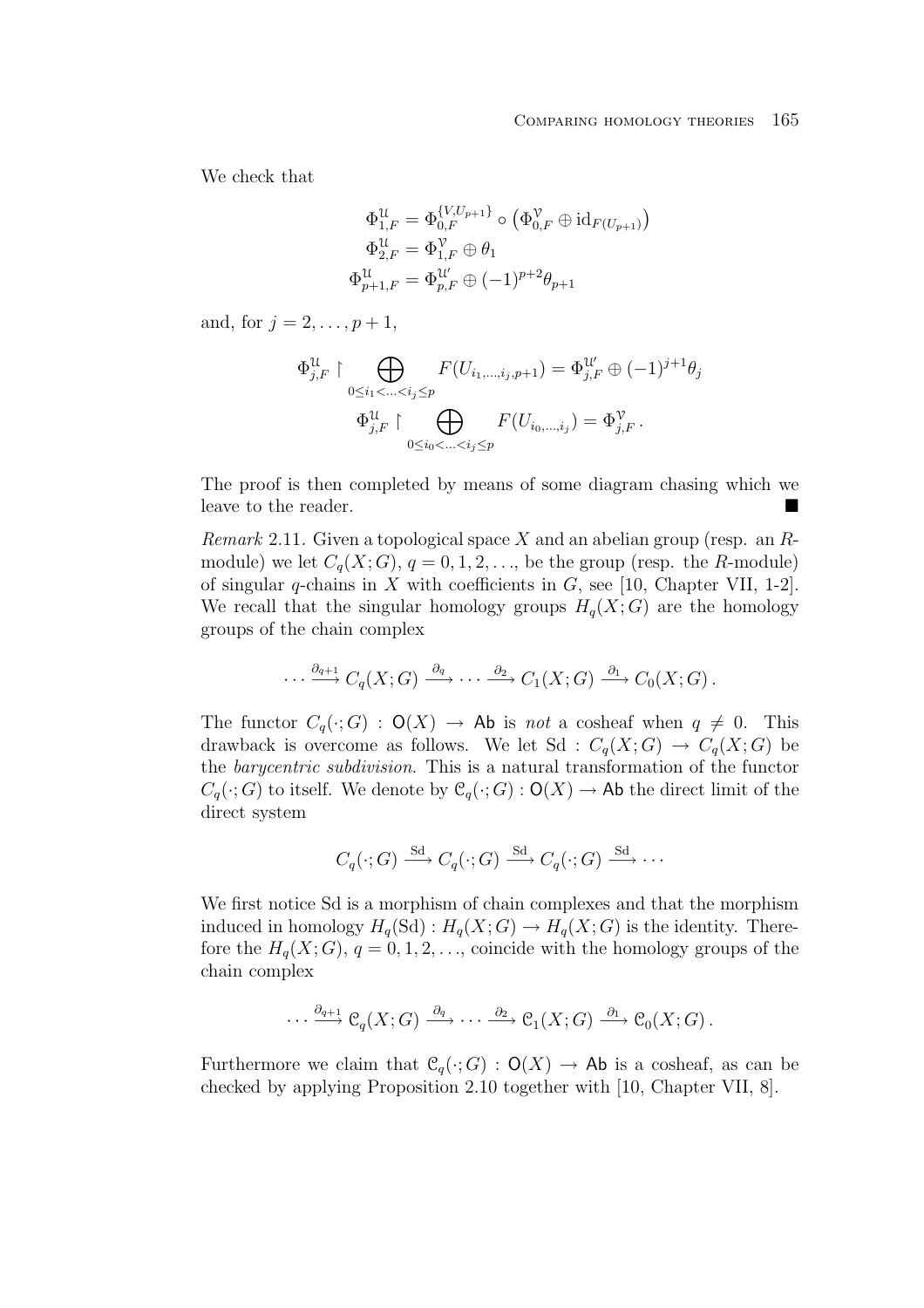In the remainder of this paper we will restrict ourselves to Hausdorff topological spaces which are Lindelöf (each cover of X has a subcover which is at most countable). Writing  $Cov^{c}(X)$  for covers of X which are at most countable, it is most obvious that  $Cov^{c}(X)$  is cofinal in  $Cov(X)$  whenever X is Lindelöf. In particular the functors

$$
\mathsf{Lind} \to \mathsf{Ab}_{\mathsf{c}} \; (\text{resp. } \mathsf{Mod}_R) : X \mapsto \varprojlim_{\mathcal{U} \in \operatorname{Cov}(X)} H_q(N(\mathcal{U}); G)
$$

and

$$
\mathsf{Lind} \to \mathsf{Ab}_{\mathsf{c}} \; (\text{resp. } \mathsf{Mod}_R) : X \mapsto \lim_{\substack{\leftarrow \\ \mathsf{U} \in \mathrm{Cov}^c(X)}} H_q(N(\mathsf{U}); G)
$$

are naturally equivalent (here Lind denotes the category of Hausdorff Lindelöf topological spaces and their continuous maps). Separable paracompact Hausdorff spaces are Lindelöf ([9, Chap. VIII 7.4]), metric spaces are paracompact ([9, Chap. IX 5.3]), and subspaces of second countable spaces are second countable ([9, Chap. VIII 7.2]). Therefore subspaces of separable metric spaces are examples of paracompact Hausdorff Lindelöf spaces.

**Definition 2.12.** Let X be a topological space, G an abelian group (resp. an R-module) and  $m \geq 0$  an integer. We say that X is  $(H, G, m)$  locally connected (where H refers to singular homology theory) provided the following condition holds. For every  $x \in X$  and every open neighborhood U of x there exists an open neighborhood  $U' \subset U$  of x such that the homomorphism induced by inclusion in reduced singular homology

$$
H_q(U';G) \to H_q(U;G)
$$

is trivial for  $q = 0, \ldots, m + 1$ .

**Example 2.13.** It is most obvious that a topological manifold X is  $(H, G, m)$ locally connected for each G and m: each  $x \in X$  admits arbitrarily small neighborhoods which are (continuously) contractible.

**Definition 2.14.** Let G be an abelian group (resp. an R-module) and  $m \geq 0$ be an integer. We let  $\mathsf{Top}^{LC,G,m}$  denote the category of Hausdorff paracompact Lindelöf topological spaces X which are  $(H, G, m)$  locally connected, together with their continuous maps.

The following was proved by S. Mardešić, [13], and extended by G.E. Bredon, [5].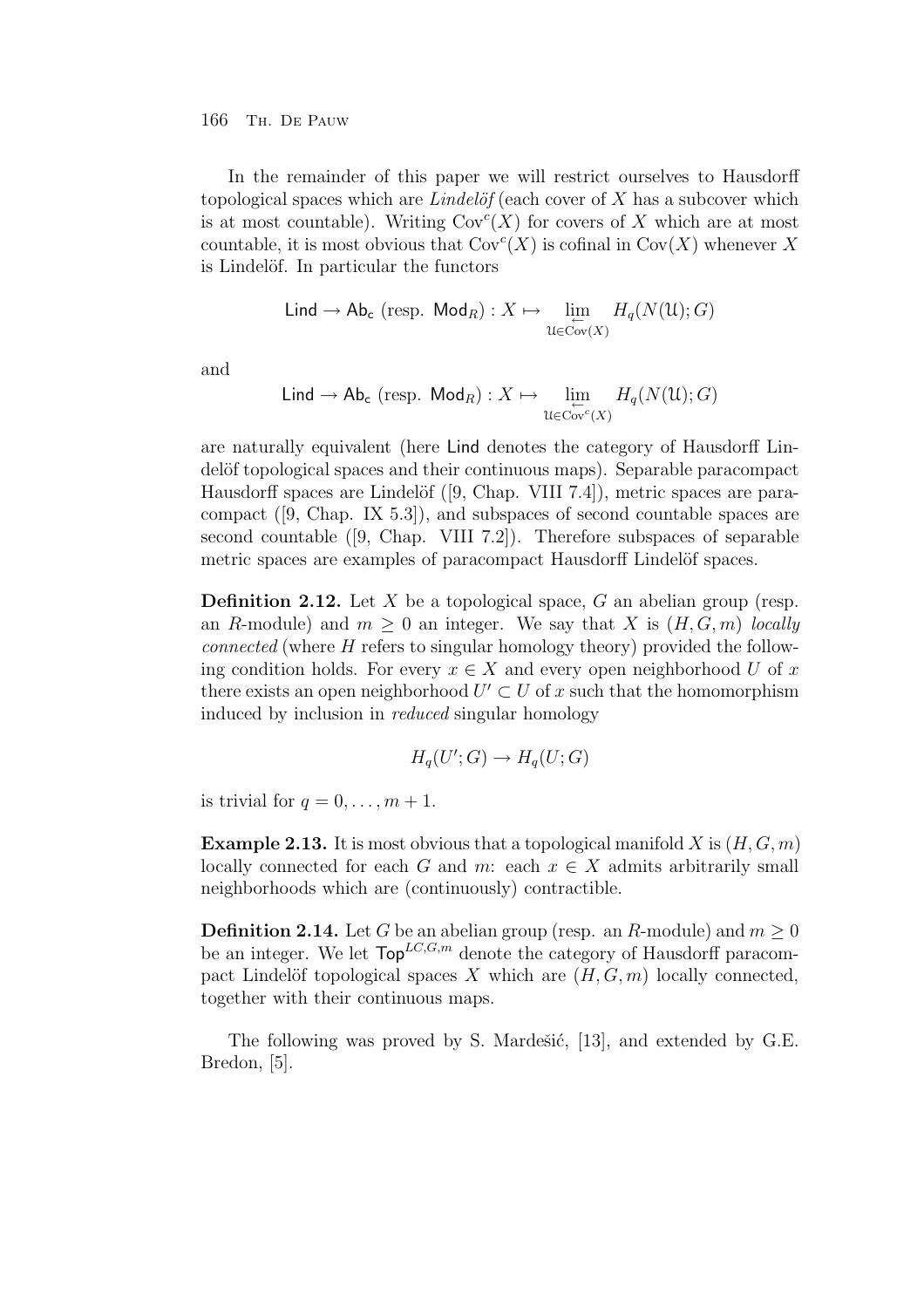**Theorem 2.15.** Let G be an abelian group (resp. an R-module) and let  $0 \leq q \leq m$  be integers. The functors

$$
H_q: \mathsf{Top}^{LC, G, m} \to \mathsf{Ab} \ (resp. \ \mathsf{Mod}_R) \ \text{singular homology}
$$

and

$$
\check{H}_q: \mathsf{Top}^{LC, G, m} \to \mathsf{Ab} \ (resp. \ \mathsf{Mod}_R) \ \check{\mathrm{C}}ech \ homology
$$

are naturally equivalent.

**Proof.** Let X be a Hausdorff paracompact Lindelöf  $(H, G, m)$  locally connected topological space. With each  $\mathcal{U} \in \text{Cov}^{c}(X)$  we associate an augmented double chain complex  $(A_{*,*}^{\mathcal{U}}; L_*, M_*^{\mathcal{U}})$  as follows. For  $p, q = 0, 1, 2, \ldots$ we set

$$
A_{p,q}^{\mathcal{U}} = \bigoplus_{i_0 < \ldots < i_p} \mathcal{C}_q(U_{i_0,\ldots,i_p}; G)
$$
  
\n
$$
\Phi_{p,q}^{\mathcal{U}} = \Phi_{p,\mathcal{C}_q}^{\mathcal{U}}
$$
  
\n
$$
\Psi_{p,q}^{\mathcal{U}} = \bigoplus \partial q \text{ whenever } q \ge 1
$$
  
\n
$$
L_q = \mathcal{C}_q(X; G)
$$
  
\n
$$
\Psi_q = \partial_q
$$
  
\n
$$
M_q^{\mathcal{U}} = S_q(N(\mathcal{U}); G) \text{ (simplified chains of the nerve)}
$$
  
\n
$$
\Phi_p^{\mathcal{U}} = \partial_p.
$$

Moreover the augmentation homomorphism

$$
\Psi_{p,0}^{\mathcal{U}}: \bigoplus_{i_0 < \ldots < i_p} \mathcal{C}_0(U_{i_0,\ldots,i_p}; G) \to S_p(N(\mathcal{U}); G)
$$

is defined as follows: if  $c \in \mathcal{C}_0(U_{i_0,\dots,i_p};G)$  then we can write  $c = \sum g_k x_k$ ,  $x_k \in U_{i_0,\dots,i_p}, g_k \in G$ , where k runs over a finite index set, and we simply let  $\Psi_{0,p}^{\mathcal{U}}$  be the *p*-chain with carrier  $\{U_{i_0}, \ldots, U_{i_p}\}\$  and coefficient  $\sum g_k$ . It is obvious that  $\Psi_{p,0}^{\mathfrak{U}}$  is onto.

This clearly defines an augmented double chain complex. Its rows are exact and  $H_m(L_*) = H_m(\mathcal{C}_*(X;G)) \cong H_m(X;G)$  (singular homology) according to Remark 2.11. On the other hand  $H_m(M_*^{\mathfrak{U}}) = H_m(N(\mathfrak{U}); G)$ (simplical homology) so that

$$
\check{H}_m(X;G) \cong \lim_{\substack{\longleftarrow \\ u \in \mathrm{Cov}^c(X)}} H_m(M^{\mathfrak{U}}_*)\,.
$$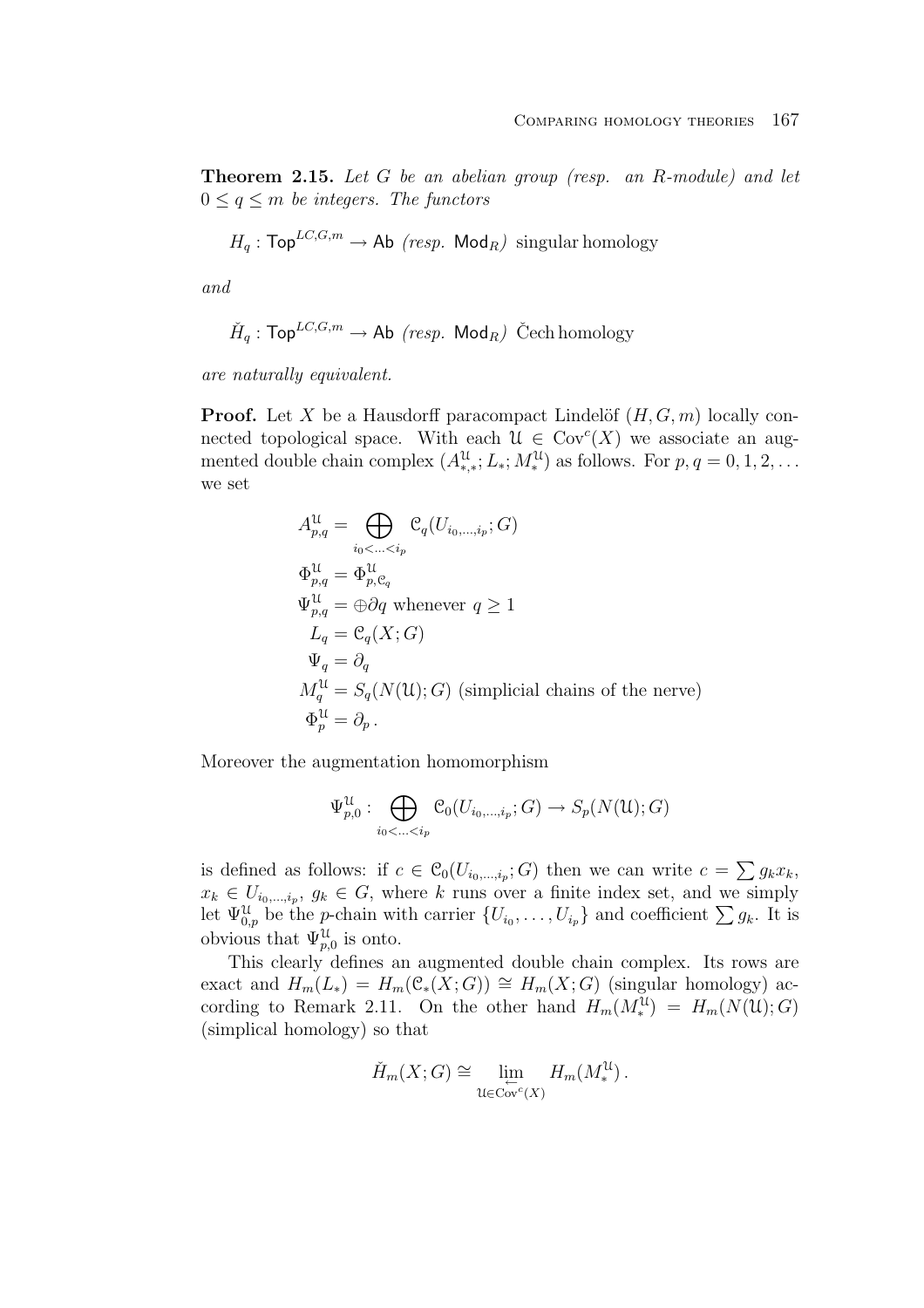Given  $\mathcal{U}, \mathcal{V} \in \text{Cov}^c(X)$  such that  $\mathcal{U} \preceq \mathcal{V}$  we define  $\chi^{\mathcal{U}, \mathcal{V}}$  to be the collection of morphisms of augmented double complexes

$$
\chi^{\mathcal{U},\mathcal{V}} : (A^{\mathcal{U}}_{*,*}; L_*; M^{\mathcal{U}}_*) \to (A^{\mathcal{V}}_{*,*}; L_*; M^{\mathcal{V}}_*)
$$

associated with refinement projections in the obvious way. The following Claim follows at once from our assumption on  $X$  together with Proposition 2.8.

CLAIM. If  $\mathcal{U} \in \text{Cov}^c(X)$  then there exists  $\mathcal{W} \in \text{Cov}^c(X)$  with  $\mathcal{U} \preceq \mathcal{W}$ , as well as a morphism of double chain complexes

$$
\chi^{\mathfrak{U}, \mathcal{W}} : (A^{\mathcal{W}}_{*,*}; L_*; M^{\mathcal{W}}_*) \to (A^{\mathfrak{U}}_{*,*}; L_*; M^{\mathcal{U}}_*)
$$

such that

(2.10) 
$$
\chi^{\mathfrak{U}, \mathcal{W}}\left(\ker \Psi^{\mathcal{W}}_{p,q}\right) \subset \text{im } \Psi^{\mathfrak{U}}_{p,q+1}
$$

*for every*  $p, q = 0, 1, 2, ...$ 

The Theorem is now a consequence of Theorems 2.4 and 2.5.

# **3. Homology in Geometric Measure Theory**

### **3.1. Rectifiable and integral currents**

This and the following subsection constitute a short introduction to the vocabulary and notations of Geometric Measure Theory as set forth in [11]. The reader familiar with H. Federer's book can safely skip these subsections<sup>2</sup>.

As usual m and n are integers and  $\mathbb{R}^n$  is the ambient space. The topological vectorspace of compactly supported smooth differential forms of degree m in  $\mathbb{R}^n$  is denoted  $\mathcal{D}^m(\mathbb{R}^n)$  (see [17, Chapter 6] for a thorough treatment of the topology of this space). The elements of its dual  $\mathcal{D}_m(\mathbb{R}^n)$  are called m dimensional currents. These general objects were studied by G. de Rham ([8]) to show the connections between differential forms and singular chains. Restricted classes of currents (e.g. rectifiable and integral currents) have been introduced by H. Federer and W.H. Fleming in [12] for their relevance in the Calculus of Variations, in particular the problem of Plateau. At about

<sup>&</sup>lt;sup>2</sup>We faithfully follow H. Federer's notations except for the following: given a set  $X \subset$  $\mathbb{R}^n$  we define  $\mathbf{I}_m(X) = \mathbf{I}_m(\mathbb{R}^n) \cap \{T : \text{spr } T \subset X\}$  and similarly for other collections of currents. Carefully notice that for instance  $\mathcal{F}_m(X) \neq \mathcal{F}_{m,X}(\mathbb{R}^n)$  (in case X is compact): let e.g.  $m = 1$ ,  $n = 2$  and let  $X = Bdry Z$  be a von Koch snowflake; then  $\mathcal{F}_{1,X}(\mathbb{R}^2) = \{0\}$ (recall the Definition of  $\mathfrak{F}_{m,X}(\mathbb{R}^n)$ , [11, 4.1.24]) because X is  $\mathcal{L}^2$  negligible and  $(\mathcal{H}^1,1)$ purely unrectifiable, whereas if  $T = \partial \mathbf{E}^2 \mathbf{L} Z$  then clearly  $0 \neq T \in \mathcal{F}_1(X)$ .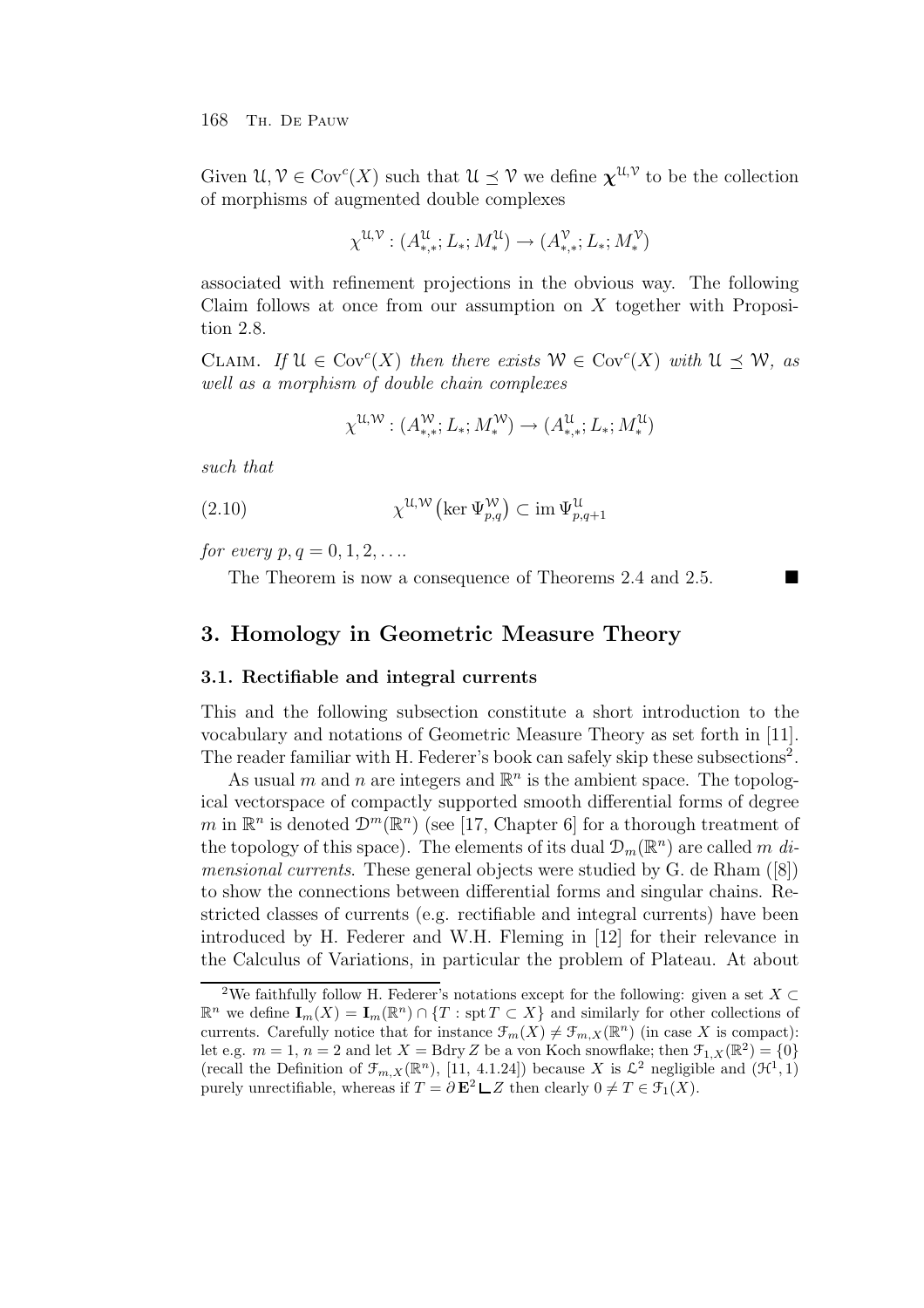the same time, H. Whitney developed his theory of flat chains ([20]). One of his primary goals was to obtain a Lebesgue-type theory of integration where the domains of integration are general "distributional" chains and the integrands are differential forms with general nonsmooth coefficients. We are going to quickly review these notions in the spirit of [11].

From now on  $0 \leq m \leq n$ . We start by observing that 0 dimensional currents  $T \in \mathcal{D}_0(\mathbb{R}^n)$  are generally called *distributions* and we save the notation  $\mathbf{E}^n$  for the following particular *n* dimensional current in  $\mathbb{R}^n$ :

$$
\langle \mathbf{E}^n, \omega \rangle = \int_{\mathbb{R}^n} \langle e_1 \wedge \ldots \wedge e_n, \omega \rangle d\mathcal{L}^n , \ \omega \in \mathcal{D}^n(\mathbb{R}^n).
$$

Our next example of an  $m$  dimensional current is the oriented simplex  $[u_0,\ldots,u_m]$  associated with  $u_0,\ldots,u_m \in \mathbb{R}^n$  defined as follows:

$$
\langle [u_0,\ldots,u_m],\omega\rangle = \int_S \langle \tau,\omega \rangle d\mathcal{H}^m
$$
,  $\omega \in \mathcal{D}^m(\mathbb{R}^n)$ ,

where S is the convex hull of  $\{u_0, \ldots, u_m\}$ <sup>3</sup>,

$$
\tau = \frac{(u_1 - u_0) \wedge \ldots \wedge (u_m - u_0)}{|(u_1 - u_0) \wedge \ldots \wedge (u_m - u_0)|}
$$

and  $\mathcal{H}^m$  is the m dimensional Hausdorff measure in  $\mathbb{R}^n$  (see for instance Appendix B). The additive subgroup of  $\mathcal{D}_m(\mathbb{R}^n)$  generated by the m dimensional oriented simplexes is denoted  $\mathcal{P}_m(\mathbb{R}^n)$ ; its elements are called m dimensional integral polyhedral chains. Similarly, the real vectorsubspace of  $\mathcal{D}_m(\mathbb{R}^n)$  generated by the m dimensional oriented simplexes is denoted  $\mathbf{P}_m(\mathbb{R}^n)$ ; its elements are called m dimensional real polyhedral chains.

The support of a current  $T \in \mathcal{D}_m(\mathbb{R}^n)$ , denoted spt T, is the complement of the largest open set  $U \subset \mathbb{R}^n$  such that  $\langle T, \omega \rangle = 0$  whenever spt  $\omega \subset U$ ,  $\omega \in \mathcal{D}^m(\mathbb{R}^n)$ . For instance spt  $[u_0,\ldots,u_m]$  is the convex hull of  $\{u_0,\ldots,u_m\}$ provided it is not  $\mathcal{H}^m$  negligible, and empty otherwise. For each set  $X \subset \mathbb{R}^n$ we also define

$$
\mathcal{P}_m(X) = \mathcal{P}_m(\mathbb{R}^n) \cap \{T : \operatorname{spt} T \subset X\}
$$

as well  $\text{as}^4$ 

$$
\mathbf{P}_m(X) = \mathbf{P}_m(\mathbb{R}^n) \cap \{T : \operatorname{spt} T \subset X\}.
$$

<sup>&</sup>lt;sup>3</sup>The norm  $\lvert \cdot \rvert$  on  $\wedge^m \mathbb{R}^n$  is associated with the Euclidean structure of  $\mathbb{R}^n$  as follows. If  $e_1,\ldots,e_n$  is an orthonormal basis of  $\mathbb{R}^n$  then we let  $\langle e_{\lambda(1)}\wedge\ldots\wedge e_{\lambda(m)}, e_{\mu(1)}\wedge\ldots\wedge e_{\mu(m)}\rangle=1$ if  $\lambda = \mu$  and  $= 0$  otherwise, where  $\lambda, \mu \in \Lambda(n,m)$ . Furthermore  $|\xi| = \sqrt{\langle \xi, \xi \rangle}, \xi \in \Lambda^m \mathbb{R}^n$ .

<sup>&</sup>lt;sup>4</sup>Notice that in case X is nonempty and compact one has  $\mathcal{P}_m(X) = \mathcal{P}_{m,X}(\mathbb{R}^n)$  (resp.  $\mathbf{P}_m(X) = \mathbf{P}_{m,X}(\mathbb{R}^n)$  where the latter is defined in [11, 4.1.22].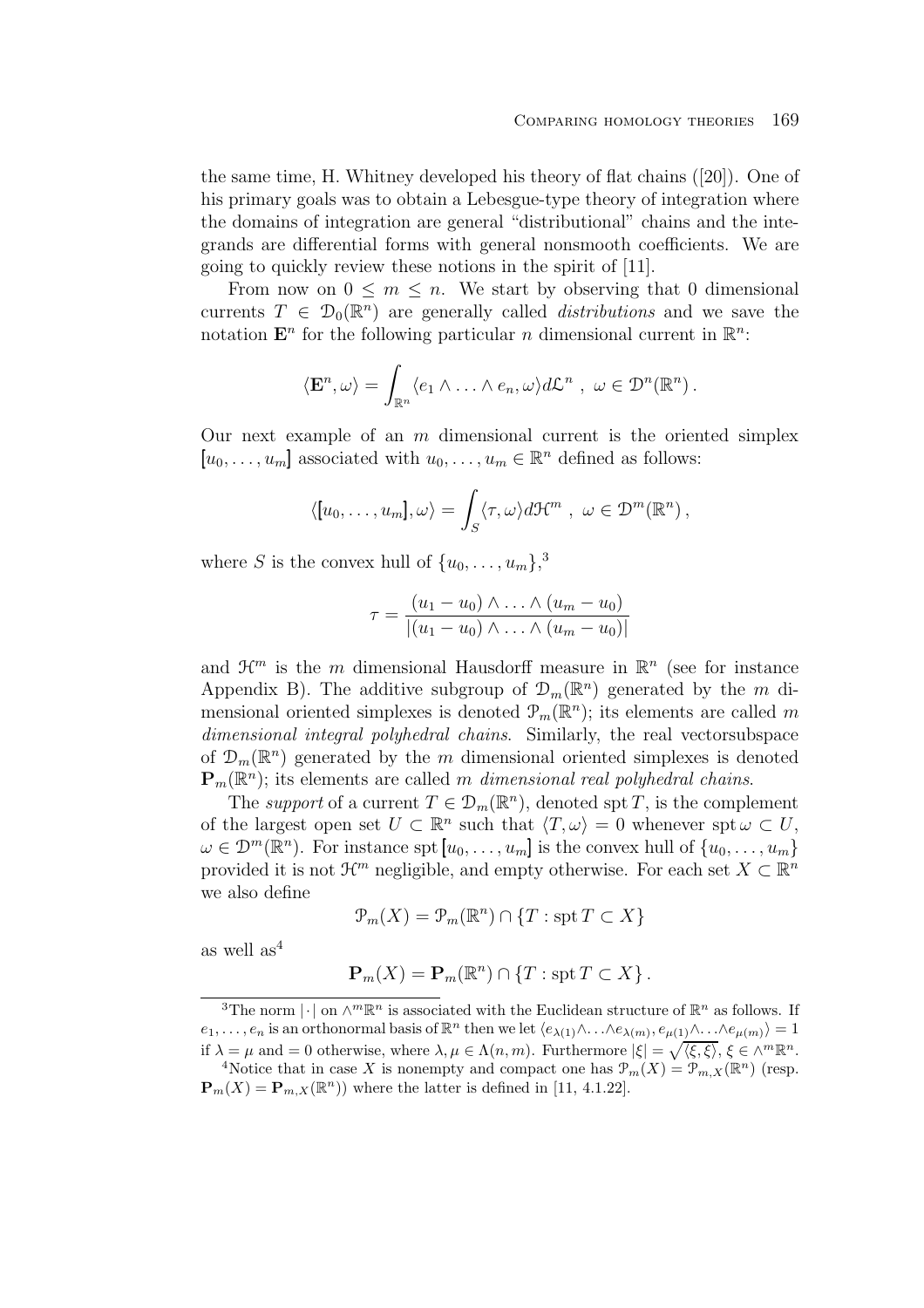Recall that with each differential form  $\omega \in \mathcal{D}^m(\mathbb{R}^n)$  is associated its exterior derivative  $d\omega \in \mathcal{D}^{m+1}(\mathbb{R}^n)$  and its pull-back by  $f, f^{\#}\omega \in \mathcal{D}^m(\mathbb{R}^\nu)$ , whenever  $f : \mathbb{R}^{\nu} \to \mathbb{R}^n$  is a smooth proper map. The linear operators  $d(\cdot)$  and  $f^{\#}(\cdot)$  are continuous, thereby defining by duality the boundary  $\partial T \in \mathcal{D}_{m-1}(\mathbb{R}^{\nu})$  (in case  $m \geq 1$ ) and the push-forward  $f_{\#}T \in \mathcal{D}_m(\mathbb{R}^n)$  of a current  $T \in \mathcal{D}_m(\mathbb{R}^{\nu})$ . One has

$$
\partial[u_0,\ldots,u_m]=\sum_{k=0}^m(-1)^k[u_0,\ldots,\widehat{u_k},\ldots,u_m].
$$

We also notice that in case  $f : \mathbb{R}^{\nu} \to \mathbb{R}^n$  is merely smooth (i.e. not necessarily proper) but  $T \in \mathcal{D}_m(\mathbb{R}^{\nu})$  has *compact* support, then a current  $f_{\#}T \in \mathcal{D}_m(\mathbb{R}^n)$  is defined by  $\langle f_{\#}T, \omega \rangle := \langle T, \varphi f^{\#}\omega \rangle, \ \omega \in \mathcal{D}^m(\mathbb{R}^n)$ , where  $\varphi \in \mathcal{D}^0(\mathbb{R}^{\nu})$  is such that spt  $T \subset \text{Int}\{x : \varphi(x)=1\}$ . One checks that the definition of  $f_{\#}T$  doesn't depend upon the choice of  $\varphi$  and that the operator  $f_{\#}(\cdot)$  thus defined has the same elementary properties as if f were proper.

The use of *smooth* differential forms makes it impossible to view a singular simplex " $f_{\#}[u_0,\ldots,u_m]$ " as a current because f needs merely be continuous in singular theory. Nevertheless the smoothness of f can be weakened to a Lipschitz condition while preserving a way of making sense of " $f_{\#}[u_0,\ldots,u_m]$ " as a current. If f were smooth then

(3.1) 
$$
\langle f_{\#}[u_0,\ldots,u_m],\omega\rangle = \langle[u_0,\ldots,u_m],f^{\#}\omega\rangle = \int_S \langle \tau,f^{\#}\omega \rangle d\mathcal{H}^m.
$$

In case we merely assume that Lip  $f < \infty$  then applying Rademacher's Theorem (see [11, 3.1.6]) we infer that  $f \restriction S$  is differentiable in the direction of span $\{u_1 - u_0, \ldots, u_m - u_0\}$  at  $\mathcal{H}^m$  almost all points of S. Moreover  $f^{\#}\omega$ is bounded and Borel measurable so that the right hand side of (3.1) makes sense, defining  $f_{\#}[u_0,\ldots,u_m]$ . It can be shown that the new operator  $f_{\#}$ behaves similarly to the case of a smooth map  $f$ , in particular it commutes with the boundary operator, therefore

$$
\partial f_{\#}[u_0, \ldots, u_m] = \sum_{k=0}^m (-1)^k f_{\#}[u_0, \ldots, \widehat{u_k}, \ldots, u_m].
$$

One notices that  $\partial f_{\#}[u_0,\ldots,u_m]$  is "of the same type as"  $f_{\#}[u_0,\ldots,u_m]$  the latter is an instance of an integral current.

Assume  $T$  is an  $m$  dimensional current which is some sort of "Lipschitz" chain", as  $f_{\#}[u_0,\ldots,u_m]$  is, but this time we don't require that  $\partial T$  be a "Lipschitz chain" as well. What can T be? Here is an example: if  $B \subset \mathbb{R}^n$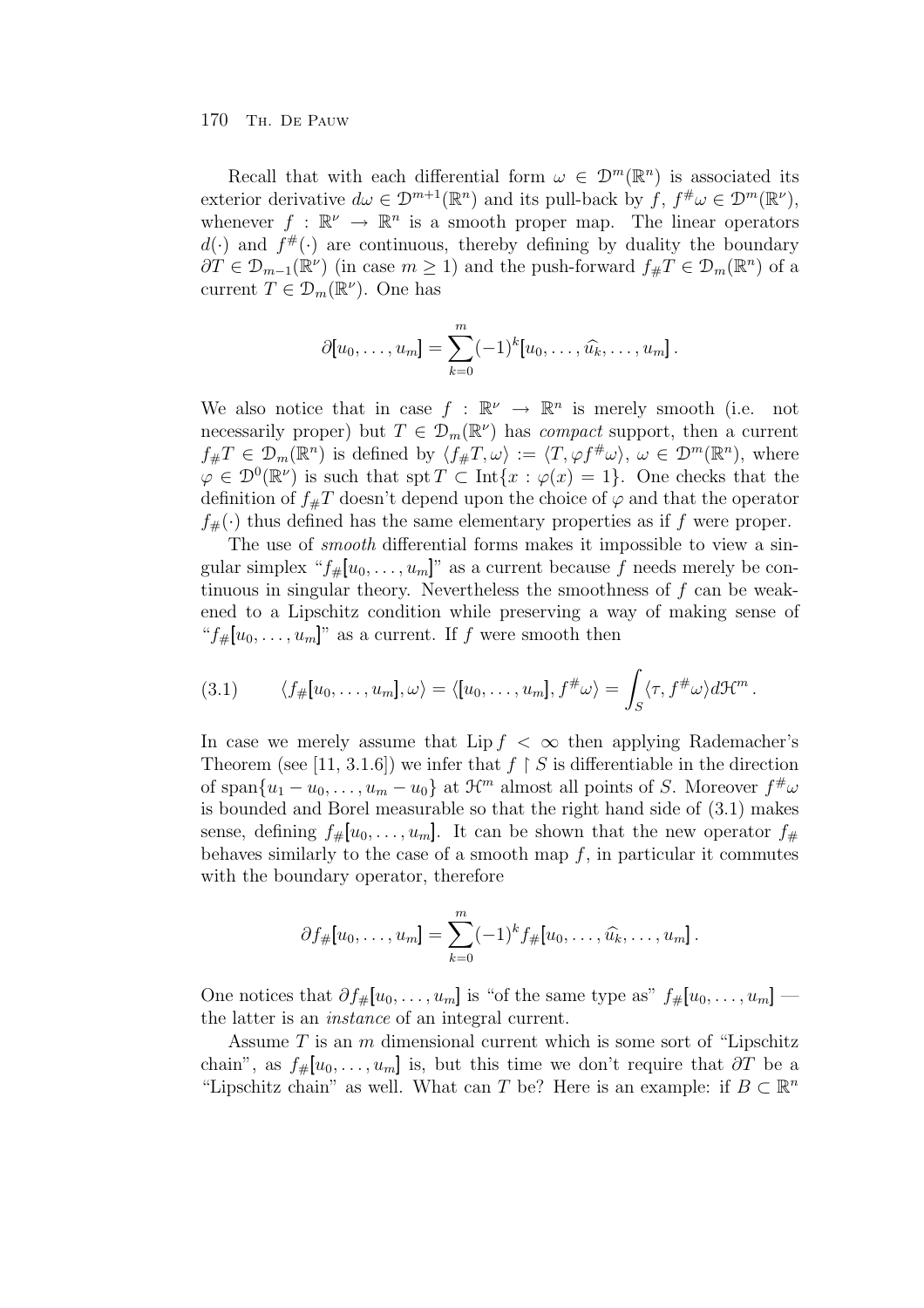is a Borel set, then the current

$$
\langle f_{\#}([u_0,\ldots,u_m]\sqcup B),\omega\rangle = \int_{S\cap B} \langle \tau, f^{\#}\omega \rangle d\mathcal{H}^m, \ \omega \in \mathcal{D}^m(\mathbb{R}^n)^5
$$

is of this type. This is an instance of a rectifiable current, the nomenclature being suggested by the following. Suppose that  $f$  is injective. Then a general change of variable Theorem (called the area formula, see [11, 3.2.22]) implies that

(3.2) 
$$
\langle f_{\#}([u_0,\ldots,u_m]\mathbf{L}B),\omega\rangle = \int_M \langle \tau_M(y),\omega(y)\rangle d\mathcal{H}^m(y),
$$

where  $M = f(S \cap B)$  is  $(\mathcal{H}^m, m)$  rectifiable (see Appendix B) and for  $\mathcal{H}^m$ almost every  $y \in M$ ,

$$
\tau_M(y) = \frac{\langle Df(x), u_1 - u_0 \rangle \wedge \ldots \wedge \langle Df(x), u_m - u_0 \rangle}{|\langle Df(x), u_1 - u_0 \rangle \wedge \ldots \wedge \langle Df(x), u_m - u_0 \rangle|}, \quad x = f^{-1}(y),
$$

(so that, in particular,  $\tau_M(y)$  is associated with the approximate tangent space of M at y). Of course if f is not injective then an integral coefficient appears in (3.2), called the *degree of*  $f \restriction S \cap B$  at y, in fact in that case one has

$$
\tau_M(y) = \sum_{x \in S \cap B \cap f^{-1}\{y\}} \frac{\langle Df(x), u_1 - u_0 \rangle \wedge \ldots \wedge \langle Df(x), u_m - u_0 \rangle}{|\langle Df(x), u_1 - u_0 \rangle \wedge \ldots \wedge \langle Df(x), u_m - u_0 \rangle|}.
$$

We are now ready to define the rectifiable currents and the integral currents. An m dimensional locally rectifiable current T in  $\mathbb{R}^n$  ( $0 \le m \le n$ ) is one which can be associated with the following data (see [11, 4.1.28(3)]):

- (A) an  $\mathcal{H}^m$  measurable and countably  $(\mathcal{H}^m, m)$  rectifiable set M;
- (B) an  $\mathcal{H}^m \mathsf{L} M$  locally summable m vectorfield  $\eta : \mathbb{R}^n \to \wedge^m \mathbb{R}^n$  such that for  $\mathcal{H}^m$  almost every  $y \in M$  the number  $|\eta(y)|$  is a *positive* integer and  $\eta(y)$  is a simple m vector associated with the approximate tangent space of  $M$  at  $y$ ;

in such a way that the following holds

$$
\langle T, \omega \rangle = \int_M \langle \eta(y), \omega(y) \rangle d\mathcal{H}^m(y) , \ \omega \in \mathcal{D}^m(\mathbb{R}^n) .
$$

<sup>&</sup>lt;sup>5</sup>The notation  $T \sqcup B$  will be properly introduced at the beginning of the next subsection.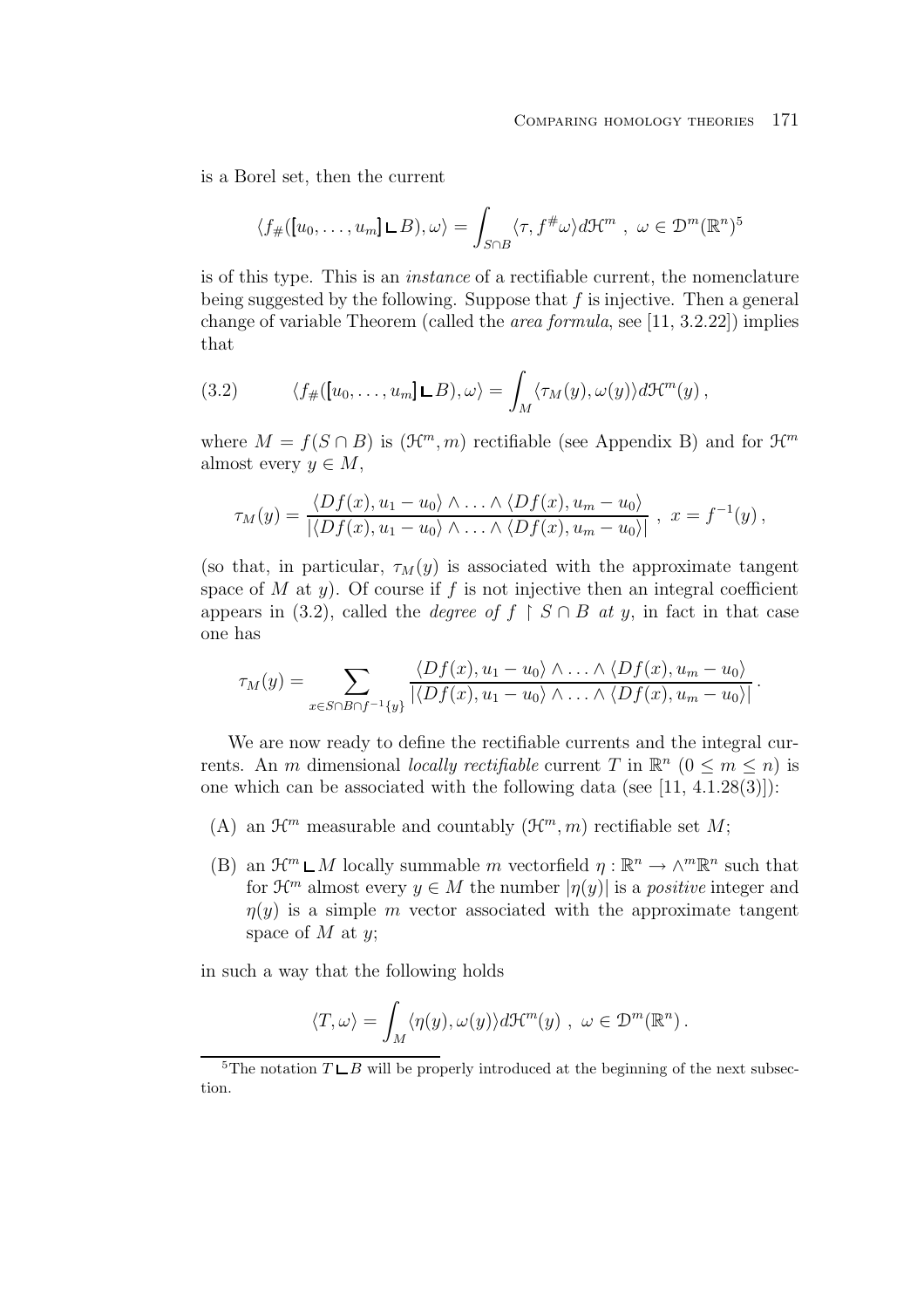Observe that under conditions (A) and (B) the integral  $\langle T,\omega \rangle$  is convergent. Incidentally, these two conditions also imply that  $\mathcal{H}^m(M\cap C) < \infty$  whenever  $C \subset \mathbb{R}^n$  is compact. We will often abbreviate the definition of T by writing  $T = \mathcal{H}^m \sqcup M \wedge \eta$ . The integer  $|\eta(y)|$  is called the algebraic multiplicity at y. (Notice that  $y \mapsto |\eta(y)|$  is merely defined up to an  $\mathcal{H}^m \square M$  negligible set; in order to fix the value of the algebraic multiplicity at each  $\gamma$  we may choose the special representative  $\Theta^{*m}(|\eta| \cdot \mathcal{H}^m \mathsf{L} M, y)$ . The collection of m dimensional locally rectifiable currents in  $\mathbb{R}^n$  is an additive subgroup of  $\mathcal{D}_m(\mathbb{R}^n)$  denoted  $\mathcal{R}_m^{\text{loc}}(\mathbb{R}^n)$ . In case  $1 \leq m \leq n$  an m dimensional locally integral current T in  $\mathbb{R}^n$  is one such that both T and  $\partial T$  are locally rectifiable; the 0 dimensional integral currents coincide with the 0 dimensional rectifiable currents. The collection of m dimensional integral currents in  $\mathbb{R}^n$  is an additive subgroup of  $\mathcal{D}_m(\mathbb{R}^n)$  denoted  $\mathbf{I}_m^{\text{loc}}(\mathbb{R}^n)$ . An m dimensional current  $T \in \mathcal{D}_m(\mathbb{R}^n)$  is called *rectifiable* (resp. *integral*) if it is locally rectifiable (resp. locally integral) and has compact support; the collection of those is denoted  $\mathcal{R}_m(\mathbb{R}^n)$  (resp.  $\mathbf{I}_m(\mathbb{R}^n)$ ). It follows from [11, 4.1.28(4)] that our Definition of rectifiable current (whence also that of integral current) coincides with H. Federer's one [11, 4.1.24]. Notice that  $\mathbf{I}_0(\mathbb{R}^n) = \mathcal{R}_0(\mathbb{R}^n) = \mathcal{P}_0(\mathbb{R}^n)$ is the set of measures of the form  $\sum_{i=1}^p \nu_i \delta_{a_i}$  where  $\nu_i \in \mathbb{Z}$  and  $a_i \in \mathbb{R}^n$ ,  $i = 1, \ldots, p$ . Finally, for each set  $X \subset \mathbb{R}^n$  we set

$$
\mathcal{R}_m(X) = \mathcal{R}_m(\mathbb{R}^n) \cap \{T : \operatorname{spt} T \subset X\}
$$

and

$$
\mathbf{I}_m(X) = \mathbf{I}_m(\mathbb{R}^n) \cap \{T : \operatorname{spt} T \subset X\}.
$$

### **3.2. Real and integral flat chains**

Let  $U \subset \mathbb{R}^n$  be open. The mass of a current  $T \in \mathcal{D}_m(\mathbb{R}^n)$  in U is defined as  $follows<sup>6</sup>$ :

$$
\mathbf{M}_U(T) = \sup \{ \langle T, \omega \rangle : \omega \in \mathcal{D}^m(\mathbb{R}^n), \text{ spt } \omega \subset U
$$
  
and  $\|\omega(x)\| \le 1$  for every  $x \in U \}.$ 

For instance if  $T = \mathcal{H}^m \mathsf{L} M \wedge \eta \in \mathcal{R}_m^{\text{loc}}(\mathbb{R}^n)$  then

$$
\mathbf{M}_U(T) = \int_{M \cap U} |\eta| d\mathcal{H}^m < \infty \,,
$$

thus the mass in U of a locally rectifiable m dimensional current is its m dimensional area in U weighted by its algebraic multiplicity. If  $U = \mathbb{R}^n$  we simply write  $\mathbf{M}(T)$  instead of  $\mathbf{M}_{\mathbb{R}^n}(T)$ , and we call this the mass of T.

 $\|\hat{\mathbf{w}}\| = \sup\{ \langle \xi, \omega \rangle : \xi \in \wedge^m \mathbb{R}^n \text{ is simple and } |\xi| \leq 1 \}.$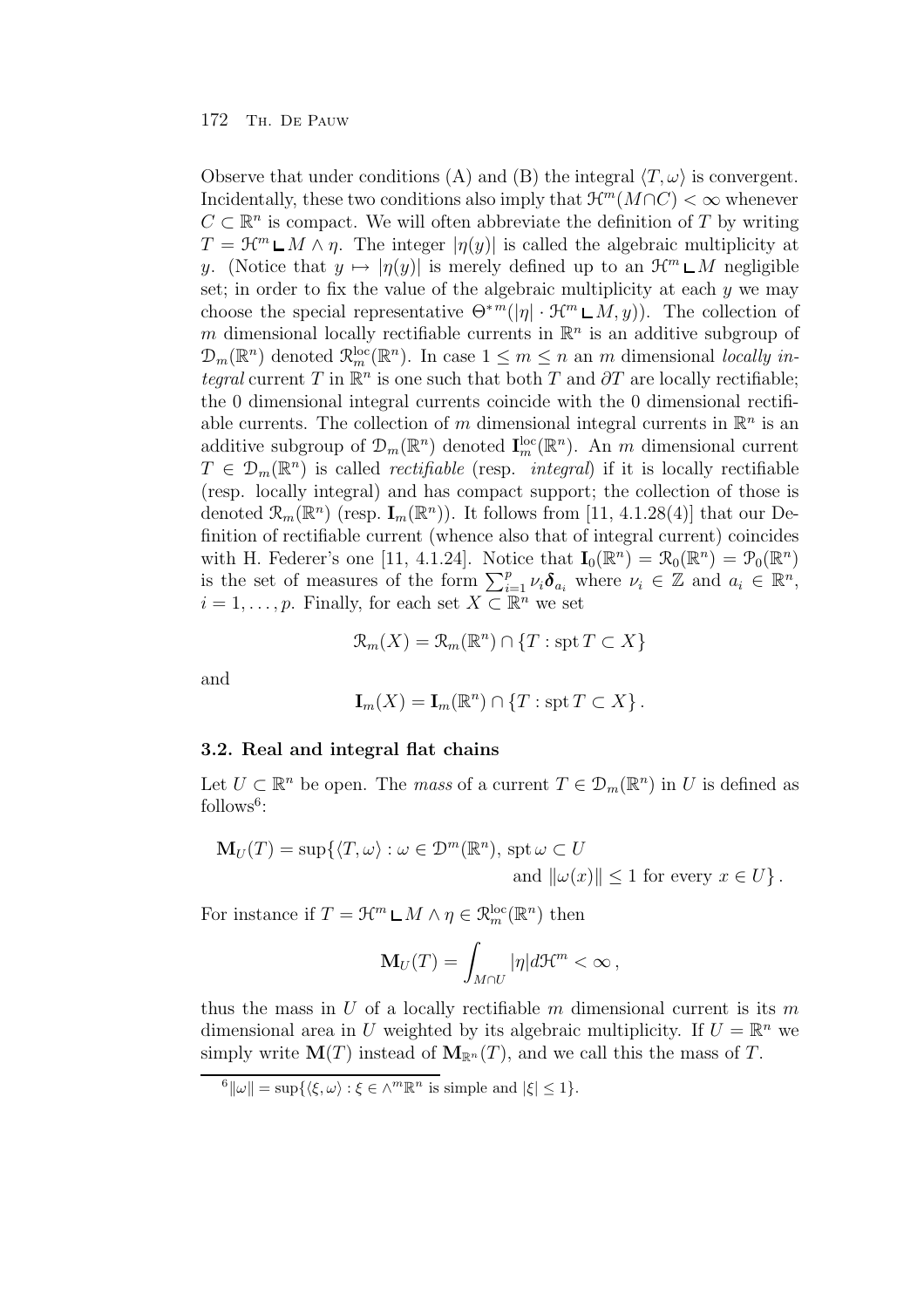In general the mass can be locally finite or infinite. In view of the Riesz-Markov Theorem (see e.g. [11, 2.5.12-13]) if  $T \in \mathcal{D}_m(\mathbb{R}^n)$  has finite mass in each bounded open set U then there exists a Radon measure  $||T||$  on  $\mathbb{R}^n$  and a locally ||T|| summable m vectorfield  $\vec{T}$  :  $\mathbb{R}^n$  →  $\wedge^m \mathbb{R}^n$  such that  $|\vec{T}| = 1$  ||T|| almost everywhere and  $\langle T, \omega \rangle = \int_{\mathbb{R}^n} \langle \omega, \vec{T} \rangle d||T||$ . For example if  $T = \mathfrak{H}^m \mathsf{L} M \wedge \eta$  then  $||T|| = |\eta| \cdot \mathfrak{H}^m \mathsf{L} M$  and  $\vec{T} = \eta |\eta|^{-1}$ . If  $T \in \mathcal{D}_m(\mathbb{R}^n)$ has finite local mass in each bounded open subset of  $\mathbb{R}^n$ , and if  $A \subset \mathbb{R}^n$  is Borel, then we define  $T \sqcup A := ||T|| \sqcup A \wedge \vec{T}$ , i.e.  $\langle T \sqcup A, \omega \rangle = \int_A \langle \vec{T}, \omega \rangle d||T||$ ,  $\omega \in \mathcal{D}^m(\mathbb{R}^n)$ . We observe  $T \mathsf{L} A \in \mathcal{D}_m(\mathbb{R}^n)$ , in fact  $\mathbf{M}_U(T \mathsf{L} A) \leq ||T|| (A \cap U)$ whenever  $U \subset \mathbb{R}^n$  is open.

An m dimensional locally normal current  $T \in \mathcal{D}_m(\mathbb{R}^n)$  is one such that for each open bounded set  $U \subset \mathbb{R}^n$  one has  $\mathbf{M}_U(T) + \mathbf{M}_U(\partial T) < \infty$  in case  $m \geq 1$ , or simply  $M_U(T) < \infty$  in case  $m = 0$ . For instance locally integral currents are locally normal. The real vectorsubspace of  $\mathcal{D}_m(\mathbb{R}^n)$  consisting of locally normal currents is denoted  $\mathbf{N}_m^{\text{loc}}(\mathbb{R}^n)$ . A normal current is a locally normal current having compact support. The subspace of  $N_{m}^{\text{loc}}(\mathbb{R}^{n})$ consisting of normal currents is denoted  $\mathbf{N}_m(\mathbb{R}^n)$ .

From the discussion of the preceding subsection we recall that there exists an operator  $f_{\#}(\cdot)$  defined on a certain restricted class of currents (namely we treated the case of the polyhedral chains) in case  $f$  is merely Lipschitzian. Furthemore formula (3.2) defining  $f_{\#}[u_0,\ldots,u_m]$  implies that

$$
f_{j\#}[u_0,\ldots,u_m] \to f_{\#}[u_0,\ldots,u_m]
$$
 weakly as  $j \to \infty$ 

provided  $f, f_1, f_2, \ldots$  are Lipschitzian and meet the following conditions:

- (A)  $\sup{\{\text{Lip } f_i : j = 1, 2, ...\}} < \infty;$
- (B)  $f_j \to f$  uniformly as  $j \to \infty$ ;
- (C)  $D(f_j \upharpoonright S)(x) \to D(f \upharpoonright S)(x)$  as  $j \to \infty$  for  $\mathcal{H}^m$  almost every  $x \in S$ (where, as before, S is convex hull of  $\{u_0, \ldots, u_m\}$ ).

Given a Lipschitzian f, the mollified functions  $f_i = \Phi_i * f$  are smooth and verify these conditions. This is of course an invitation to define the operator  $f_{\#}(\cdot)$  as a limit in some sense of the operators  $f_{i\#}(\cdot)$ . We will now introduce a complete topology which makes  $f_{i#}T$ ,  $j = 1, 2, \ldots$ , into a Cauchy sequence in case T is normal and  $f_j$ ,  $j = 1, 2, \ldots$ , are smooth and verify only conditions (A) and (B).

To this end we first state the homotopy formula for currents (see e.g. [8, §14]). Assume that  $h : \mathbb{R} \times \mathbb{R}^n \to \mathbb{R}^\nu$  is smooth and let  $f(x) = h(0, x)$ ,  $g(x) = h(1, x), x \in \mathbb{R}^n$ . Then for each  $T \in \mathcal{D}_m(\mathbb{R}^n)$  with compact support we have

(3.3) 
$$
g_{\#}T - f_{\#}T = \begin{cases} \partial h_{\#}([0,1] \times T) + h_{\#}([0,1] \times \partial T) & \text{if } m \ge 1 \\ \partial h_{\#}([0,1] \times T) & \text{if } m = 0 \, . \end{cases}
$$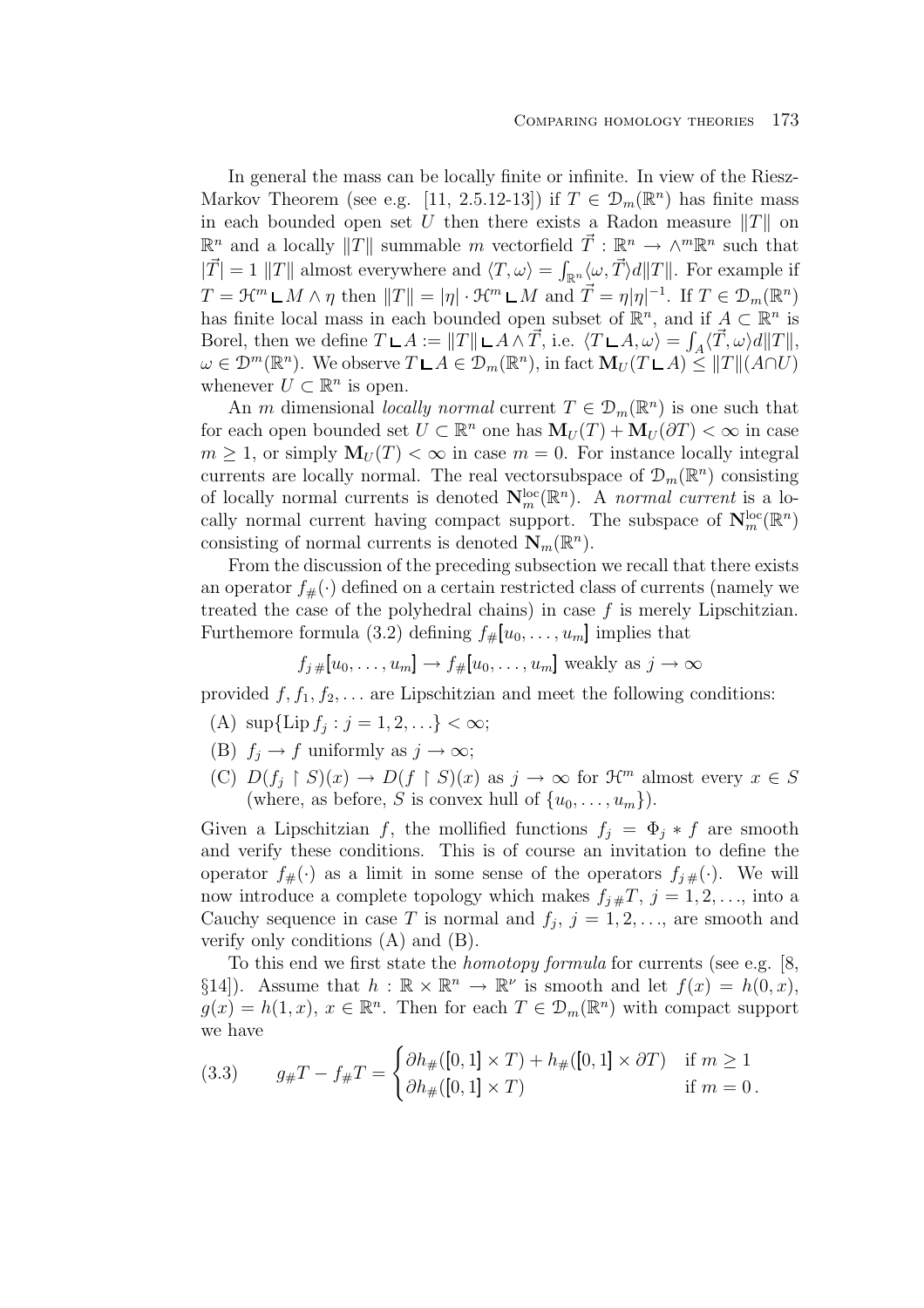Next we turn to the particular case when h is the affine homotopy from  $f$ to g:

$$
h(t, x) = (1 - t)f(x) + tg(x).
$$

A straightforward computation involving only the definition of push-forward and cartesian product yields

(3.4) 
$$
\mathbf{M}(h_{\#}([0,1] \times Z)) \leq \max\{\text{Lip } f, \text{Lip } g\}^{q} \int_{\mathbb{R}^{n}} |f - g| d\| Z \|
$$

whenever  $Z \in \mathcal{D}_q(\mathbb{R}^n)$ ,  $q = 0, \ldots, n$  and  $\mathbf{M}(Z) < \infty$ . We now define the flat semi-norm of  $T \in \mathcal{D}_m(\mathbb{R}^n)$  in an open set  $U \subset \mathbb{R}^n$  as follows:

$$
\mathbf{F}_U(T) = \inf \{ \mathbf{M}_U(R) + \mathbf{M}_U(S) : T = R + \partial S, \ R \in \mathcal{D}_m(\mathbb{R}^n) \text{ and } S \in \mathcal{D}_{m+1}(\mathbb{R}^n) \}.
$$

It may happen that  $\mathbf{F}_U(T) = \infty$ , nevertheless  $\mathbf{F}_U(T) \leq \mathbf{M}_U(T)$  and equality holds when  $m = n$ . One easily checks that if  $C \subset U$  is compact then the restriction of  $\mathbf{F}_U$  to  $\mathcal{D}_m(\mathbb{R}^n) \cap \{T : \text{spr } T \subset C \text{ and } \mathbf{F}_U(T) < \infty\}$  makes it into a Banach space. Therefore  $\mathcal{D}_m(\mathbb{R}^n) \cap \{T : \mathbf{F}_U(T) < \infty \}$  for every bounded open  $U \subset \mathbb{R}^n$  becomes a Fréchet space when endowed with the locally convex vector topology generated by the semi-norms  $\mathbf{F}_U, U \subset \mathbb{R}^n$ bounded and open. We will call this the local flat topology.

The importance of the flat semi-norms stems from the following estimate. If  $T \in \mathbb{N}_m(\mathbb{R}^n)$ ,  $f, g : \mathbb{R}^n \to \mathbb{R}^\nu$  are smooth and if the convex hull of  $f(\operatorname{spt} T) \cup g(\operatorname{spt} T)$  is contained in an open set  $U \subset \mathbb{R}^{\nu}$  then

$$
(3.5) \qquad \mathbf{F}_U(f_{\#}T - g_{\#}T) \le \lambda^m \int_{\mathbb{R}^n} |f - g|d||T|| + \lambda^{m-1} \int_{\mathbb{R}^n} |f - g|d||\partial T||
$$

where  $\lambda = \max{\{\text{Lip } f, \text{Lip } g\}}$ . In particular, if  $f_i, j = 1, 2, \ldots$ , verify conditions (A) and (B) above and if  $T \in \mathbb{N}_m(\mathbb{R}^n)$  is such that  $f_i(\operatorname{spt} T) \subset C \subset U$ ,  $j = 1, 2, \ldots$ , for some open set  $U \subset \mathbb{R}^n$  and compact set  $C \subset U$ , then  $f_{j#}T$ ,  $j = 1, 2, \ldots$ , is an  $\mathbf{F}_U$  Cauchy sequence therefore converging to a current denoted  $f_{\#}T$  which belongs to the  $\mathbf{F}_U$  completion of  $\mathbf{N}_m(\mathbb{R}^{\nu}) \cap \{S : \text{spt } S \subset C\}$ (moreover  $f_{\#}T$  readily doesn't depend upon the choice of a particular sequence  $f_j$ ,  $j = 1, 2, \ldots$ ). We say that a current  $T \in \mathcal{D}_m(\mathbb{R}^n)$  is an m dimensional *locally flat chain* if it belongs to the completion of  $\mathbf{N}_m^{\text{loc}}(\mathbb{R}^n)$ in the local flat topology. The real vectorsubspace of  $\mathcal{D}_m(\mathbb{R}^n)$  consisting of locally flat chains is denoted  $\mathbf{F}_m^{\text{loc}}(\mathbb{R}^n)$ . If  $T \in \mathbf{F}_m^{\text{loc}}(\mathbb{R}^n)$  and spt T is compact then we say that  $T$  is an  $m$  dimensional  $\int f \, du$  and we let  $\mathbf{F}_m(\mathbb{R}^n)$  be the vectorspace consisting of those currents. We have just defined a linear operator  $f_{\#}: \mathbf{N}_m(\mathbb{R}^n) \to \mathbf{F}_m(\mathbb{R}^{\nu})$  in case  $f: \mathbb{R}^n \to \mathbb{R}^{\nu}$  is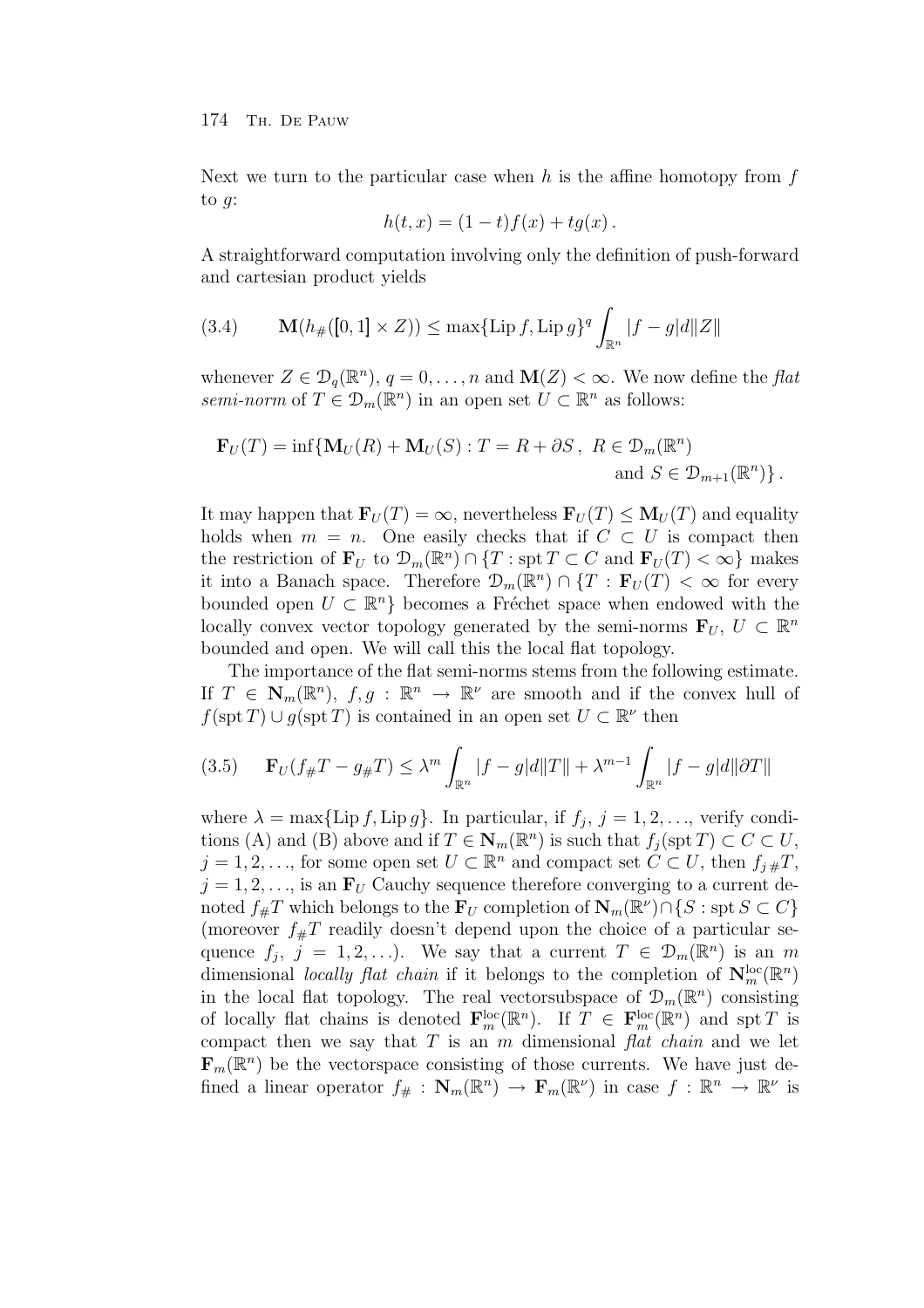Lipschitzian. This operator inherits in the limit the elementary properties of the operators  $(\Phi_j * f)_\#(\cdot)$ ,  $j = 1, 2, \ldots$ , in particular it commutes with  $\partial$ . Therefore  $\mathbf{F}_U(f_{\#}T) \leq \mathbf{F}_{f^{-1}(U)}(T)$  whenever  $T \in \mathbf{N}_m(\mathbb{R}^n)$  and  $U \subset \mathbb{R}^{\nu}$  is open. Hence  $f_{\#}$  extends to a linear operator  $f_{\#} : \mathbf{F}_m(\mathbb{R}^n) \to \mathbf{F}_m(\mathbb{R}^{\nu})$ . Referring to the area formula (see [11, 3.2.22]) it is possible to show that  $f_{\#}(\mathcal{R}_m(\mathbb{R}^n)) \subset \mathcal{R}_m(\mathbb{R}^{\nu})$  and in turn  $f_{\#}(\mathbf{I}_m(\mathbb{R}^n)) \subset \mathbf{I}_m(\mathbb{R}^{\nu})$ .

We now turn to defining integral flat chains. We let

$$
\mathcal{F}_m^{\text{loc}}(\mathbb{R}^n) = \{ R + \partial S : R \in \mathcal{R}_m^{\text{loc}}(\mathbb{R}^n) \text{ and } S \in \mathcal{R}_{m+1}^{\text{loc}}(\mathbb{R}^n) \},
$$

and we call m dimensional locally integral flat chains the elements of  $\mathcal{F}_m^{\text{loc}}(\mathbb{R}^n)$ . An m dimensional *integral flat chain* is a current  $T \in \mathcal{F}_m^{\text{loc}}(\mathbb{R}^n)$  such that spt T is compact; these form an additive subgroup of  $\mathcal{D}_m(\mathbb{R}^n)$  denoted  $\mathfrak{F}_m(\mathbb{R}^n)$ . Given  $T \in \mathfrak{F}_m^{\rm loc}(\mathbb{R}^n)$  and an open set  $U \subset \mathbb{R}^n$  we define the local integral flat norm of  $T$  in  $U$  as follows:

$$
\mathcal{F}_U(T) = \inf \{ \mathbf{M}_U(R) + \mathbf{M}_U(S) : T = R + \partial S, \ R \in \mathcal{R}_m^{\text{loc}}(\mathbb{R}^n) \text{ and } S \in \mathcal{R}_{m+1}^{\text{loc}}(\mathbb{R}^n) \} .
$$

As usual we write  $\mathfrak{F}(T)$  instead of  $\mathfrak{F}_{\mathbb{R}^n}(T)$ . We notice that  $\mathfrak{F}_m^{\text{loc}}(\mathbb{R}^n) \subset$  $\mathbf{F}_m^{\text{loc}}(\mathbb{R}^n)$ . It also follows from the previous paragraph that if  $T \in \mathcal{F}_m(\mathbb{R}^n)$ and  $f: \mathbb{R}^n \to \mathbb{R}^\nu$  is Lipschitzian then  $f_{\#}T \in \mathcal{F}_m(\mathbb{R}^\nu)$ .

We now intend to show that every integral flat chain  $T \in \mathcal{F}_m(\mathbb{R}^n)$  can be approximated in the  $\mathcal{F}_U$  semi-norms by integral polyhedral chains. This will be done in two steps, the latter being the important "strong approximation Theorem" for integral currents.

**Lemma 3.1.** If  $T \in \mathcal{R}_m(\mathbb{R}^n)$  and  $\varepsilon > 0$  there exists  $T' \in I_m(\mathbb{R}^n)$  such that  $\mathbf{M}(T-T') < \varepsilon$ .

**Proof.** If  $m = 0$  the conclusion trivially holds; we henceforth assume  $m \geq 1$ . According to [11, 4.1.28(3)] there exist an open set  $Z \subset \mathbb{R}^m$ , a compact subset  $A \subset Z$  and a Lipschitzian map  $f: Z \to \mathbb{R}^n$  such that

$$
\mathbf{M}(T - f_{\#}(\mathbf{E}^m \sqcup A)) < \varepsilon/2.
$$

Choose  $P \in \mathcal{P}_m(\mathbb{Z})$  such that

$$
\mathbf{M}(P - \mathbf{E}^m \mathbf{L}A) < \varepsilon (\text{Lip } f)^{-m} / 2
$$

— e.g.  $P = \sum_{D \in \mathcal{D}} \mathbf{E}^m \mathbf{L} D$  for some suitable finite family  $\mathcal{D}$  of dyadic cubes. Now

$$
f_{\#}P \in \mathbf{I}_m(\mathbb{R}^n)
$$
 and  $\mathbf{M}(f_{\#}P - f_{\#}(\mathbf{E}^m \sqcup A)) < \varepsilon/2$ .

We conclude that  $\mathbf{M}(T - f_{\#}P) < \varepsilon$ .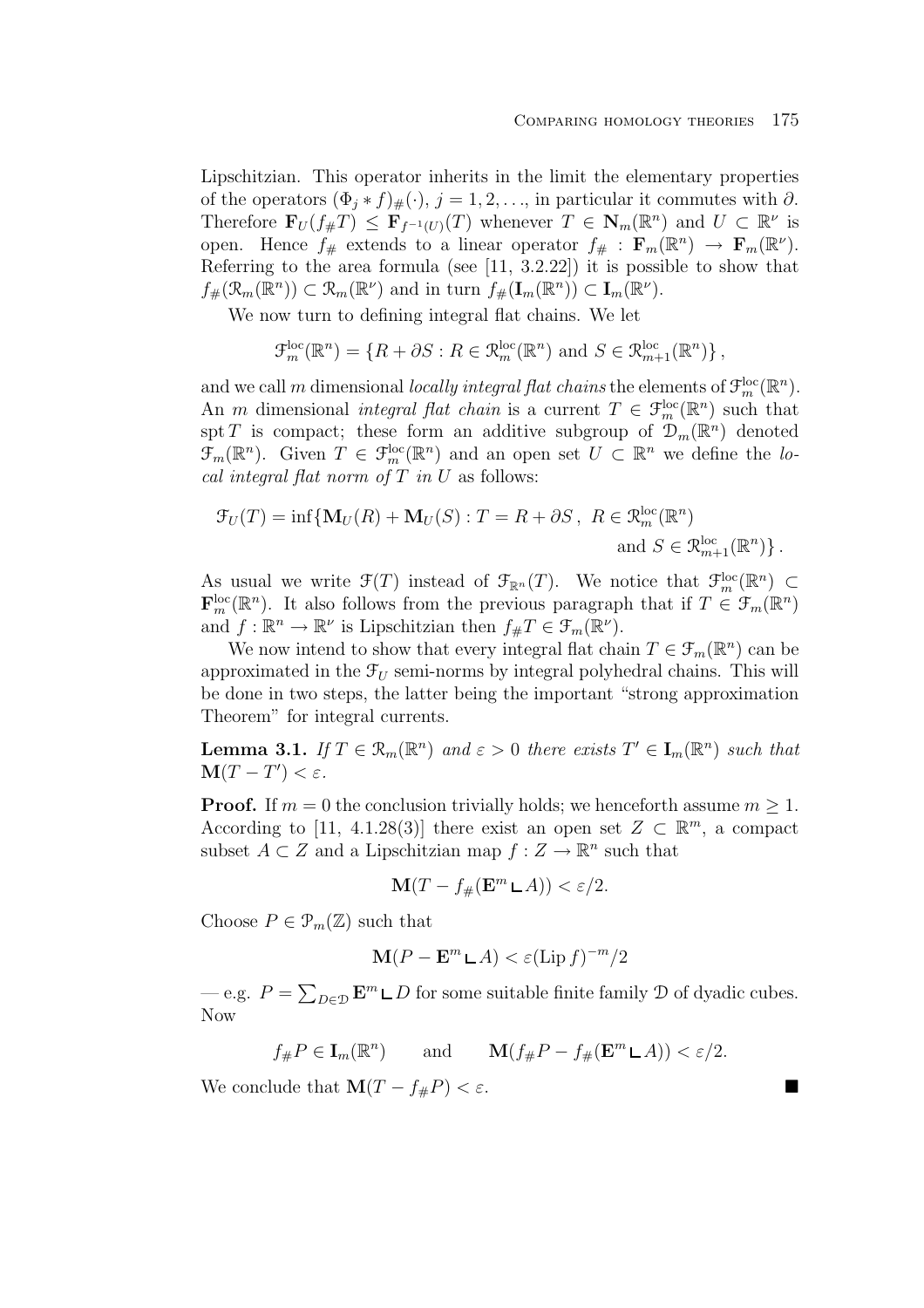**Theorem 3.2.** Whenever  $T \in I_m(\mathbb{R}^n)$  and  $\varepsilon > 0$  there exist  $P \in \mathcal{P}_m(\mathbb{R}^n)$ and a diffeomorphism  $f : \mathbb{R}^n \to \mathbb{R}^n$  of class  $C^1$  such that:

- (A) spt  $P \subset \mathbf{B}(\text{spt }T, \varepsilon);$
- (B)  $\mathbf{N}(P f_{\#}T) < \varepsilon$ ;
- (C) max $\{\text{Lip } f, \text{Lip } f^{-1}\} < 1 + \varepsilon$ ;
- (D)  $|f(x) x| < \varepsilon$  for  $x \in \mathbb{R}^n$ ;
- (E)  $f(x) = x$  whenever  $x \in \mathbb{R}^n$  and  $dist(x, spt T) > \varepsilon$ .

For a proof of this Theorem see [11, 4.2.20]. In a forthcoming paper [7] we will prove an analogous Theorem for compact rectifiable surfaces which do not have the structure of a current.

**Corollary 3.3.** Whenever  $T \in I_m(\mathbb{R}^n)$  and  $\varepsilon > 0$  there exists  $P \in \mathcal{P}_m(\mathbb{R}^n)$ such that  $\mathfrak{F}(T-P) < \varepsilon$ .

**Proof.** Choose  $\eta > 0$  and let P and f be associated with T and  $\eta$  as in Theorem 3.2. We observe that the homotopy formula  $(3.3)$  holds when f and g are Lipschitzian and  $T \in \mathbf{F}_m(\mathbb{R}^n)$ . This together with the estimate (3.4) and the Definition of  $\mathcal{F}$  yields  $\mathcal{F}(T - f_{\#}T) < 2(1 + \eta)^m \eta N(T)$ . It also follows from Theorem 3.2 that  $\mathcal{F}(P - f_{\#}T) \leq \mathbf{M}(P - f_{\#}T) < \eta$ . Therefore  $\mathfrak{F}(T-P) < 2(1+\eta)^m \eta \mathbf{N}(T) + \eta < \varepsilon$  provided  $\eta$  is small enough.

**Proposition 3.4.** Whenever  $T \in \mathcal{F}_m(\mathbb{R}^n)$  and  $\varepsilon > 0$  there exists  $P \in$  $\mathcal{P}_m(\mathbb{R}^n)$  such that  $\mathcal{F}(T - P) < \varepsilon$ .

**Proof.** Choose  $R \in \mathcal{R}_m(\mathbb{R}^n)$  and  $S \in \mathcal{R}_{m+1}(\mathbb{R}^n)$  such that  $T = R + \partial S$ . Since spt T is compact there exists  $r > 0$  so that spt  $T \subset U(0, r)$ . Let  $f : \mathbb{R}^n \to \mathbb{R}^n$ be the nearest point projection onto **B** $(0, r)$  and put  $R' = f_{\#}R$  and  $S' =$  $f_{\#}S$ . The clearly  $T = R' + \partial S'$  and  $R' \in \mathcal{R}_m(\mathbb{R}^n)$  and  $S' \in \mathcal{R}_{m+1}(\mathbb{R}^n)$ . Now refer to Lemma 3.1 to pick  $R'' \in I_m(\mathbb{R}^n)$  and  $S'' \in I_{m+1}(\mathbb{R}^n)$  in order that  $\mathbf{M}(R'-R'') < \varepsilon/4$  and  $\mathbf{M}(S'-S'') < \varepsilon/4$ . Letting  $T'' = R'' + \partial S'' \in \mathbf{I}_m(\mathbb{R}^n)$ we readily check that  $\mathcal{F}(T-T'') < \varepsilon/2$ . Next we infer from Corollary 3.3 that there exist  $P'' \in \mathcal{P}_m(\mathbb{R}^n)$  and  $Q'' \in \mathcal{P}_{m+1}(\mathbb{R}^n)$  such that  $\mathcal{F}(R'' - P'') < \varepsilon/2$ and  $\mathfrak{F}(S''-Q'') < \varepsilon/2$ . Finally we define  $P = P'' + \partial Q'' \in \mathcal{P}_m(\mathbb{R}^n)$  and we check that  $\mathfrak{F}(T - P) \leq \mathfrak{F}(T - T'') + \mathfrak{F}(R'' - P'') + \mathfrak{F}(\partial(S'' - Q'')) < \varepsilon$ .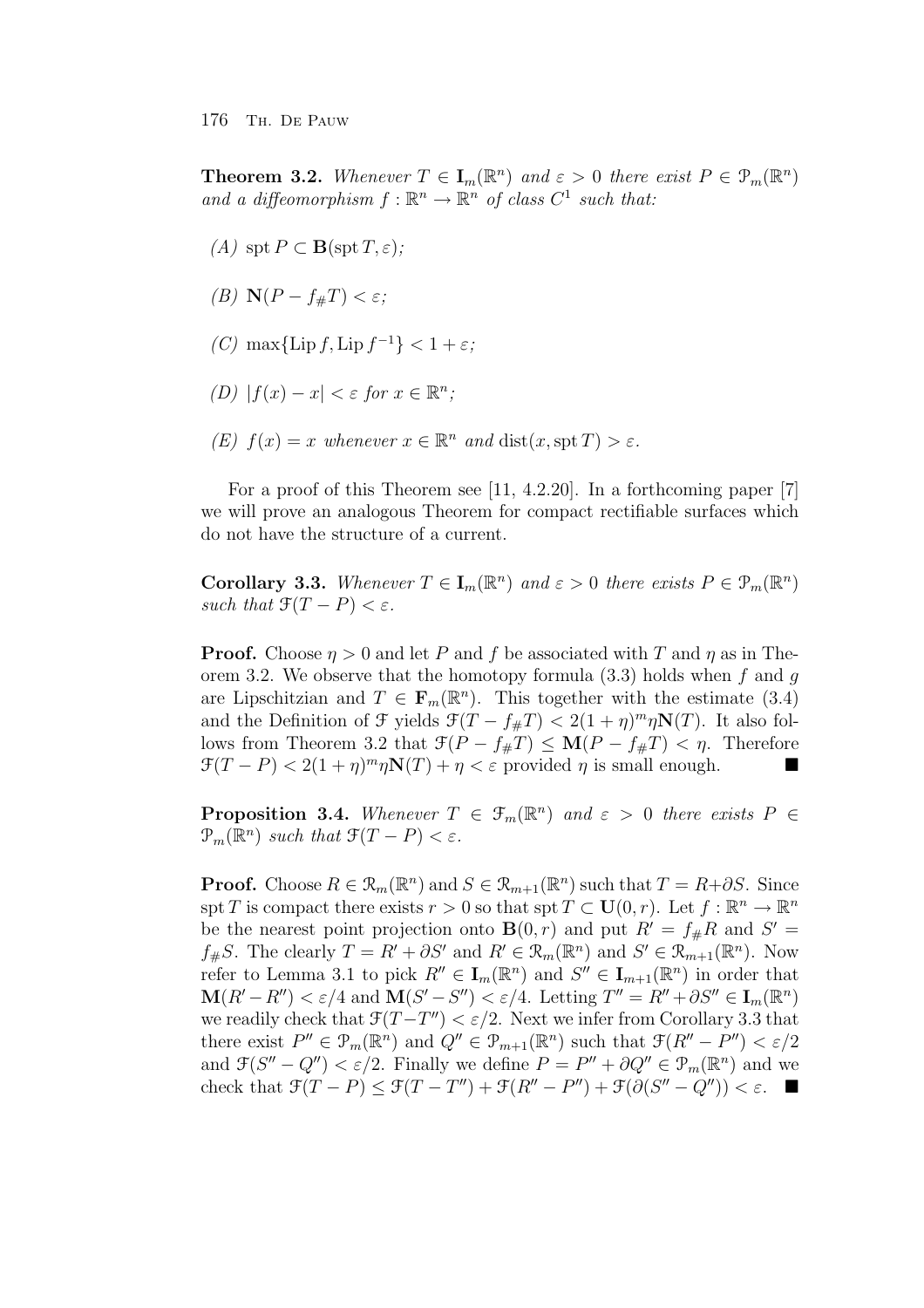## **3.3. Homology theories and how they compare with Cech's ˇ**

In this subsection we recall the Definition of the integral flat homology groups introduced in [11, 4.4.1] and we define likewise the integral rectifiable homology groups. We show these are homology theories in the sense of Eilenberg and Steenrod on the category of pairs  $(X, A)$  with  $A \subset X \subset \mathbb{R}^n$  for some integer  $n$ , and their locally Lipschitzian maps. We notice that the Excision Axiom is verified without restriction on the pair  $(X, A)$  (compare with  $[11, 4.4.1]$ . In the next subsection we provide various examples showing these theories don't coincide, nor do they compare to either singular or Cech homology. Nevertheless, applying the general comparison Theorem proved the preceding section, we are able to establish that the four homology theories are naturally equivalent on certain restricted classes of pairs, e.g. Lipschitzian submanifolds of Euclidean space.

We consider the category A defined as follows. Its objects are the pairs  $(X, A)$  of subsets  $A \subset X \subset \mathbb{R}^n$  of some Euclidean space. The morphisms  $f: (X, A) \to (Y, B)$  are the locally Lipschitzian maps  $f: X \to Y$  such that  $f(A) \subset B$ . This is clearly an *admissible category for homology theory* in the sense of [10, Definition p.5]. Let  $(X, A)$  be an object of A. Clearly the boundary operator  $\partial$  maps  $\mathcal{F}_m(X)$  in  $\mathcal{F}_{m-1}(X)$  and the kernel of the composition

$$
\mathcal{F}_m(X) \xrightarrow{\partial} \mathcal{F}_{m-1}(X) \xrightarrow{p} \frac{\mathcal{F}_{m-1}(X)}{\mathcal{F}_{m-1}(A)}
$$

contains  $\mathfrak{F}_{m}(A)$ . Therefore on letting  $\mathfrak{F}_{m}(X, A)$  denote the quotient group  $\frac{\mathcal{F}_m(X)}{\mathcal{F}_m(A)}$  we have a well defined chain complex

$$
\mathcal{F}_m(X, A) \xrightarrow{p \circ \partial} \mathcal{F}_{m-1}(X, A), m \ge 1.
$$

The corresponding homology groups are denoted  $H_m(X, A)$  and called the m dimensional integral flat homology groups of the pair  $(X, A)$ . As usual we write  $\mathbf{H}_m(X)$  as an abbreviation for  $\mathbf{H}_m(X, \emptyset)$ . In case  $f : (X, A) \to$  $(Y, B)$  is a morphism and  $T \in \mathcal{F}_m(X)$  we recall that there is a well-defined homomorphism  $f_{\#}: \mathfrak{F}_m(X) \to \mathfrak{F}_m(Y)$  which commutes with the boundary operator and such that spt  $f_{\#}T \subset f(\text{spt }T)$ . Moreover  $(g \circ f)_{\#} = g_{\#} \circ f_{\#}$ . We now see how  $f$  induces a morphism of chain complexes

$$
\mathcal{F}_m(X, A) \xrightarrow{\partial} \mathcal{F}_{m-1}(X, A)
$$

$$
f_{\#} \downarrow \qquad f_{\#} \downarrow
$$

$$
\mathcal{F}_m(Y, B) \xrightarrow{\partial} \mathcal{F}_{m-1}(Y, B)
$$

and, in turn, homomorphisms  $\mathbf{H}_m(f) : \mathbf{H}_m(X, A) \to \mathbf{H}_m(Y, B), m \geq 0.$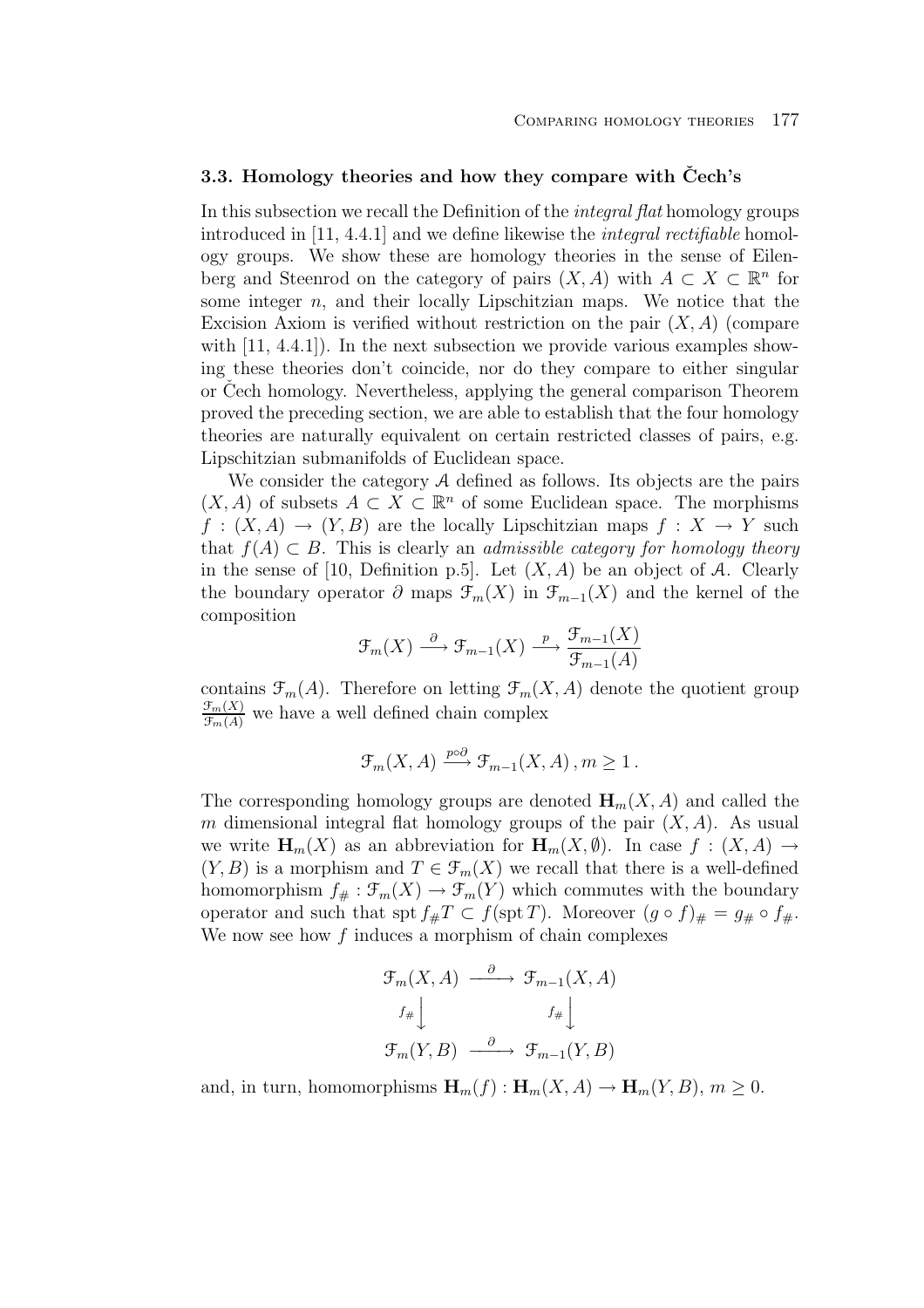Replacing the groups of integral flat chains  $\mathcal{F}_m(X)$  with the groups of integral currents  $I_m(X)$  in the above construction, we define the groups  $\overline{\mathbf{H}}_m(X, A)$  and homomorphisms  $\overline{\mathbf{H}}_m(f)$ :  $\overline{\mathbf{H}}_m(X, A) \to \overline{\mathbf{H}}(Y, B)$  associated with an object  $(X, A)$  and a morphism  $f : (X, A) \to (Y, B)$  of the category A. We call  $\overline{\mathbf{H}}_m(X, A)$  the m dimensional integral rectifiable homology group of the pair  $(X, A)$ .

We now turn to proving that both **H** and  $\overline{H}$  verify the axioms of Eilenberg and Steenrod (see [10, Chap. I]). The following Lemma will be useful when checking that the Excision Axiom holds.

**Lemma 3.5.** Let  $T \in \mathcal{F}_m(\mathbb{R}^n)$  (resp.  $T \in \mathbf{I}_m(\mathbb{R}^n)$ ) and let  $u : \mathbb{R}^n \to \mathbb{R}$ be Lipschitzian. For  $\mathcal{L}^1$  almost every  $r \in \mathbb{R}$  there exist  $T_{u,r}^-, T_{u,r}^+ \in \mathcal{F}_m(\mathbb{R}^n)$  $(resp. T_{u,r}^-, T_{u,r}^+ \in I_m(\mathbb{R}^n))$  such that

$$
T = T_{u,r}^- + T_{u,r}^+
$$

and

$$
\operatorname{spt} T_{u,r}^- \subset \operatorname{spt} T \cap \{x : u(x) \le r\}
$$
  

$$
\operatorname{spt} T_{u,r}^+ \subset \operatorname{spt} T \cap \{x : u(x) \ge r\}
$$

**Proof.** We prove the Lemma in case  $T \in \mathcal{F}_m(\mathbb{R}^n)$  and we will indicate at the end which statements from [11] to refer to for the case  $T \in I_m(\mathbb{R}^n)$ . We start by observing that if  $T \in \mathcal{P}_m(\mathbb{R}^n)$  then  $\mathbf{M}(T) < \infty$  and we can define

$$
T_{u,r}^- = T \mathbf{L} \{ x : u(x) \le r \}
$$
  

$$
T_{u,r}^+ = T \mathbf{L} \{ x : u(x) > r \}.
$$

We readily check these currents verify the conclusions of the Lemma.

Next we claim that for  $P \in \mathcal{P}_m(\mathbb{R}^n)$  the function

(3.6) 
$$
\mathbb{R} \to \mathbb{R} : r \mapsto \mathcal{F}(P \sqcup \{x : u(x) \le r\})
$$

is Borel. Indeed for  $r \in \mathbb{R}$  and  $h > 0$  one has

$$
\begin{aligned} \left| \mathcal{F}(P \sqcup \{x : u(x) \le r\}) - \mathcal{F}(P \sqcup \{x : u(x) \le r - h\}) \right| \\ &\le \mathcal{F}(P \sqcup \{x : r - h < u(x) \le r\}) \\ &\le \|P\| \{x : r - h < u(x) \le r\}, \end{aligned}
$$

and since  $||P||\{x : u(x) = r\} = 0$  for all but countably many  $r \in \mathbb{R}$  we conclude that the function defined by (3.6) is Borel.

Next we infer from [11, 4.2.1] that for  $P$  as above,

(3.7) 
$$
\int_{a}^{b} \mathcal{F}(P \sqcup \{x : u(x) \leq r\}) d\mathcal{L}^{1}(r) \leq (b - a + \text{Lip}(u)) \mathcal{F}(P)
$$

for every  $-\infty < a < b < +\infty$ .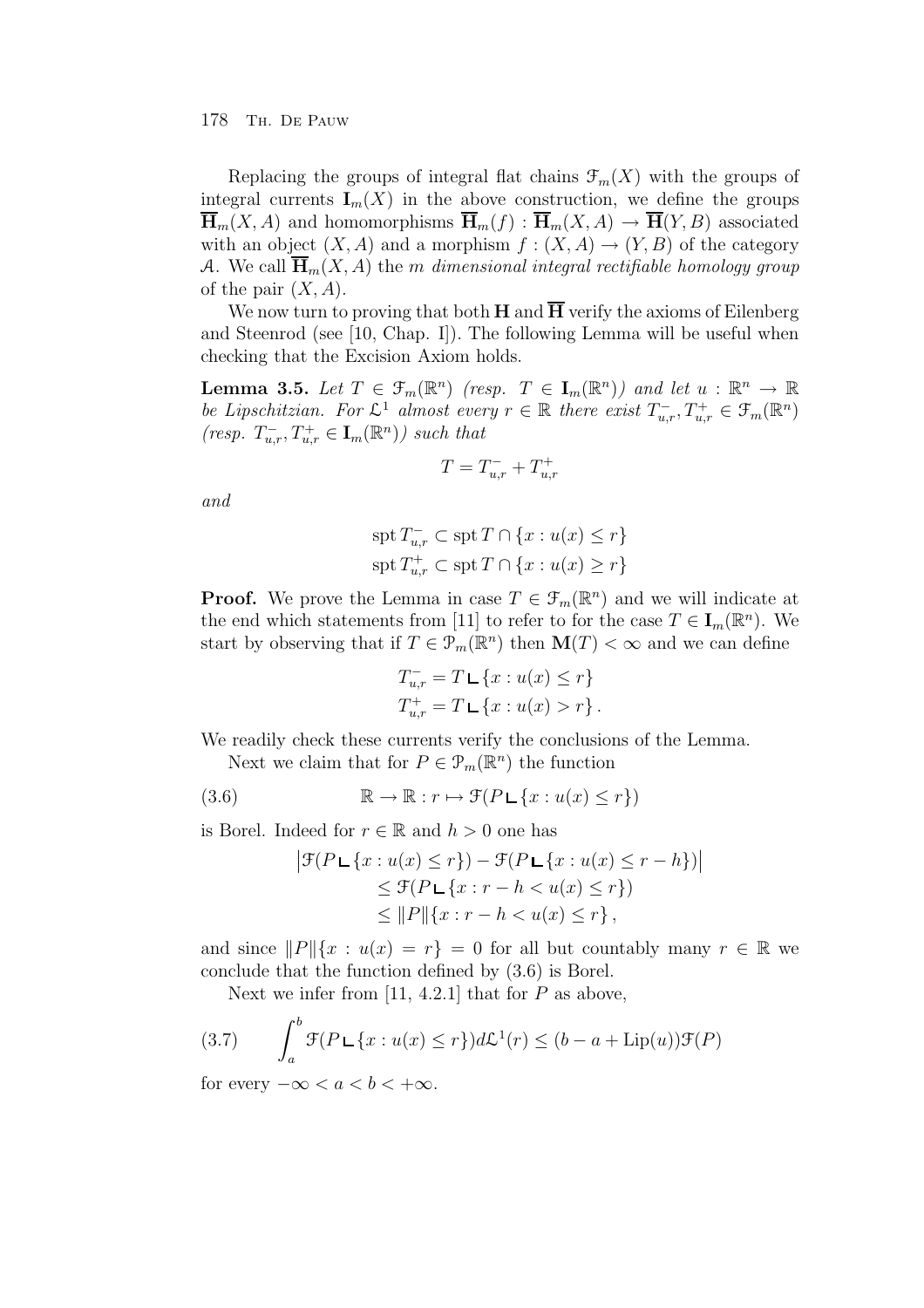Now given  $T \in \mathcal{F}_m(\mathbb{R}^n)$  we infer from Proposition 3.4 that there exist  $P_j \in \mathcal{P}_m(\mathbb{R}^n), j = 1, 2, \ldots$ , such that  $\mathcal{F}(T - P_j) \leq 2^{-j-1}$  for each j. We may also assume that spt  $P_j \subset B$ ,  $j = 1, 2, \ldots$ , where B is some Euclidean ball containing the support of T. From (3.6) applied with  $P = P_i - P_k$  we infer that

(3.8) 
$$
\int_{a}^{b} \mathcal{F}\left((P_{j})_{u,r}^{-} - (P_{k})_{u,r}^{-}\right) d\mathcal{L}^{1}(r) \leq (b - a + \text{Lip}(u))2^{-j}
$$

whenever  $k \geq j$ . Therefore, on letting

$$
g_j(r) = \sum_{k=j}^{\infty} \mathcal{F}\left((P_{k+1})_{u,r}^{\dagger} - (P_k)_{u,r}^{\dagger}\right),
$$

we deduce from (3.8) that

$$
\int_a^b g_j d\mathcal{L}^1 \le (b - a + \text{Lip}(u))2^{-j+1}.
$$

According to Fatou's Lemma we infer that  $g_i(r) \downarrow 0$  as  $j \to \infty$  for  $\mathcal{L}^1$  almost every  $r \in \mathbb{R}$ . This clearly implies, for those r's, that  $(P_1)_{u,r}^-, (P_2)_{u,r}^-$ , ... is an  $\mathcal F$  Cauchy sequence. Let  $T_{u,r}^- \in \mathcal F_{m,K}(\mathbb R^n)$  be its limit, and  $T_{u,r}^+ = T - T_{u,r}^-$ (it follows from the **M** completeness of  $\mathcal{R}_m(B)$  and  $\mathcal{R}_{m+1}(B)$  that  $\mathcal{F}_m(B)$  is F complete). These currents readily verify the conclusions of the Lemma.

In case  $T \in I_m(\mathbb{R}^n)$  we refer to [11, 4.2.1 and 4.2.16(2)] to guarantee that  $T \mathsf{L} \{x : u(x) \leq r\} \in \mathbf{I}_m(\mathbb{R}^n)$  for  $\mathcal{L}^1$  almost every  $r \in R$ .

Remark 3.6. We show that "For  $\mathcal{L}^1$  almost every  $r \in \mathbb{R}$  ..." cannot be replaced by "For every  $r \in \mathbb{R} \dots$ " in the conclusion of Lemma 3.5. Consider

$$
S = \sum_{j=1}^{\infty} [(j^{-1}, j^{-2}), (j^{-1}, -j^{-2})] \in \mathcal{R}_1(\mathbb{R}^2)
$$

and  $T = \partial S \in \mathcal{F}_0(\mathbb{R}^2)$ , as well as  $u : \mathbb{R}^2 \to \mathbb{R}$  defined by  $u(x_1, x_2) = x_2$ . One checks that there are no distributions  $T_{u,0}^-, T_{u,0}^+ \in \mathcal{D}_0(\mathbb{R}^2)$  verifying the conclusions of the Lemma for T, u and  $r = 0$ . On the other hand if  $A \subset \mathbb{R}^n$  is a bounded non  $\mathcal{L}^n$  negligible set with infinite perimeter (that is if  $\mathbf{M}(\partial \mathbf{E}^n \mathbf{L} A) = \infty$ , for instance if  $A \subset \mathbb{R}$  is a non  $\mathcal{L}^1$  negligible topological Cantor set or  $A \subset \mathbb{R}^2$  is a snowflake), then one checks that the conclusions of the Lemma with  $T_{u,r}^-$ ,  $T_{u,r}^+ \in I_n(\mathbb{R}^n)$  cannot be verified for  $T = \mathbf{E}^n \sqcup A$ ,  $u = \text{dist}(\cdot, A), x \in \mathbb{R}^n$ , and  $r = 0$ .

**Proposition 3.7.** The integral flat **H** and integral rectifiable  $\overline{H}$  homology theories defined on the category A verify the axioms of Eilenberg and Steenrod.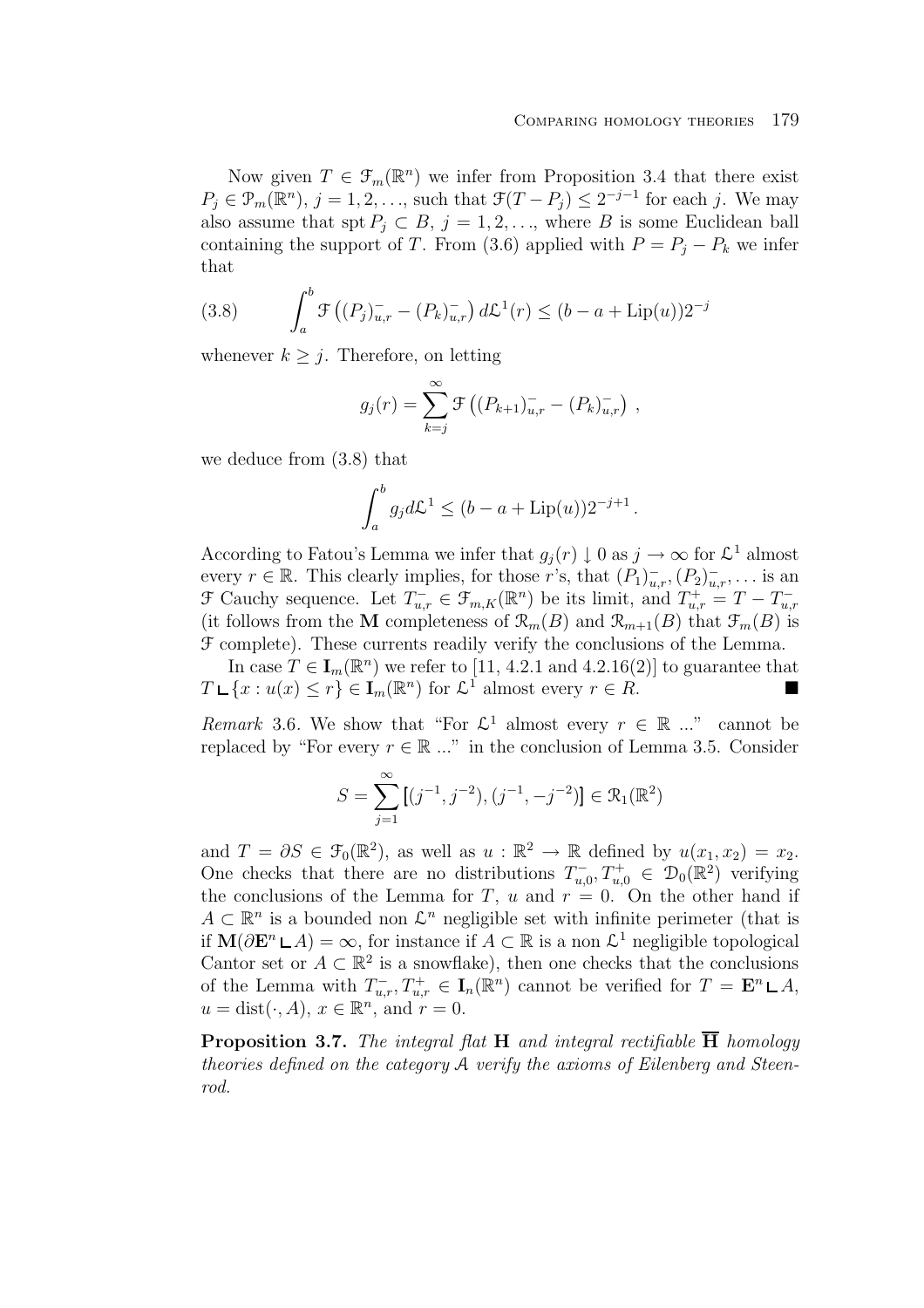**Proof.** The proof is substantially the same in both cases. The validity of the first three axioms follows from  $[11, 4.1.14, 4.1.15]$ . That the Exactness Axiom is verified follows from [10, Chap. V Theorem 3.7] and the fact that the following sequence of morphisms of chain complexes is clearly exact:

$$
0 \longrightarrow \mathcal{F}_{*}(A) \xrightarrow{i_{*}} \mathcal{F}_{*}(X) \xrightarrow{j_{*}} \mathcal{F}_{*}(X, A) \longrightarrow 0
$$

whenever  $(X, A)$  is an object of A and i, j are the obvious inclusions. In order to check that the Homotopy Axiom holds we consider  $f_0, f_1 : (X, A) \to$  $(Y, B)$  and  $h: (X \times [0, 1], A \times [0, 1]) \rightarrow (Y, B)$  such that  $h(x, 0) = f_0(x)$  and  $h(x, 1) = f_1(x), x \in X$ . According to the homotopy formula [11, 4.1.9, 4.1.14] the homomorphisms

$$
D_m: \mathcal{F}_m(X, A) \to \mathcal{F}_{m+1}(Y, B): [T] \mapsto [h_{\#}([0, 1] \times T)]
$$

define a chain homotopy of  $f_{0\#}$  into  $f_{1\#}$ . Therefore  $\mathbf{H}_*(f_0) = \mathbf{H}_*(f_1)$ , [10, Chap. V Definition 4.1 and Theorem 4.4]. We turn to checking that the Excision Axiom holds (compare [11, 4.4.1]). Let  $(X, A)$  be an object of A and  $U \subset X$  be (relatively) open such that  $C \log_X U \subset \text{Int}_X A$ . Consider the composition of the homomorphisms

(3.9) 
$$
\mathcal{F}_m(X \sim U) \xrightarrow{i_{#}} \mathcal{F}_m(X) \xrightarrow{p} \frac{\mathcal{F}_m(X)}{\mathcal{F}_m(A)}.
$$

We first show that  $q = p \circ i_{\#}$  is onto. Define  $u : \mathbb{R}^n \to \mathbb{R}$  by  $u = \text{dist}(\cdot, U)$ , fix  $T \in \mathcal{F}_m(X)$  and let  $r_0 > 0$  be such that  $u(x) \geq r_0$  whenever  $x \in \text{spt}(T) \sim A$ . According to Lemma 3.5 there exist  $r_0/3 < r < r_0/2$  and  $T_{u,r}^-, T_{u,r}^+ \in \mathcal{F}_m(X)$ such that

$$
\mathrm{spt}\, T^+_{u,r}\subset X\thicksim U
$$

and

$$
\operatorname{spt}(T - T_{u,r}^+) = \operatorname{spt} T_{u,r}^- \subset A
$$

showing that q is onto. We also trivially have that ker  $q = \mathcal{F}_m(X \sim A)$ . Therefore (3.9) induces an ismorphism of the chain complexes  $\mathcal{F}_*(X \sim$  $U, X \sim A$ ) and  $\mathcal{F}_*(X, A)$ , so that  $\mathbf{H}_*(X \sim U, A \sim A) \cong \mathbf{H}_*(X, A)$ . Finally, the Dimension Axiom is checked by referring to [11, 4.2.14].

*Remark* 3.8. We show that the "coefficient group" of both theories is  $\mathbb{Z}$ :

$$
\mathbf{H}_0(\{0\}) \cong \overline{\mathbf{H}}_0(\{0\}) \cong \mathbb{Z}.
$$

Recall that  $\mathcal{R}_0(\mathbb{R}^n) = \mathcal{P}_0(\mathbb{R}^n) = \mathbf{I}_0(\mathbb{R}^n)$  is the additive subgroup of  $\mathcal{D}_0(\mathbb{R}^n)$ generated by  $\delta_x, x \in \mathbb{R}^n$ . This clearly shows that  $H_0({0}) \cong \mathbb{Z}$ . For settling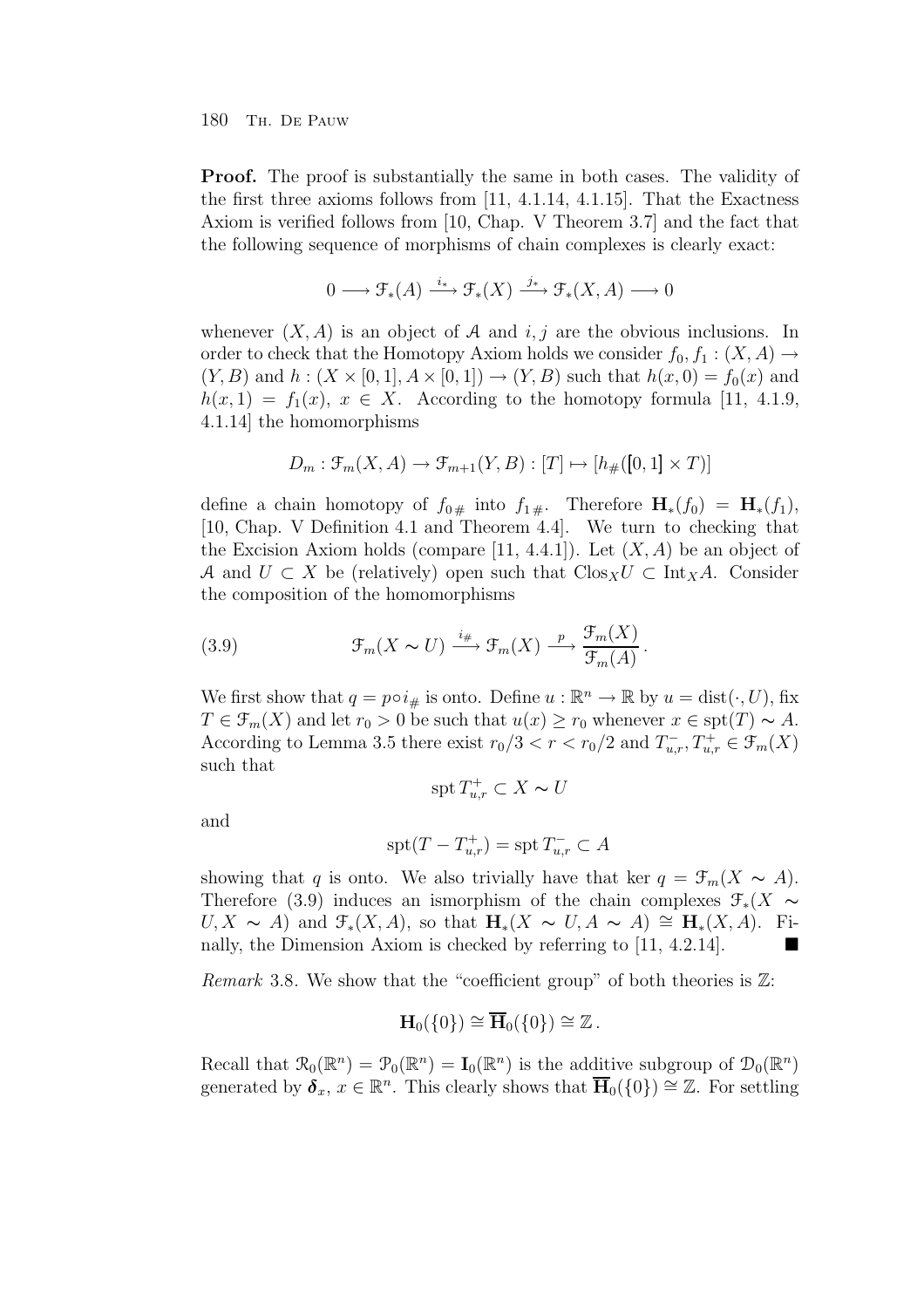the case of  $\mathbf{H}_0(\{0\})$  we first recall that  $\mathbf{I}_0(\mathbb{R}^n) \subsetneq \mathcal{F}_0(\mathbb{R}^n)$  (see Remark 3.6). Nevertheless we merely need to establish that

$$
\mathcal{F}_0(\{0\})=\{\nu\boldsymbol{\delta}_0:\nu\in\mathbb{Z}\}\,.
$$

Let  $T \in \mathcal{F}_0(\mathbb{R})$  be such that spt  $T \subset \{0\}$  and choose  $r > 0$  and  $S \in \mathcal{R}_1(\mathbb{R})$ such that spt  $S \subset [-r, r]$  and

(3.10) 
$$
\mathcal{F}_{[-r,r]}(T) = \mathbf{M}(T - \partial S) + \mathbf{M}(S).
$$

Now for every  $0 < \varepsilon < 1$  one has:

$$
T = \mu_{\varepsilon}{}_{\#}T = \mu_{\varepsilon}{}_{\#}(T - \partial S) + \partial \mu_{\varepsilon}{}_{\#}S
$$

therefore

(3.11) 
$$
\mathcal{F}_{[-r,r]}(T) \leq \mathbf{M}(\boldsymbol{\mu}_{\varepsilon\#}(T-\partial S)) + \mathbf{M}(\boldsymbol{\mu}_{\varepsilon\#}S) \n= \mathbf{M}(T-\partial S) + \varepsilon \mathbf{M}(S).
$$

In view of (3.10), (3.11) implies that  $S = 0$ , whence  $\mathbf{M}(T) = \mathcal{F}_{[-r,r]}(T) < \infty$ . In other words,  $T$  is a distribution of order 0 supported in  $\{0\}$ , therefore  $T = \alpha \delta_0$  for some  $\alpha \in \mathbb{R}$  (see [17, 6.25]). Finally since T is the weak limit of some  $P_j \in \mathcal{P}_{0,[-r,r]}(\mathbb{R}), j = 1, 2, \ldots$ , letting  $\varphi \in \mathcal{D}^0(\mathbb{R})$  equal 1 on  $[-r, r]$ we infer that  $\alpha = \langle T, \varphi \rangle = \lim \langle P_i, \varphi \rangle \in \mathbb{Z}$ .

In the remaining part of this section we will compare integral flat and integral rectifiable homology groups with Cech homology groups.

**Lemma 3.9.** Let  $X \subset \mathbb{R}^n$  and let  $U_i \subset X$ ,  $i = 1, 2$ , be (relatively) open. The following short sequence is exact:

$$
0 \to \mathcal{F}_q(U_1 \cap U_2) \xrightarrow{\alpha_2} \mathcal{F}_q(U_1) \oplus \mathcal{F}_q(U_2) \xrightarrow{\alpha_1} \mathcal{F}_q(U_1 \cup U_2) \to 0
$$

whenever  $q \geq 0$ , where  $\alpha_1(T_1, T_2) = T_1 + T_2$  and  $\alpha_2(S) = (-S, S)$ . The same holds with  $\mathcal{F}_q$  replaced by  $\mathbf{I}_q$ .

**Proof.** It is clear that  $\alpha_2$  is injective. Next if  $T_i \in \mathcal{F}_q(U_i)$ ,  $i = 1, 2$ , and  $T_1 + T_2 = 0$  then it is easily observed that  $\text{spt}(T_1) \cup \text{spt}(T_2) \subset U_1 \cap U_2$ , whence  $(T_1, T_2) = \alpha_2(-T_1)$ . Finally, if  $T \in \mathcal{F}_q(U_1 \cup U_2)$  we start by choosing  $r_0 > 0$  such that

(3.12) 
$$
\mathrm{spt}(T) \cap \{x : \mathrm{dist}(x, \mathbb{R}^n \sim U_2) \le r_0\} \subset U_1.
$$

 $^{7}\mu_{\varepsilon}(x) = \varepsilon x, x \in \mathbb{R}^{n}$ .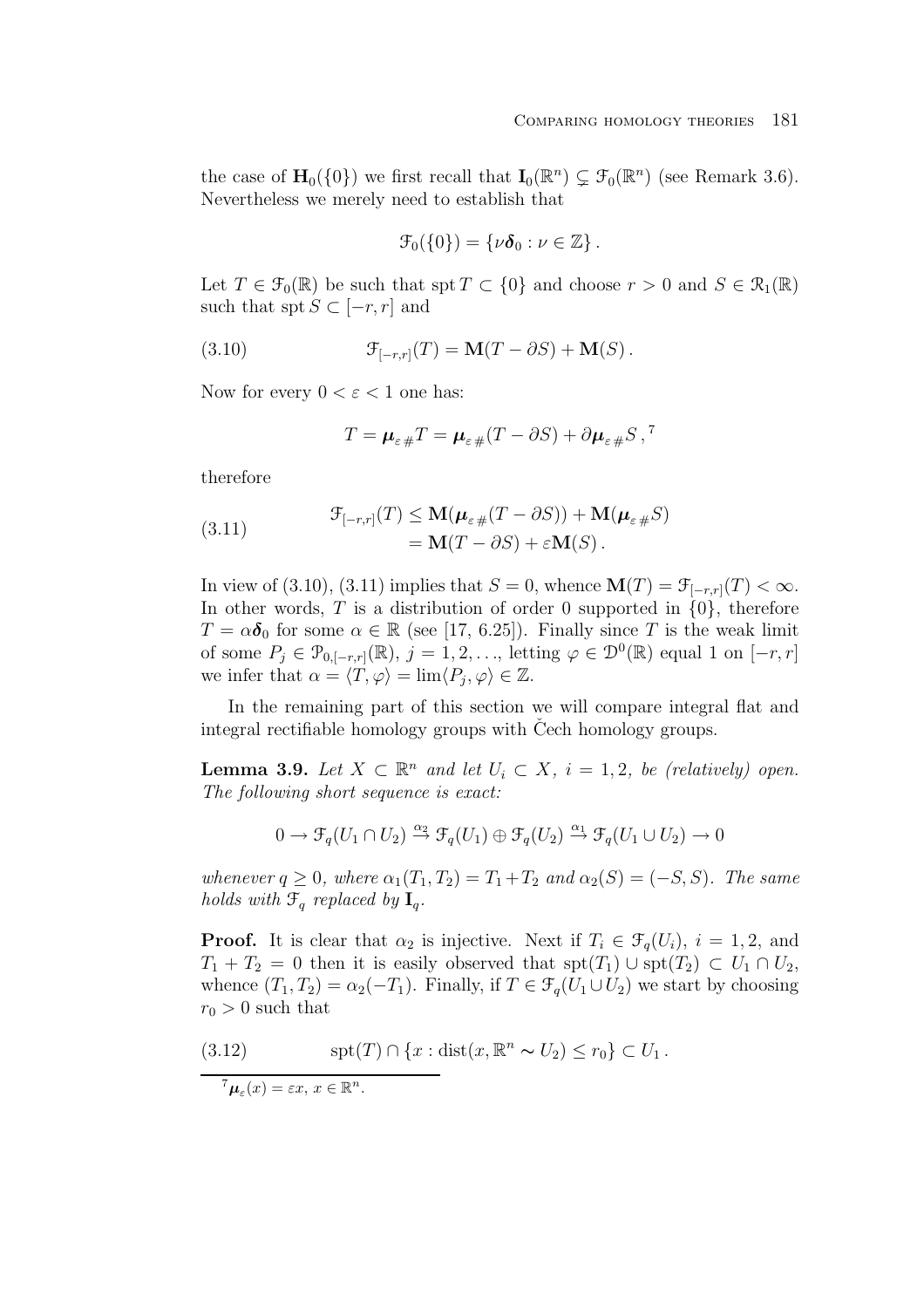Next, applying Lemma 3.5 to T and  $u(x) = \text{dist}(x, \mathbb{R}^n \sim U_2)$ ,  $x \in \mathbb{R}^n$ , we select  $0 < r < r_0$  such that  $T = T_{u,r}^+ + T_{u,r}^-$ . Clearly

$$
\operatorname{spt} T_{u,r}^+ \subset U_2 \,,
$$

whereas

$$
\operatorname{spt} T_{u,r}^- \subset U_1
$$

follows from (3.12). Therefore  $T = \alpha_1(T_{u,r}^-, T_{u,r}^+).$ 

**Corollary 3.10.** Let  $X \subset \mathbb{R}^n$  and  $q = 0, 1, 2, \ldots$  Then the functor  $\mathcal{F}_q$ :  $\mathsf{O}(X) \to \mathsf{Mod}_{\mathbb{Z}} : U \mapsto \mathcal{F}_q(U)$  is a cosheaf. The same holds for the functor  $\mathbf{I}_q : \mathsf{O}(X) \to \mathsf{Mod}_{\mathbb{Z}} : U \mapsto \mathbf{I}_q(U).$ 

**Proof.** This is an application of Proposition 2.10. Hypothesis (1) of that Proposition is satisfied according to Lemma 3.9 whereas hypothesis (2) is checked as follows. Assume that  $\{U_i : i \in I\}$  is a countable family of (relatively) open subsets of X directed upwards by inclusion and let  $T \in$  $\mathcal{F}_q(X)$ . Since spt T is compact there exists  $i \in I$  such that spt  $T \subset U_i$ , i.e.  $T \in \mathcal{F}_q(U_i)$ . This shows that the natural homomorphism

$$
\lim_{\substack{\to \\ i \in I}} \mathcal{F}_q(U_i) \longrightarrow \mathcal{F}_q(X)
$$

is an isomorphism.

**Definition 3.11.** Let *X* ⊂  $\mathbb{R}^n$  and  $m \ge 0$ . We say that *X* is  $(\mathbf{H}, m)$  *locally connected* (resp.  $(\overline{H}, m)$  *locally connected*) if the following condition holds. For every  $x \in X$  and every open neighborhood U of x there exists an open neighborhood  $U' \subset U$  of x such that the homomorphism induced by inclusion in reduced integral flat homology (resp. integral rectifiable homology)

 $\mathcal{F}_q(U') \to \mathcal{F}_q(U)$  (resp.  $\mathbf{I}_q(U') \to \mathbf{I}_q(U)$ )

is trivial for  $q = 0, \ldots, m + 1$ .

**Example 3.12.** It is most obvious that a Lipschitzian manifold  $X \subset \mathbb{R}^n$ is  $(\mathbf{H}, m)$  and  $(\overline{\mathbf{H}}, m)$  locally connected for each  $m > 0$ : each  $x \in X$  admits arbitrarily small neighborhoods which are contractible in the Lipschitz category.

**Definition 3.13.** Let  $m \geq 0$ . We denote by  $A^{LC,\mathbf{H},m}$  (resp.  $A^{LC,\overline{\mathbf{H}},m}$ ) the category whose objects are the  $(\mathbf{H}, m)$  (resp.  $(\overline{\mathbf{H}}, m)$ ) locally connected subsets  $X \subset \mathbb{R}^n$  of some Euclidean space, together with their locally Lipschitzian maps.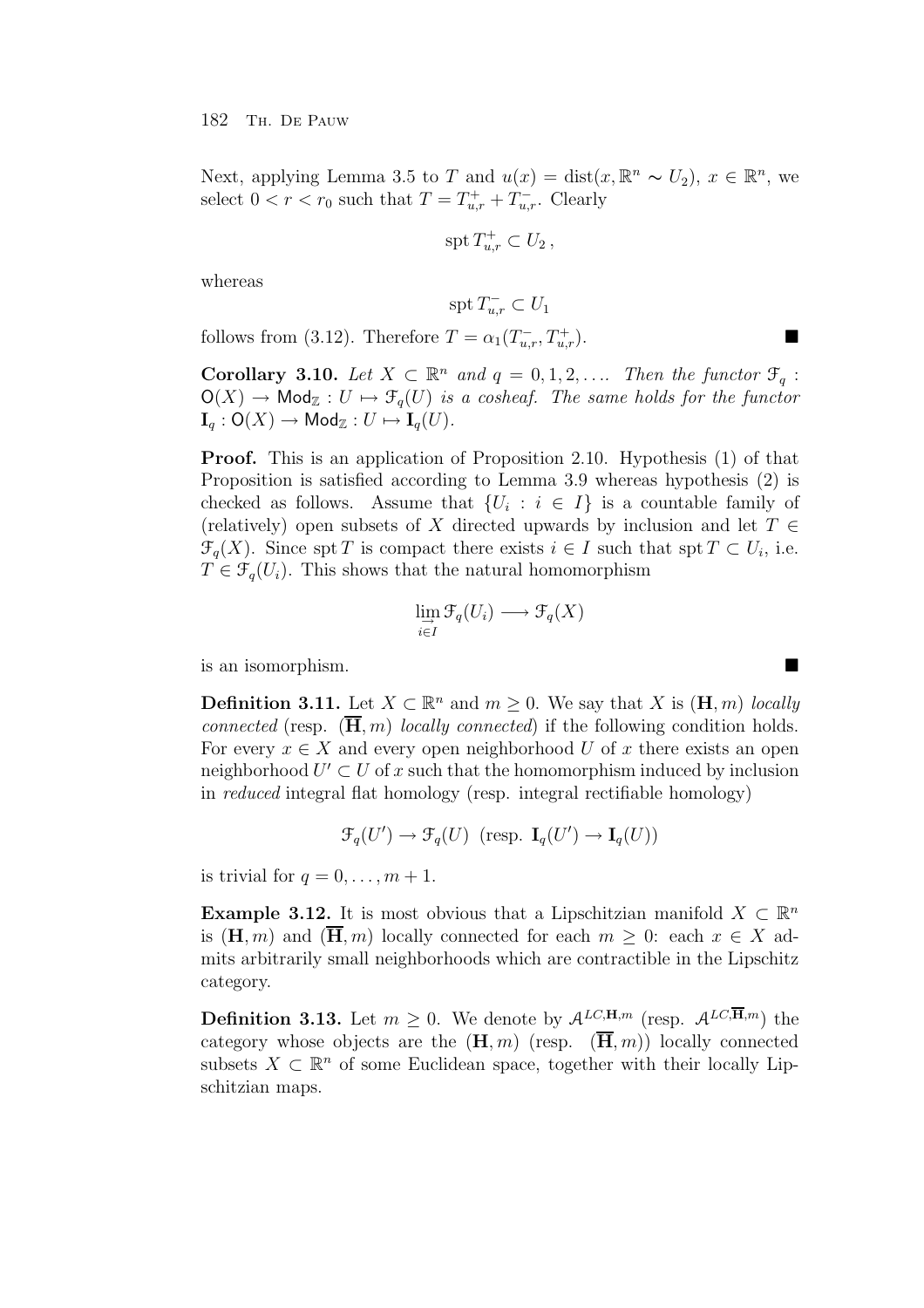The proof of the following result is analogous to that of Theorem 2.15.

**Theorem 3.14.** Let  $0 \le q \le m$  be integers. The functors

 $\mathbf{H}_q : \mathcal{A}^{LC,\mathbf{H},m} \to \mathsf{Mod}_{\mathbb{Z}}$  integral flat homology

and

 $\check{H}_a: \mathcal{A}^{LC,\mathbf{H},m} \to \mathsf{Mod}_{\mathbb{Z}}$  Čech homology

are naturally equivalent. The same holds with **H** replaced by  $\overline{H}$ .

### **3.4. Counter-examples**

We now provide examples to the effect that for each distinct theories  $\mathfrak{h}, \mathfrak{H} \in$  $\{H, \tilde{H}, \mathbf{H}, \overline{\mathbf{H}}\}$  with  $\{\mathfrak{h}, \tilde{\mathfrak{H}}\} \neq \{H, \tilde{H}\}\$  there is not necessarily a monomorphism  $\mathfrak{h}_*(X) \hookrightarrow \mathfrak{H}_*(X)$  whenever X is a closed subset of some Euclidean space. None of the closed sets  $X$  appearing in the following examples is a Lipschitz neighborhood retract.

**Example 3.15.** Here we consider a von Koch curve  $X \subset \mathbb{R}^2$ , which is bi-Lipschitzian equivalent to [0, 1] equipped with the metric  $d(x, y) = |x - y|^s$ ,  $x, y \in [0, 1]$ , where  $s = \frac{\log 3}{\log 4}$  (see for instance [1]). Then of course X is *continuously* contractible so that  $H_0(X; \mathbb{Z}) \cong H_0(X; \mathbb{Z}) \cong \mathbb{Z}$ . On the other hand if  $a, b \in X$ ,  $a \neq b$ , then there is no  $T \in I_1(X)$  such that  $\partial T = \delta_b - \delta_a$ . In fact every *indecomposable* (see [11, 4.2.25])  $T \in I_1(\mathbb{R}^2)$  such that spt  $T \subset X$ is necessarily equal to zero. This is because  $T = f_{\#}(\mathbf{E}^1 \mathbf{L}[0, \mathbf{M}(T)])$  for some one-to-one Lipschitzian function  $f : \mathbb{R} \to \mathbb{R}^2$ , therefore there is a Lipschitzian bijection  $([0, \mathbf{M}(T)], |\cdot|) \rightarrow ([t_1, t_2], d)$ , implying its image has finite length, whence  $t_2 = t_1$  and in turn  $\mathbf{M}(T) = 0$ . We conclude that **I**<sub>1</sub>(X) = {0} and  $\overline{\mathbf{H}}_0(X) \cong \bigoplus_{x \in X} \mathbb{Z}$ . One shows that  $\mathbf{H}_0(X) \cong \mathbb{Z}$  (see the next Example for a similar argument).

**Example 3.16.** We now let  $X \subset \mathbb{R}^2$  be the topological boundary of a von Koch snowflake  $Z \subset \mathbb{R}^2$ . Then X is homeomorphic to  $S^1$  so that  $H_1(X;\mathbb{Z}) \cong \check{H}_1(X;\mathbb{Z}) \cong \mathbb{Z}$ . It follows from Example 3.15 that  $\overline{\mathbf{H}}_1(X) \cong \{0\}.$ Next we shall show that **H**<sub>1</sub>(X) ≅ Z. Notice that  $S = \mathbf{E}^2 \sqcup Z \in \mathcal{R}_2(\mathbb{R}^2)$ , whence  $T = \partial S \in \mathcal{F}_1(\mathbb{R}^2)$ . Moreover  $T \neq 0$ , for the contrary would imply  $S = 0$  according to the constancy Theorem [11, 4.1.7], in contradiction with  $\mathcal{L}^2(Z) > 0$ . Furthermore if  $T' \in \mathcal{F}_1(X)$  and  $\partial T' = 0$  then  $T' = \nu T$  for some  $\nu \in \mathbb{Z}$ . Indeed, letting  $S' = \delta_a \times T'$  (for  $a \in \text{Int } Z$ ) one infers that spt  $\partial(S - S') \cap \text{Int } Z = \emptyset$  so that  $S - S' = cE^2 \sqcup \text{Int } Z$  for some  $c \in \mathbb{R}$ , again according to the constancy Theorem. Clearly  $c \in \mathbb{Z}$ . This shows that  $\mathfrak{F}_1(X) \cap \{T : \partial T = 0\} \cong \mathbb{Z}$ . Finally  $\mathfrak{F}_2(X) = \{0\}$  because  $\mathcal{L}^2(X) = 0$  $(\text{recall } [11, 4.1.20]).$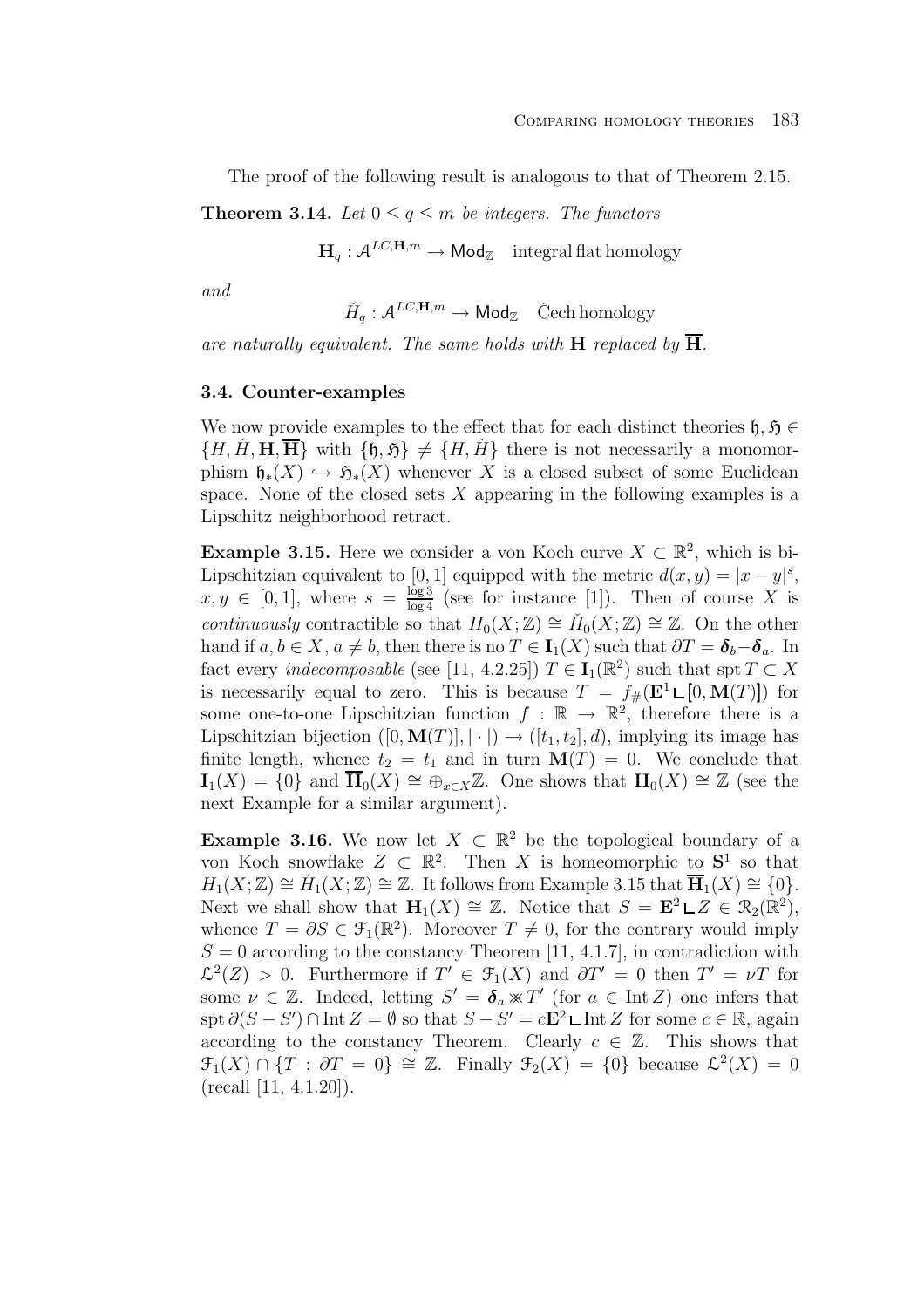**Example 3.17.** Let  $f(x) = (x, |x| \sin |x|^{-1}) \in \mathbb{R}^3$ ,  $x \in \mathbb{R}^2 \sim \{0\}$ , and  $f(0) = 0$ . The set  $X = f(\mathbf{B}(0, 1))$  is  $(\mathcal{H}^2, 2)$  rectifiable (in particular  $\mathcal{H}^2(X) < \infty$ ). It is also clearly *continuously* contractible, therefore  $H_0(X; \mathbb{Z}) \cong \tilde{H}_0(X; \mathbb{Z}) \cong \mathbb{Z}$ . If  $a, b \in X \sim \{0\}$ ,  $a \neq b$ , then it is easy to see that there exists  $T \in I_1(X)$  such that  $\partial T = \delta_b - \delta_a$ . On the other hand, if  $b \in X \sim \{0\}$  then there is no  $T \in I_1(X)$  such that  $\partial T = \delta_b - \delta_0$ . For if such T existed, we could assume T to be of least mass  $([11, 4.2.17(2)]),$ and in turn a simple argument would imply  $T \cup \{x : |\boldsymbol{p}_{(1,2)}(x)| \geq r\}$  equals  $T_r = f_{\#}[r\bm{p}_{(1,2)}(b)|\bm{p}_{(1,2)}(b)|^{-1}, \bm{p}_{(1,2)}(b)].$  This, however, leads to a contradiction since  $\mathbf{M}(T_r) \to \infty$  as  $r \to 0^+$ . We conclude  $\overline{\mathbf{H}}_0(X) \cong \mathbb{Z} \oplus \mathbb{Z}$ . Finally one shows (like in Example 3.16) there is  $T \in \mathcal{F}_1(X)$  such that  $\partial T = \delta_b - \delta_0$ . Therefore  $H_0(X) \cong \mathbb{Z}$ .

**Example 3.18.** Let  $r(\theta) = \left(1 + \frac{\theta}{2\pi}\right)^{-1/2}, \theta \ge 0$ , and define the set  $X = \mathbb{R}^2 \cap$  $\{(r(\theta)\cos\theta, r(\theta)\sin\theta): \theta \geq 0\} \cup \{0\}.$  Then X is continuously contractible so that  $H_0(X;\mathbb{Z}) \cong H_0(X;\mathbb{Z}) \cong \mathbb{Z}$ . If  $a, b \in X \sim \{0\}$ ,  $a \neq b$ , then clearly there exists  $T \in I_1(X)$  such that  $\partial T = \delta_b - \delta_a$ . If  $b \in X \sim \{0\}$  we claim there is no  $T \in \mathfrak{F}_1(X)$  such that  $\partial T = \delta_b - \delta_0$ . For if such T existed we would infer that  $S = T + [b, 0] \in \mathcal{F}_1(\mathbb{R}^2)$  and  $\partial S = 0$ , implying that  $\delta_0 \times S \in \mathcal{R}_2(\mathbb{R}^2)$ ; however the slow rate of decrease of  $r(\theta)$  easily implies that such  $\delta_0 \times S$ cannot have finite mass. We conclude  $H_0(X) \cong \overline{H}_0(X) \cong \mathbb{Z} \oplus \mathbb{Z}$ .

# **Appendix A: Vocabulary from category theory**

In this Appendix we review the vocabulary borrowed from category theory which makes cleaner the exposition of the core paper. We have chosen [2, 3] as a reference for Definitions. Here is a short list of basic notions together with a link to their Definition: for a *category* see  $[2, 1.2.1]$ , for a *functor* see  $[2, 1.2.2]$ , for a *natural transformation* between functors see  $[2, 1.3.1]$ , for a monomorphism see  $[2, 1.7.1]$ , for an *epimorphism* see  $[2, 1.8.1]$ , for an isomorpshism see [2, 1.9.1]. Notice that we will only consider covariant functors and we will call these simply functors. A *natural equivalence*  $\nu$ between two functors  $F, G : \mathsf{C} \to \mathsf{D}$  is a natural transformation such that for each object A of C the morphism  $\nu_A : F(A) \to G(A)$  is an isomorphism.

We now review some of the categories used in the paper. We let  $\mathsf{Ab}\xspace$  denote the catgeory of abelian groups and their homomorphisms. We denote by  $Ab_c$ the category of compact topological abelian groups and their continuous homomorphisms. Whenever R is a ring, we let  $\mathsf{Mod}_R$  be the category of R modules and their homomorphisms. Top and Comp denote respectively the categories of topological spaces and compact Hausdorff topological spaces together with their continuous maps. We denote by  $\text{Top}_2$ , and similarly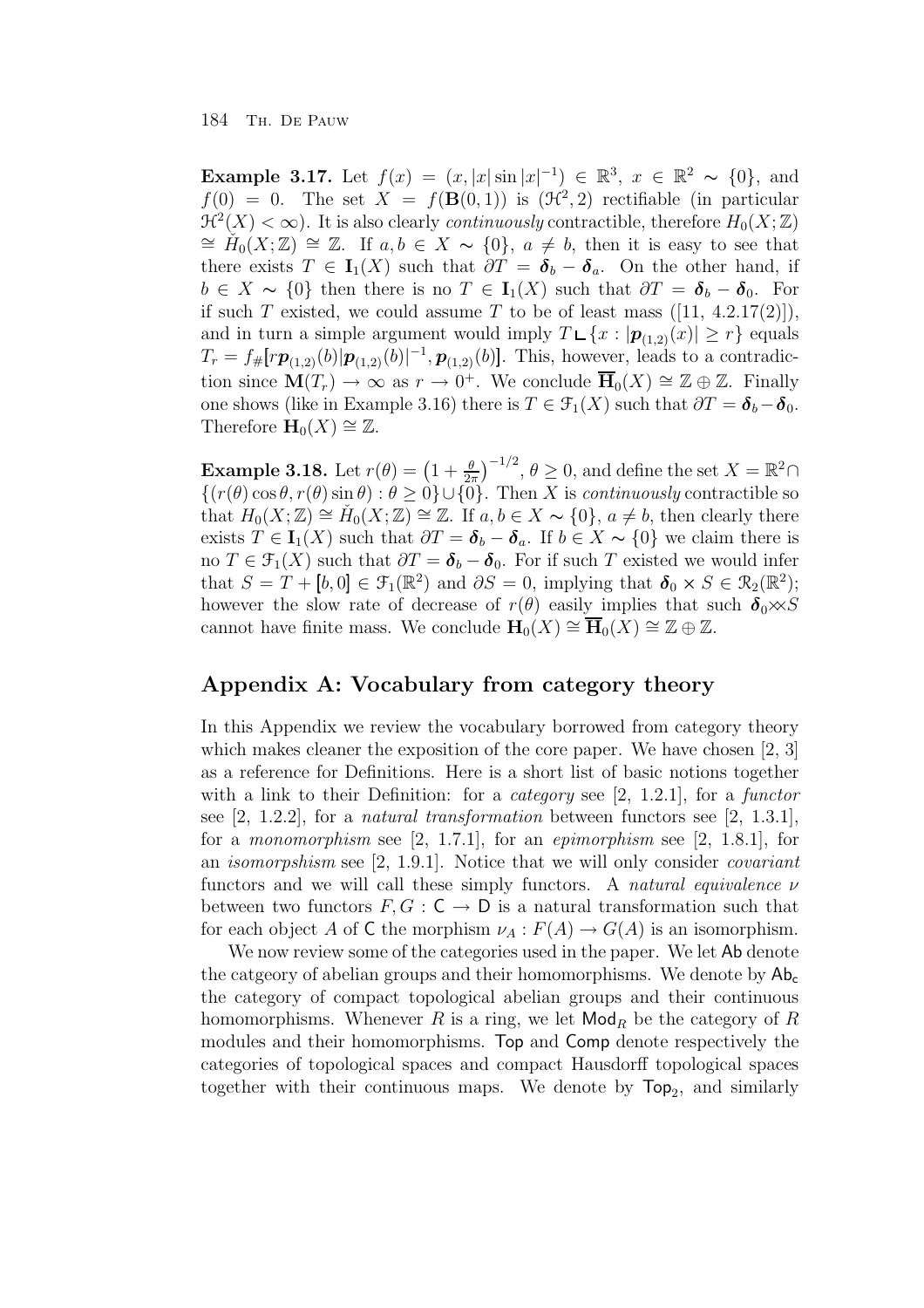Comp<sub>2</sub>, the category of pairs  $(X, A)$  of objects of Top (respectively Comp) such that  $A \subset X$ , the morphisms  $(X, A) \to (Y, B)$  being continuous maps f:  $X \to Y$  such that  $f(A) \subset B$ . When X is a topological space, we let  $O(X)$  be the category whose objects are the open sets of  $X$  and whose morphisms are defined as follows: there is exactly one morphism between U and V if  $U \subset V$ and none otherwise. This is a particular case of the category J associated with a set J and a partial order  $\preceq$  on J: the objects of J are the elements of J and there is exactly one morphism between  $j_1$  and  $j_2$  whenever  $j_1 \prec j_2$ , otherwise there is none. We also refer to [10, Chapter I, Definition p. 5] for the Definition of an admissible category for homology theory.

An *inverse system* in a category C consists of the following data: a directed set  $(J, \preceq)$  together with a functor  $F : J \to C$ . We will denote such an inverse system by  $(F, J)$ . For instance an inverse system of abelian groups indexed by  $J, G : J \to Ab$ , consists of an indexed family of abelian groups  $G_j = G(j)$ ,  $j \in J$ , together with homomorphisms  $\pi^{j_1, j_2} : G_{j_2} \to G_{j_1}$ ,  $\pi^{j_2,j_1} = G(j_1 \to j_2)$ , corresponding to each pair  $j_1, j_2 \in J$  such that  $j_1 \preceq j_2$ . These data are subject to the following conditions:  $\pi^{j,j} = \mathrm{id}_{G_j}$  for every  $j \in J$  and  $\pi^{j_1, j_2} \circ \pi^{j_2, j_3} = \pi^{j_1, j_3}$  for every triple  $j_1, j_2, j_3 \in J$  such that  $j_1 \prec j_2 \prec j_3$ . A morphism of inverse systems  $\Phi : (F, J) \rightarrow (G, K)$  consists of the following data: an order preserving map  $\varphi: K \to J$  and, for each  $k \in K$ , a morphism  $\phi_k : F(\varphi(k)) \to G(k)$ . These data are subject to the following requirement: whenever  $k_1, k_2 \in K$  and  $k_1 \preceq k_2$  the following diagram is commutative:

$$
F(\varphi(k_2)) \xrightarrow{F(\varphi(k_2)\to\varphi(k_1))} F(\varphi(k_1))
$$
  
\n
$$
\phi_{k_2} \downarrow \qquad \phi_{k_1} \downarrow
$$
  
\n
$$
G(k_2) \xrightarrow{G(k_2 \to k_1)} G(k_1)
$$

It is most obvious how to define the composition of two such morphisms of inverse systems. This provides us with a new category  $Inv(C)$ : that of inverse systems in C and their morphisms.

We now define *inverse cones* and *inverse limits* as in  $[2, 2.6.1, 2.6.2]$  where these are called *cones* and *limits*. An *inverse cone* on an inverse system  $(F, J)$ consists of an object C of C together with morphisms  $p_j : C \to F(j)$ ,  $j \in J$ , verifying the following condition:  $F(j_2 \rightarrow j_1) \circ p_{j_2} = p_{j_1}$  whenever  $j_1, j_2 \in J$ and  $j_1 \preceq j_2$ . An *inverse limit* of an inverse system  $(F, J)$  is an inverse cone  $(L,(p_i)_{i\in J})$  on  $(F, J)$  such that for every other inverse cone  $(M,(q_i)_{i\in J})$  on  $(F, J)$  there exists a unique morphism  $m : M \to L$  such that  $q_j = p_j \circ m$ for each  $j \in J$ . If an inverse limit  $(L,(p_i)_{i\in J})$  exists then the object L is uniquely determined up to isomorphism. Inverse limits exist in the following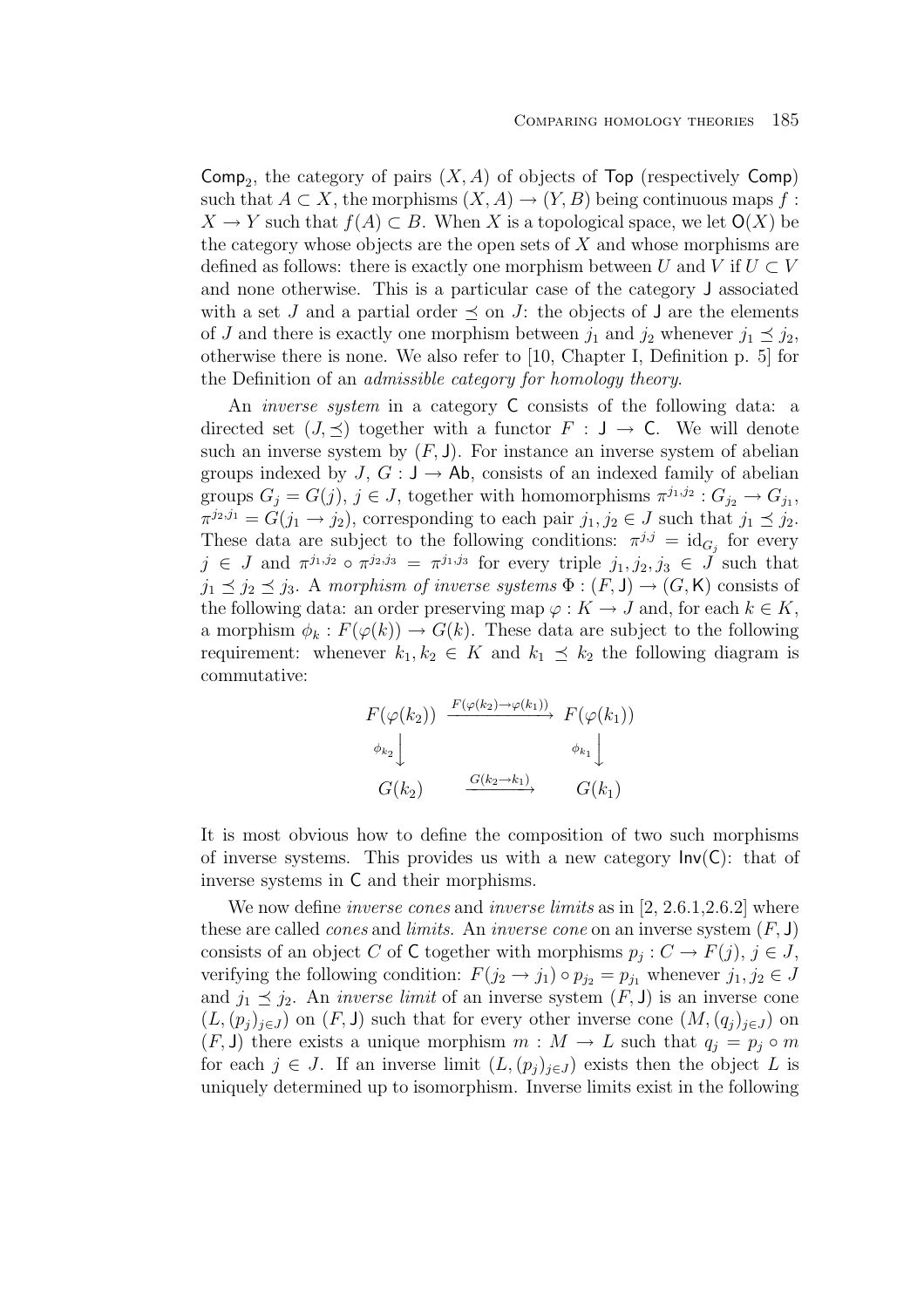categories: Ab,  $Ab_c$ , Top, Comp, Top<sub>2</sub>, Comp<sub>2</sub>. In fact one can choose

$$
(3.13) \quad L = \prod_{j \in J} F(j) \cap \left\{ (x_j)_{j \in J} : F(j_2 \to j_1)(x_{j_2}) = x_{j_1} \text{ whenever } j_1, j_2 \in J \text{ and } j_1 \le j_2 \right\},\
$$

and for  $p_j$  the restriction of the projection on the  $j^{th}$  factor. This particular limit L will be denoted  $\lim(F, \mathsf{J})$  or

$$
\lim_{j\in J} F(j)\,.
$$

Now if  $(\varphi, \phi) : (F, J) \to (G, K)$  is a morphism of inverse systems then we define

$$
\lim_{\leftarrow} (\varphi,\phi) : \lim_{\leftarrow} (F,\mathsf{J}) \to \lim_{\leftarrow} (G,\mathsf{K})
$$

to be the unique morphism associated with the inverse cone  $(\lim_{\leftarrow}(F, J), (\phi_k \circ$  $p_{\varphi(k)})_{k\in K}$  on  $(G, K)$ . It is an easy matter to check that this defines a functor (see for instance [10, Chapter VIII, Theorem 3.14] for some inspiration):

$$
\lim_{\leftarrow} : Inv(C) \rightarrow C
$$

whenever  $\mathsf C$  is a *complete* category (see [2, 2.7.2]). It is also an exercise to show that if  $J' \subset J$  is *cofinal* then the objects  $\lim_{\leftarrow}(F, \mathsf{J})$  and  $\lim_{\leftarrow}(F, \mathsf{J}')$  are isomorphic in C, [10, Chapter VIII, Corollary 3.16].

# **Appendix B: Hausdorff measures and rectifiability**

Let  $m \geq 0$  be a real number,  $\delta > 0$  and  $X \subset \mathbb{R}^n$ . We define

$$
\mathcal{H}_{\delta}^{m}(X) = \inf \left\{ \sum_{i \in I} \alpha(m) 2^{-m} (\operatorname{diam} X_{i})^{m} : X_{i} \subset \mathbb{R}^{n}, \operatorname{diam} X_{i} \leq \delta, i \in I, \atop \text{and } X \subset \bigcup_{i \in I} X_{i} \right\},\right\}
$$

where  $\alpha(m) > 0$  is a normalizing constant. Next we define

$$
\mathfrak{H}^m(X) = \sup \{ \mathfrak{H}^m_\delta(X) : \delta > 0 \} .
$$

This is the m dimensional Hausdorff measure of X. The set function  $\mathcal{H}^m$ is an outer measure, Borel subsets of  $\mathbb{R}^n$  are  $\mathcal{H}^m$  measurable,  $\mathcal{H}^n$  is the Lebesgue measure on  $\mathbb{R}^n$ ,  $\mathcal{H}^0$  is the counting measure and if  $0 < m < n$  is an integer then  $\mathcal{H}^m(M)$  coincides with the "classical m dimensional area" whenever  $M \subset \mathbb{R}^n$  is an m dimensional  $C^1$  submanifold.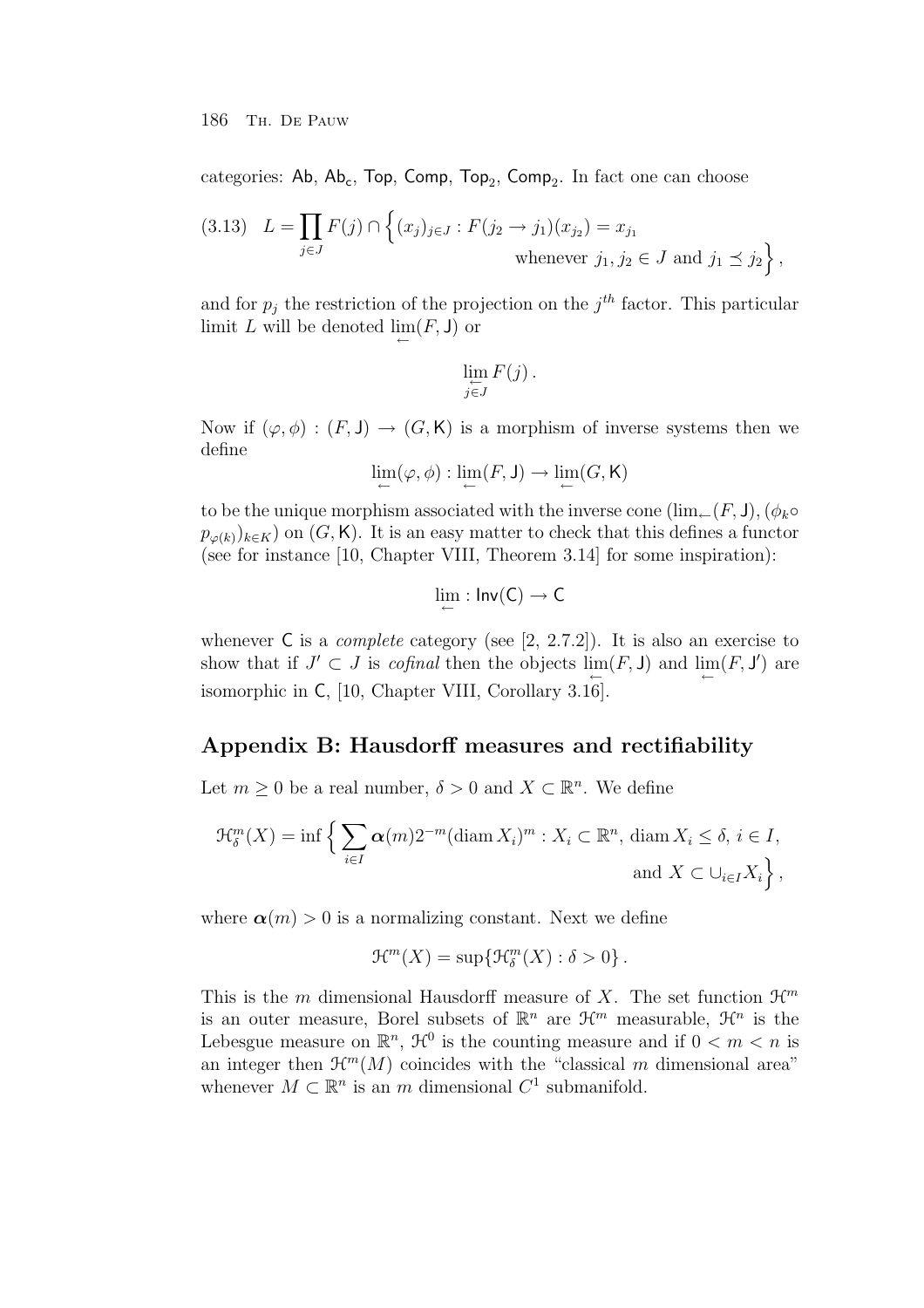For the remainder of this Appendix we will assume that  $0 \leq m \leq n$  is an integer. A set  $X \subset \mathbb{R}^n$  is called *countably*  $(\mathcal{H}^m, m)$  *rectifiable* if there are subsets  $Z_j \subset \mathbb{R}^m$  and Lipschitzian functions  $f_j : Z_j \to \mathbb{R}^n$ ,  $j = 1, 2, \ldots$ , such that  $\mathfrak{H}^m(X \sim \bigcup_{j=1}^{\infty} f_j(Z_j)) = 0$ . We say that X is  $(\mathfrak{H}^m, m)$  rectifiable if it is countably  $(\mathcal{H}^m, m)$  rectifiable and  $\mathcal{H}^m(X) < \infty$ . In order to state several characterizations of rectifiability we need some more Definitions. Radon measures on  $\mathbb{R}^n$  are defined for instance in [14]. If  $X \subset \mathbb{R}^n$  is  $\mathcal{H}^m$  measurable and if  $\mathcal{H}^m(C \cap X) < \infty$  for every compact  $C \subset \mathbb{R}^n$  then the measure  $\mathcal{H}^m \rvert X$ defined as follows is Radon:

$$
(\mathfrak{H}^m \mathop{\mathsf{L}} X)(B) = \mathfrak{H}^m(X \cap B), \ B \subset \mathbb{R}^n.
$$

Given a Radon measure  $\mu$  on  $\mathbb{R}^n$  we let

$$
\Theta_*^m(\mu, x) = \liminf_{r \to 0} \frac{\mu(\mathbf{B}(x, r))}{\alpha(m)r^m}
$$

and

$$
\Theta^{m*}(\mu, x) = \limsup_{r \to 0} \frac{\mu(\mathbf{B}(x, r))}{\alpha(m)r^m}
$$

whenever  $x \in \mathbb{R}^n$  and  $r > 0$ . We also let  $T_{x,r} : \mathbb{R}^n \to \mathbb{R}^n : y \mapsto (y-x)/r$ and we say that a Radon measure  $\nu$  is m tangent to  $\mu$  at x if there exists a decreasing sequence  $r_j$ ,  $j = 1, 2, \ldots$ , tending to 0 such that

$$
r_j^{-m}T_{x,r_j\,\#\mu} \to \nu \text{ as } j \to \infty
$$

weakly in the sense of Radon measures. We let  $\mathbf{G}(n, m)$  denote the Grassmannian of m dimensional vectorsubspaces of  $\mathbb{R}^n$  and we say that a Radon measure  $\nu$  is m flat if  $\nu = \mathcal{H}^m \mathsf{L} W$  for some  $W \in \mathbf{G}(n, m)$ .

**Theorem 3.19.** Let  $X \subset \mathbb{R}^n$  be  $\mathcal{H}^m$  measurable and assume that  $\mathcal{H}^m(X \cap$  $(C) < \infty$  for every compact  $C \subset \mathbb{R}^n$  and that  $\Theta_*^m(\mathcal{H}^m \sqcup X, x) > 0$  for  $\mathcal{H}^m \sqcup X$ almost every  $x \in \mathbb{R}^n$ . The following conditions are equivalent:

- (A) X is countably  $(\mathcal{H}^m, m)$  rectifiable;
- (B) There are m dimensional submanifolds of class  $C^1$ ,  $M_i \subset \mathbb{R}^n$ ,  $j =$  $1, 2, \ldots$ , such that  $\mathfrak{H}^m(X \sim \bigcup_{j=1}^{\infty} M_j) = 0;$
- (C) For  $\mathcal{H}^m \sqcup X$  almost every  $x \in \mathbb{R}^n$ ,  $\mathcal{H}^m \sqcup X$  has a unique m tangent measure at x and it is m flat;
- (D) For  $\mathcal{H}^m \sqcup X$  almost every  $x \in \mathbb{R}^n$ , all m tangent measures to  $\mathcal{H}^m \sqcup X$ at x are m flat;
- (E) For  $\mathcal{H}^m \mathop{\rule[1pt]{.5pt}{6pt}\rule[1pt]{4pt}{0.5pt}} X$  almost every  $x \in \mathbb{R}^n$ ,

$$
\Theta^{m*}(\mathcal{H}^m \mathop{\mathsf{L}} X, x) = \Theta^m_*(\mathcal{H}^m \mathop{\mathsf{L}} X, x) = 1.
$$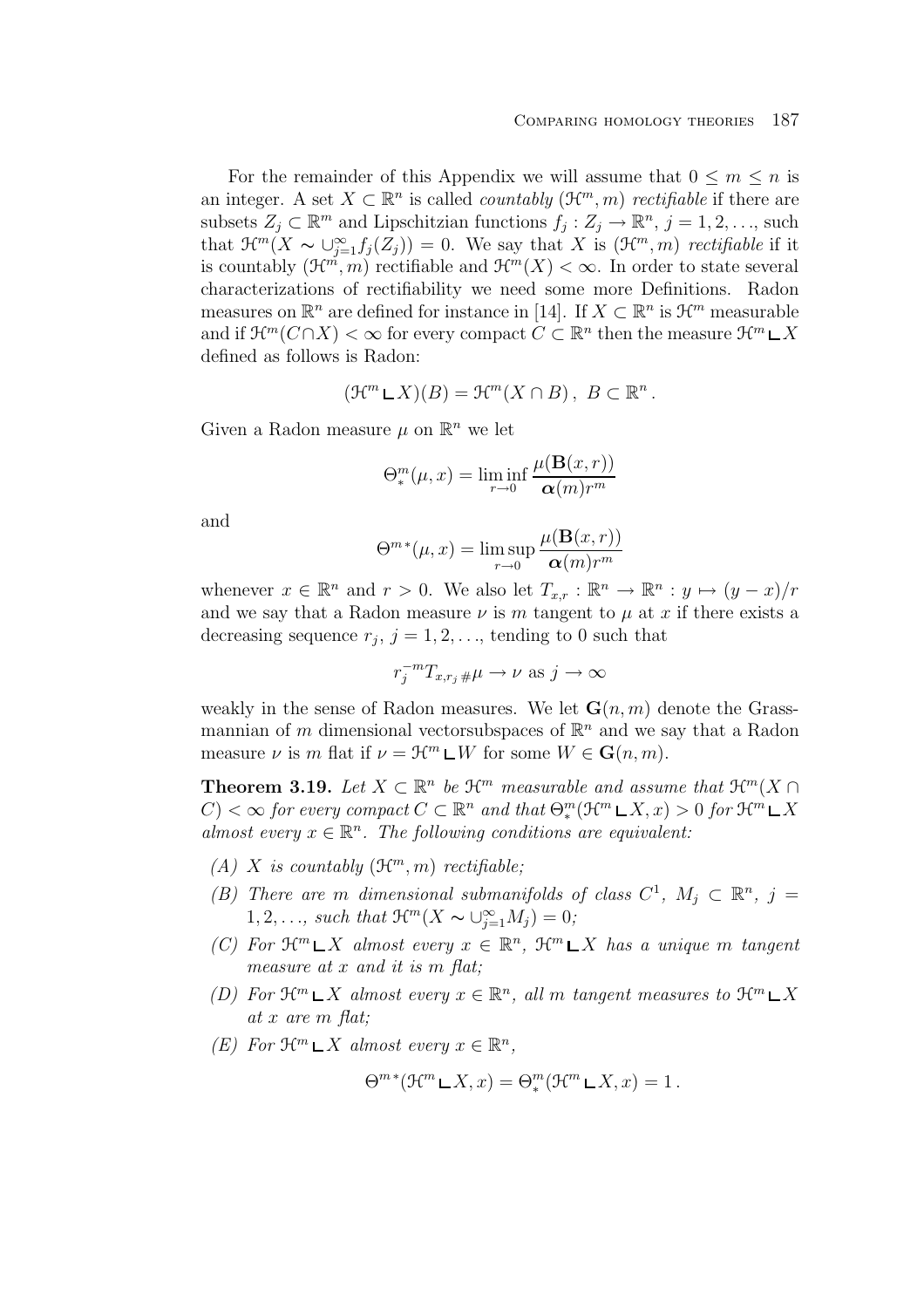We now briefly mention the major ingredients needed for proving this Theorem. That (A) implies (B) follows from H. Whitney's extension Theorem,  $[11, 3.1.14]$ , and the reverse implication is obvious. That  $(A)$  or  $(B)$ implies  $(C)$  is a consequence of the area formula,  $[11, 3.2.3]$ . It is clear that  $(C)$  implies  $(D)$ ;  $(E)$  follows from  $(D)$  and a straightforward calculation. The proof that  $(D)$  implies  $(A)$  can be found in [14, 16.5]. Finally the Theorem that  $(E)$  implies  $(D)$  is due to P. Mattila and can be found e.g. in [14, 17.3,17.6] (D. Preiss proved later a stronger result, [15]). In case X verifies the conditions of the Theorem and  $\nu$  is the unique m tangent measure to  $\mathcal{H}^m \sqcup X$  at x and is m flat, we call approximate tangent space of X at x the m dimensional subspace  $W \in \mathbf{G}(n,m)$  such that  $\nu = \mathcal{H}^m \mathbf{L} W$ .

# **References**

- [1] Assouad, P.: Plongements Lipschitziens dans  $\mathbb{R}^n$ . *Bull. Soc. Math. France* **111** (1983), 429–448.
- [2] Borceux, F.: *Handbook of categorical algebra. 1. Basic category theory*. Encyclopedia of Mathematics and its Applications **50**. Cambridge University Press, Cambridge, 1994.
- [3] Borceux, F.: *Handbook of categorical algebra. 2. Categories and structures*. Encyclopedia of Mathematics and its Applications **51**. Cambridge University Press, Cambridge, 1994.
- [4] Bott, R. and Tu, L. W.: *Differential forms in algebraic topology*. Graduate Texts in Mathematics **82**. Springer-Verlag, New York-Berlin, 1982.
- [5] BREDON, G. E.: Cosheaves and homology. *Pacific J. Math.* **25** (1968), 1–32.
- [6] De Pauw, Th.: Size minimizing surfaces with integral coefficients. Forthcoming.
- [7] De Pauw, Th.: Approximating compact rectifiable sets in measure and Hausdorff distance by polyhedral Lipschitzian images. Forthcoming.
- [8] DE RHAM, G.: *Variétés différentiables: formes, courants, formes harmoniques*. Hermann, Paris, 1960.
- [9] Dugundji, J.: *Topology*. Allyn and Bacon, Inc., 1966.
- [10] Eilenberg, S. and Steenrod, N.: *Foundations of algebraic topology*. Princeton University Press, Princeton, New Jersey, 1952.
- [11] Federer, H.: *Geometric measure theory*. Die Grundlehren der mathematischen Wissenschaften **153**. Springer-Verlag, New York, 1969.
- [12] Federer, H. and Fleming, W. H.: Normal and integral currents. *Ann. of Math. (2)* **72** (1960), 458–520.
- [13] MARDEŠIĆ, S.: Comparison of singular and Čech homology in locally connected spaces. *Michigan Math. J.* **6** (1959), 151–166.